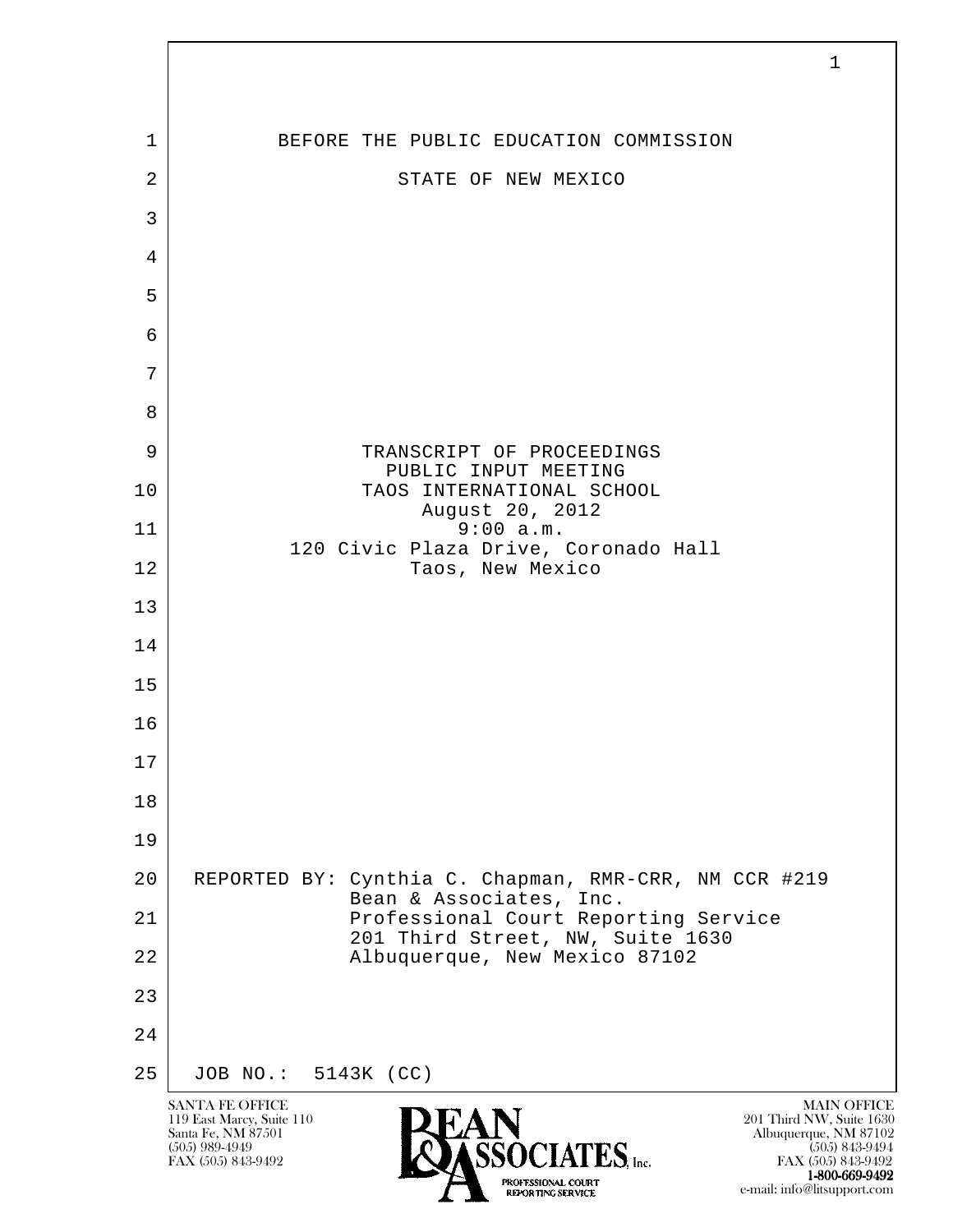| $\mathbf{1}$   | A P P E A R A N C E S                                                             |
|----------------|-----------------------------------------------------------------------------------|
| $\overline{a}$ | COMMISSIONERS:                                                                    |
| 3              | MR. M. ANDREW GARRISON, Chair                                                     |
| 4              | MS. CAROLYN SHEARMAN, Vice Chair<br>MR. EUGENE GANT, Secretary<br>MS. CARLA LOPEZ |
| 5              | MR. VINCE BERGMAN                                                                 |
| 6              | MR. MICHAEL CANFIELD                                                              |
| 7              | STAFF:                                                                            |
| 8              | MS. KELLY CALLAHAN, Acting Director<br>Charter School Division                    |
| 9              | MS. CORDELIA CHAVEZ<br>MS. KAREN EHLERT                                           |
| 10             |                                                                                   |
| 11             |                                                                                   |
| 12             |                                                                                   |
| 13             |                                                                                   |
| 14             |                                                                                   |
| 15             |                                                                                   |
| 16             |                                                                                   |
| 17             |                                                                                   |
| 18             |                                                                                   |
| 19             |                                                                                   |
| 20             |                                                                                   |
| 21             |                                                                                   |
| 22             |                                                                                   |
| 23             |                                                                                   |
| 24             |                                                                                   |
| 25             |                                                                                   |

**1-800-669-9492**<br> **EXALTENDAM CN BT** e-mail: info@litsupport.com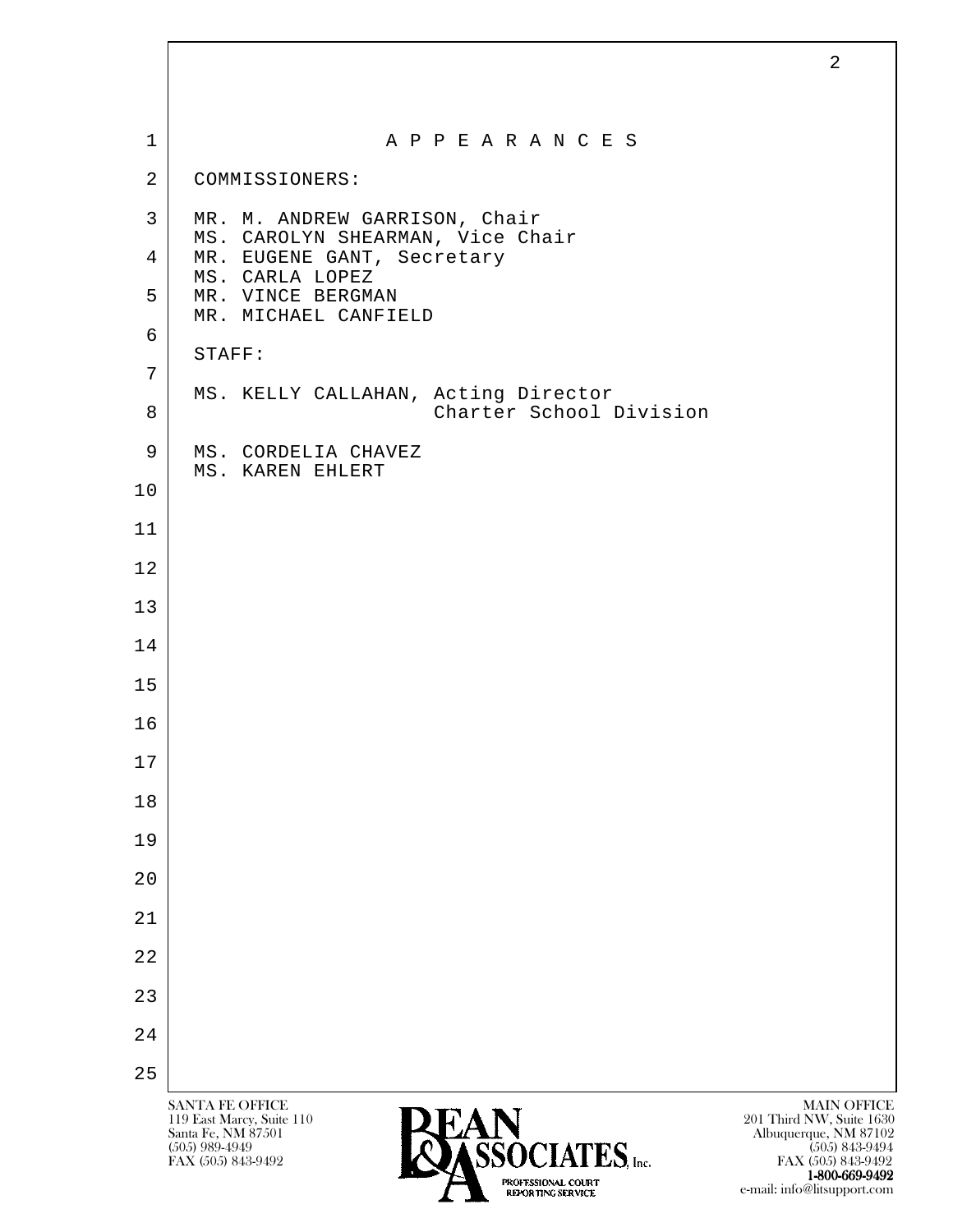l 1 THE CHAIR: Good morning, everyone. The 2 Public Education Commission meeting of August 20 3 through 24, 2012, is in session. This is the input 4 meeting. And there's a statement to describe the 5 proceedings of this meeting that I'll read through. 6 And get your coffee, because it's pretty boring. 7 MS. CALLAHAN: I tried to make it 8 exciting. 9 THE CHAIR: No, no. There's no making 10 this exciting. You did a splendid job. 11 This meeting is being conducted pursuant 12 to New Mexico Statutes Annotated, Title 22, Section 13 8B-6J 2009. The purpose of these community input 14 hearings that will be held from August 20th through 15 August 24th, 2012, is to obtain information from the 16 applicant and to receive community input to assist 17 the Public Education Commission in its decision 18 whether to grant the proposed charter applications. 19 According to this section of the law, the 20 Commission may appoint a subcommittee of no fewer 21 than three members to hold a public hearing. 22 According to law, these hearings are being 23 transcribed by a professional court reporter. 24 The total time allocated to each applicant 25 is 90 minutes, which will be timed to insure an

119 East Marcy, Suite 110<br>Santa Fe, NM 87501



FAX (505) 843-9492 FAX (505) 843-9492 **1-800-669-9492**<br>PROFESSIONAL COURT **EXECUTE EXECUTE:**<br>REPORTING SERVICE e-mail: info@litsupport.com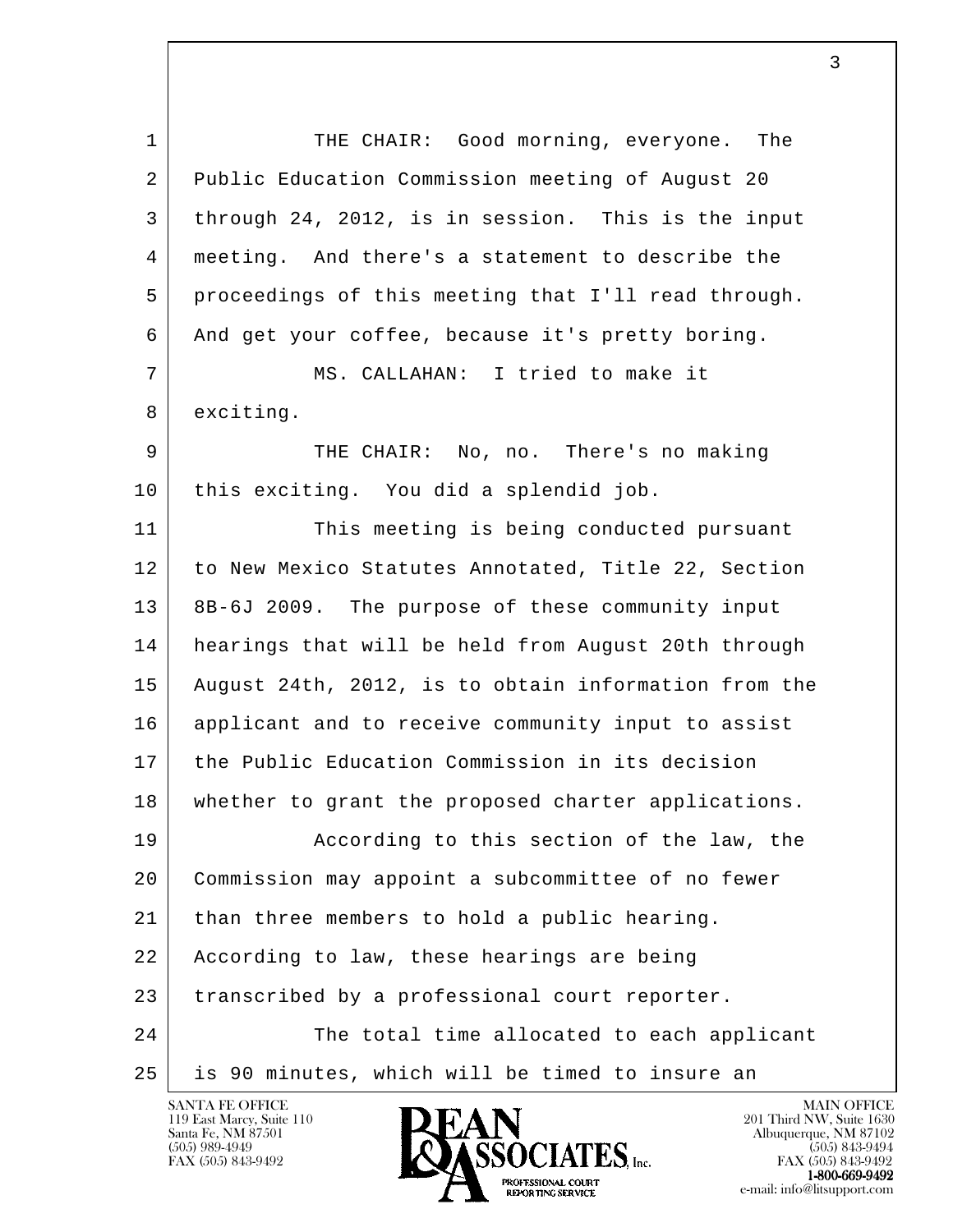1 equitable opportunity to present the applications. 2 During the hearing, the Commission will allow for 3 community input about the charter application. The 4 time for public comment will be limited to 5 20 minutes. If you wish to speak on behalf of the 6 applicant, please sign in at least 15 minutes before 7 | the applicant's presentation.

8 That actually already occurred, but I'll 9 be -- I'll allow, if someone came in a little bit 10 tardy, to do it since we have such a huge crowd.

11 Please be sure that you indicate on the 12 sign-up sheet whether you are here in opposition or 13 support of the charter school. The Commission 14 | Chair, based on the number of requests to comment, 15 will allocate time to those wishing to speak. If 16 | there are a large number of supporters or opponents, 17 they are asked to select a speaker to represent 18 common opinions. We will try to allocate an 19 equitable amount of time to represent the community 20 accurately.

l 21 The Commission will follow this process 22 for each community input hearing: First, the 23 Commission will ask each applicant or group to  $24$  present at the table in front, which is -- so that 25 would just happen just right there, without a table

119 East Marcy, Suite 110<br>Santa Fe, NM 87501



FAX (505) 843-9492 FAX (505) 843-9492 **EXPORTING SERVICE**<br>REPORTING SERVICE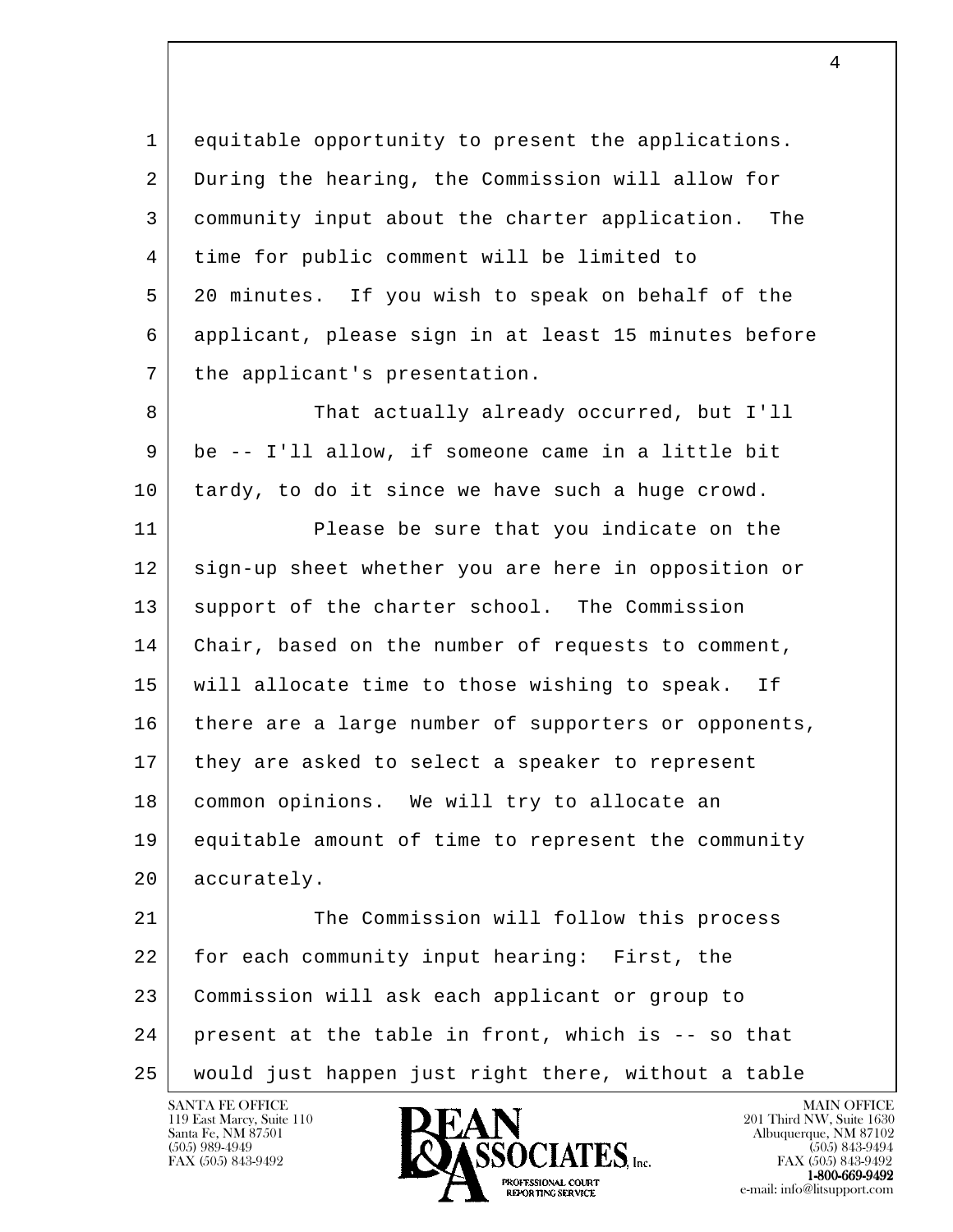1 in front.

2 MS. CALLAHAN: Right.

l 3 THE CHAIR: So they're good at the mic. 4 This is written for Mabry Hall in Santa Fe. So we 5 have a table in front over there, I assure you. 6 They will be given 20 minutes to present 7 | their application in the manner they deem 8 appropriate. The Commission will not accept any 9 written documentation from the applicant; but the 10 | applicant may use exhibits to describe their school, 11 if necessary. However, the setup time for exhibits 12 will be included in the 20 minutes. 13 Following the applicant's presentation, 14 | the local school district representatives will be 15 given five minutes to comment. 16 Subsequently, the Commission will allow 17 20 minutes for public comment, as described above. 18 Finally, the Commission will be given 45 19 minutes to ask questions of the applicant. 20 Commissioners, are you ready to proceed? 21 (Commissioners so indicate.) 22 | THE CHAIR: The Taos International School, 23 please come forward. You're already forward. I 24 don't want you standing while I read more here. 25 A reminder, and I probably need to do the

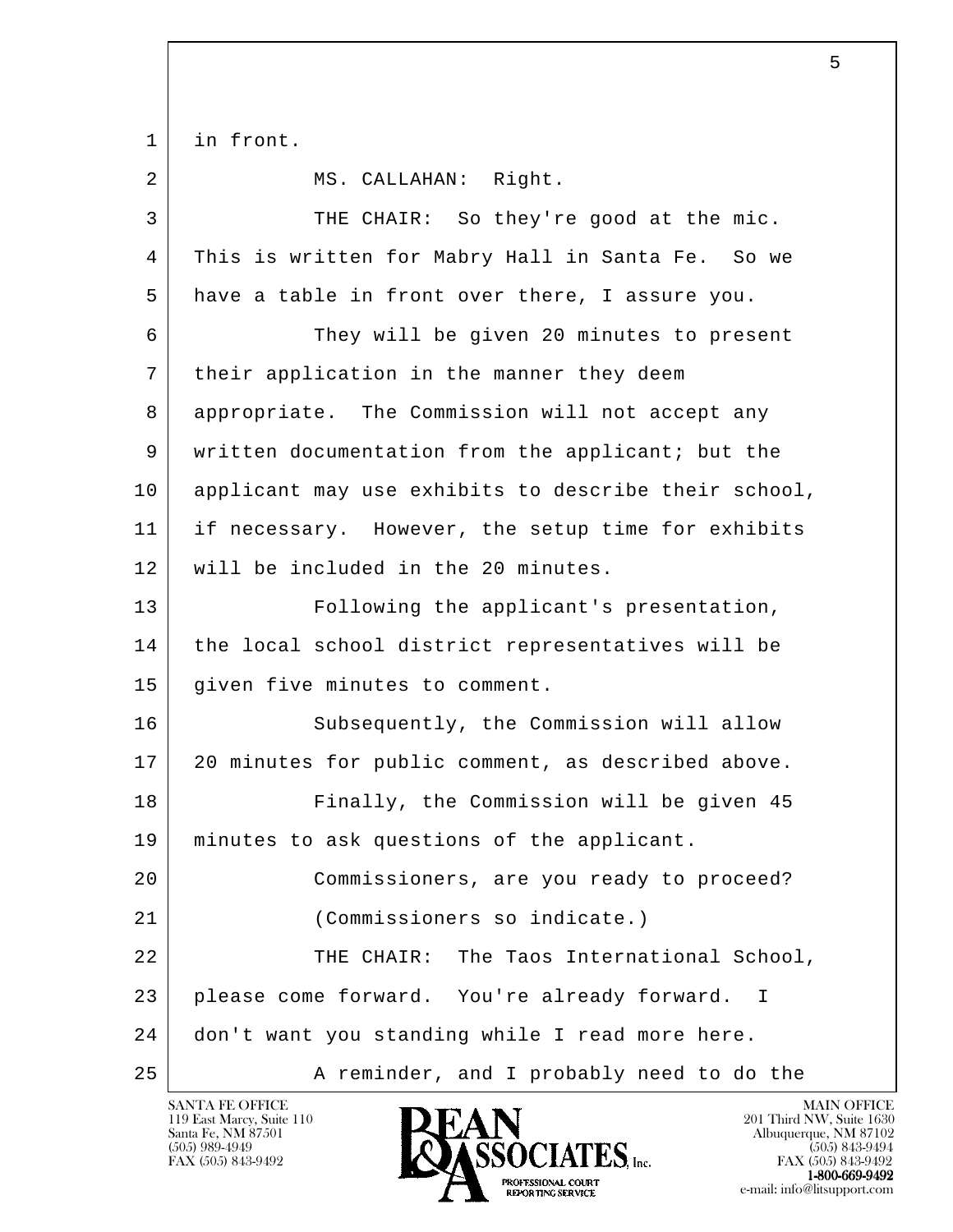l 1 same, turn off all your cell phones. And I always 2 tell my folks that my "vibrate" is like tremor. So 3 I usually just turn it all the way off. 4 So I guess we do need to make it to the 5 mic, Taos International School. For the record, 6 please state the name of your school, the names of 7 the founders of the school, and any other person who 8 is here today on behalf of your school. 9 MS. VIGIL: Okay. Thank you. 10 THE CHAIR: Yeah, that's weird. 11 MS. VIGIL: It's kind of weird. And then 12 I'm pretty short, and you won't be able to see me -- 13 because then you won't be able to see me. Let's 14 see. Is there any way to bring it down? Are you 15 okay there? I'm okay. 16 THE CHAIR: That's fine. 17 | MS. VIGIL: I'm fine. Okay. Can you hear 18 | me? I'm pretty loud. 19 | THE CHAIR: You're fine. 20 MS. VIGIL: Okay. Thank you. Thank you 21 all for being here this morning. My name is Nadine 22 Vigil. I am the lead organizer of Taos 23 International School. So to give you a little 24 background on myself. I've been in education for 25 37 years. I worked for Taos Municipal Schools for

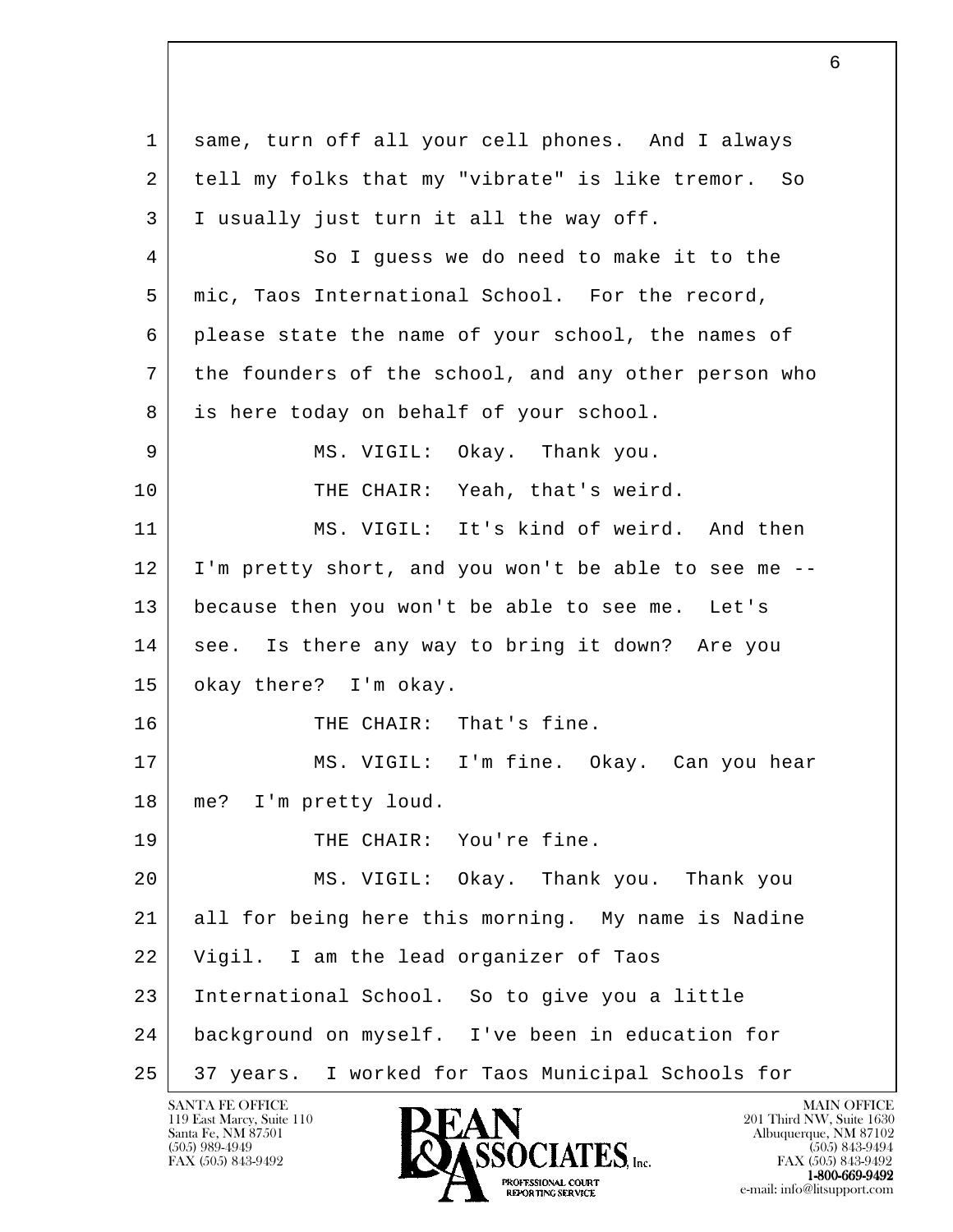l 1 37 years. I am an adjunct professor for UNM Taos 2 and for Northern New Mexico College. 3 I began my career as an educational 4 assistant, was a bilingual certified instructor, 5 then became an assistant principal, and retired as a 6 principal. I have a lot of experience with 7 education. 8 **Part of the founders that are here today** 9 are Mr. Kenleigh Winters, parent founder; very 10 supportive. Dr. Pagan here is also one of the 11 founders. Ms. Reina Vigil is a founder. And then I 12 have some parents that are here and community 13 | members that are here in support of the school. 14 So with that said, I will begin and give 15 you a little bit of background on the school that 16 I'm proposing for Taos, for the community of Taos. 17 Taos International School will be a free 18 | K-through-8th, dual-language, International 19 Baccalaureate charter school that will be located 20 within the boundaries of Taos Municipal Schools. 21 The schools now, presently, have dual-language 22 programs in two of the elementaries that are located 23 here within the Taos Public Schools. But there is 24 limited space, and also, due to the limited space, 25 where students -- all the community does not have

119 East Marcy, Suite 110<br>Santa Fe, NM 87501

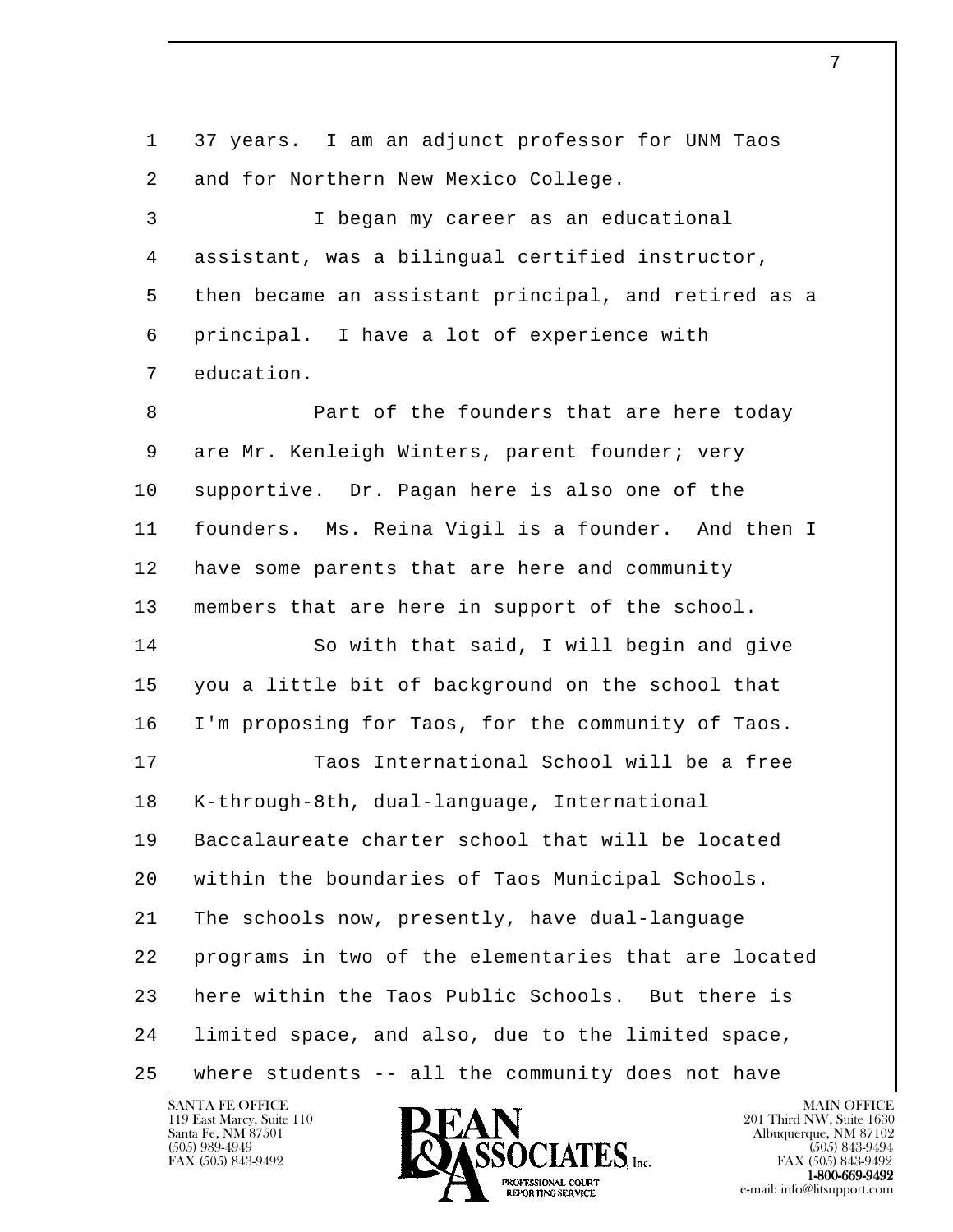l 1 the opportunity to participate in these programs. 2 Therefore, that's why I am proposing to have the 3 dual-language model within Taos International 4 School. 5 Also, another thing is, for the students 6 that are participating in a dual-language program 7 here in Taos, after sixth grade there is no 8 continuation at the middle school. So that is a 9 need here in Taos that I foresee. And that's the 10 | need that I want to cover with Taos International 11 School. 12 So we have a lot of students that are 13 interested in continuing their study of Spanish and 14 want to become bilingual-biliteral students. Taos 15 International School will produce 16 bilingual-biliteral students, prepare them for the 17 global world, for the college, the workforce. So 18 that is one of the goals of Taos International 19 School. 20 The focus will be on a multilingual 21 curriculum and will address the international 22 educational and foreign-language needs of New Mexico 23 students living in the Taos area. In addition, Taos 24 International School will be the only school within 25 the community of Taos that will be offering the IB

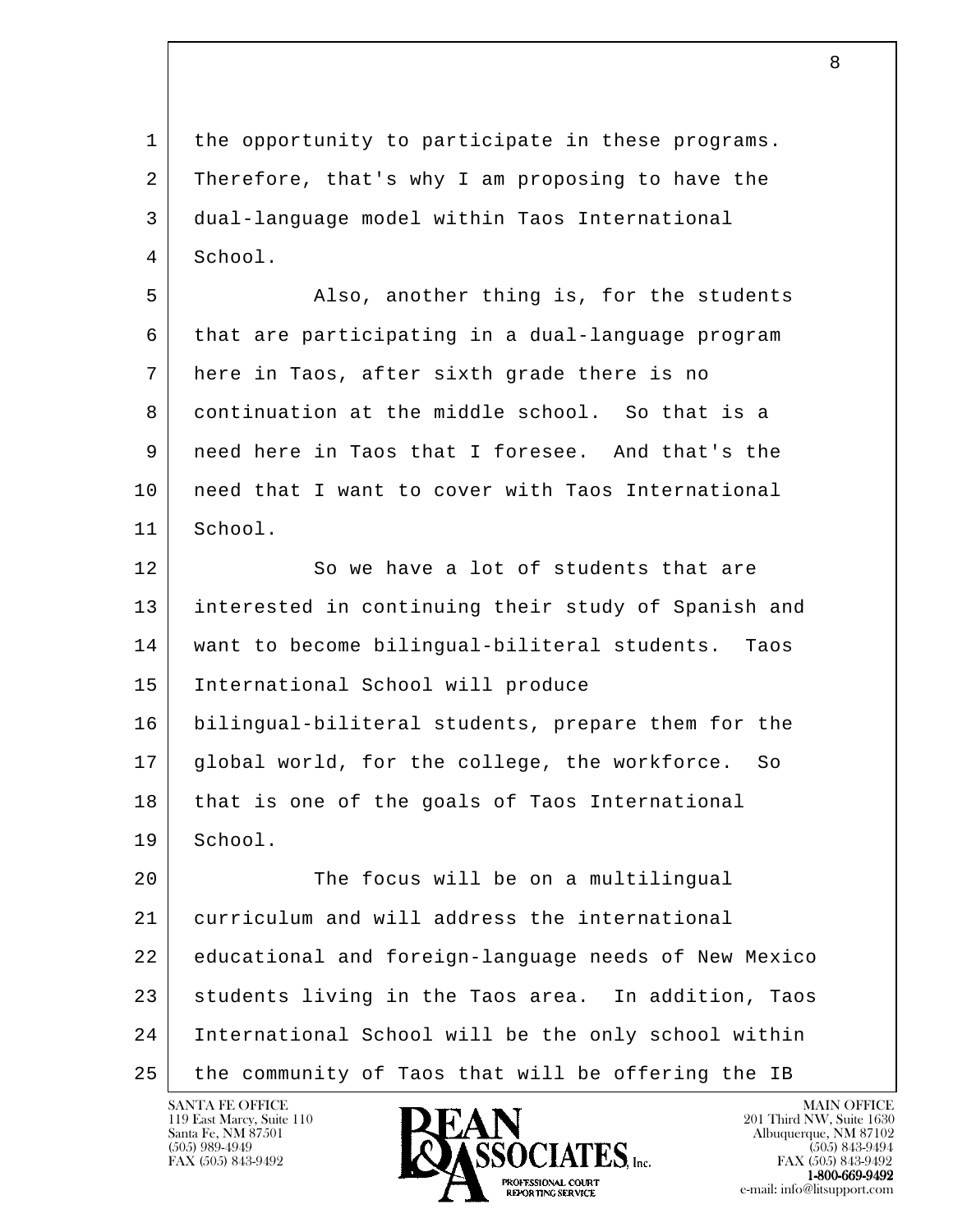1 program, the International Baccalaureate program. I 2 feel that our students here in Taos should have the 3 same opportunity as other students within the 4 Albuquerque area to be able be given the opportunity 5 to enhance their educational journey by enhancing 6 their education through different programs that we 7 can offer through Taos International School.

8 Our philosophy will be -- an instructional 9 approach will be research-based and will incorporate 10 best practices in all aspects of instruction. The 11 demand for more educational programs combining the 12 dual-language program and the International 13 | Baccalaureate program will be a great need, and it 14 will also be just a need for our schools here in  $15$  Taos.

l 16 The International Baccalaureate program 17 will be offering the primary and the middle-school 18 years. So it'll be significant for Taos. Our 19 vision is students at Taos International School will 20 learn to respect themselves, their community, and 21 the larger diverse world in which they live, while 22 developing the skills necessary to achieve their  $23$  qoals. 24 The mission is that Taos International

25 | School will provide students, K-through-8 students,

119 East Marcy, Suite 110<br>Santa Fe, NM 87501



FAX (505) 843-9492 FAX (505) 843-9492 **1-800-669-9492**<br>PROFESSIONAL COURT **EXPORTING SERVICE**<br>REPORTING SERVICE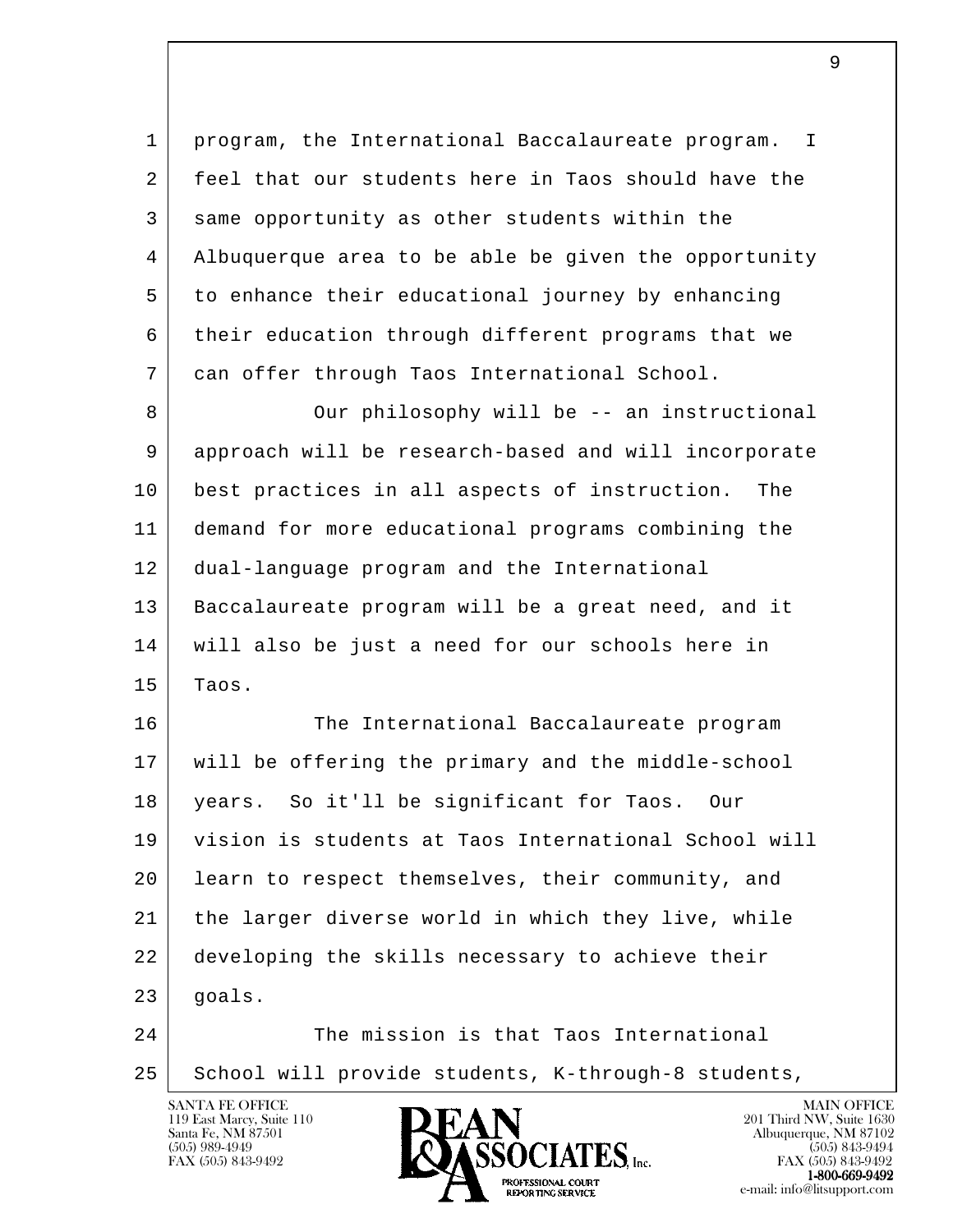1 an educational program focused on inquiry-based 2 teaching and learning, the acquisition of languages, 3 and the development of social-emotional, rigorous 4 academic skills necessary to function in our local, 5 national, and international community.

 6 The school that I am proposing to be 7 approved to open here in Taos, if approved, would 8 open its doors during the 2013-2014 school year. It 9 would begin with two kindergarten classes, two 10 first-grade classes, and one sixth-grade class, 11 expanding to second, third, fourth, fifth, sixth, 12 and eighth -- seventh and eighth. TIS will provide 13 students a rigorous world curriculum focused on the 14 90:10 model.

l 15 The 90:10 dual-language model means that 16 | 90 percent will be in Spanish for kindergarten; 17 | 10 percent will be in English. For first grade, 80 18 percent of instruction will be in Spanish; 20 19 percent will be in English. Second grade, 20 70 percent will be in Spanish, and 20 percent -- 21 30 percent will be in English, and so forth. 22 | Also, the primary and middle years program 23 will be aligned with the New Mexico Common Core 24 Standards.

119 East Marcy, Suite 110<br>Santa Fe, NM 87501

25 The class sizes is -- the goal is to keep



FAX (505) 843-9492 FAX (505) 843-9492 **EXPORTING SERVICE**<br>REPORTING SERVICE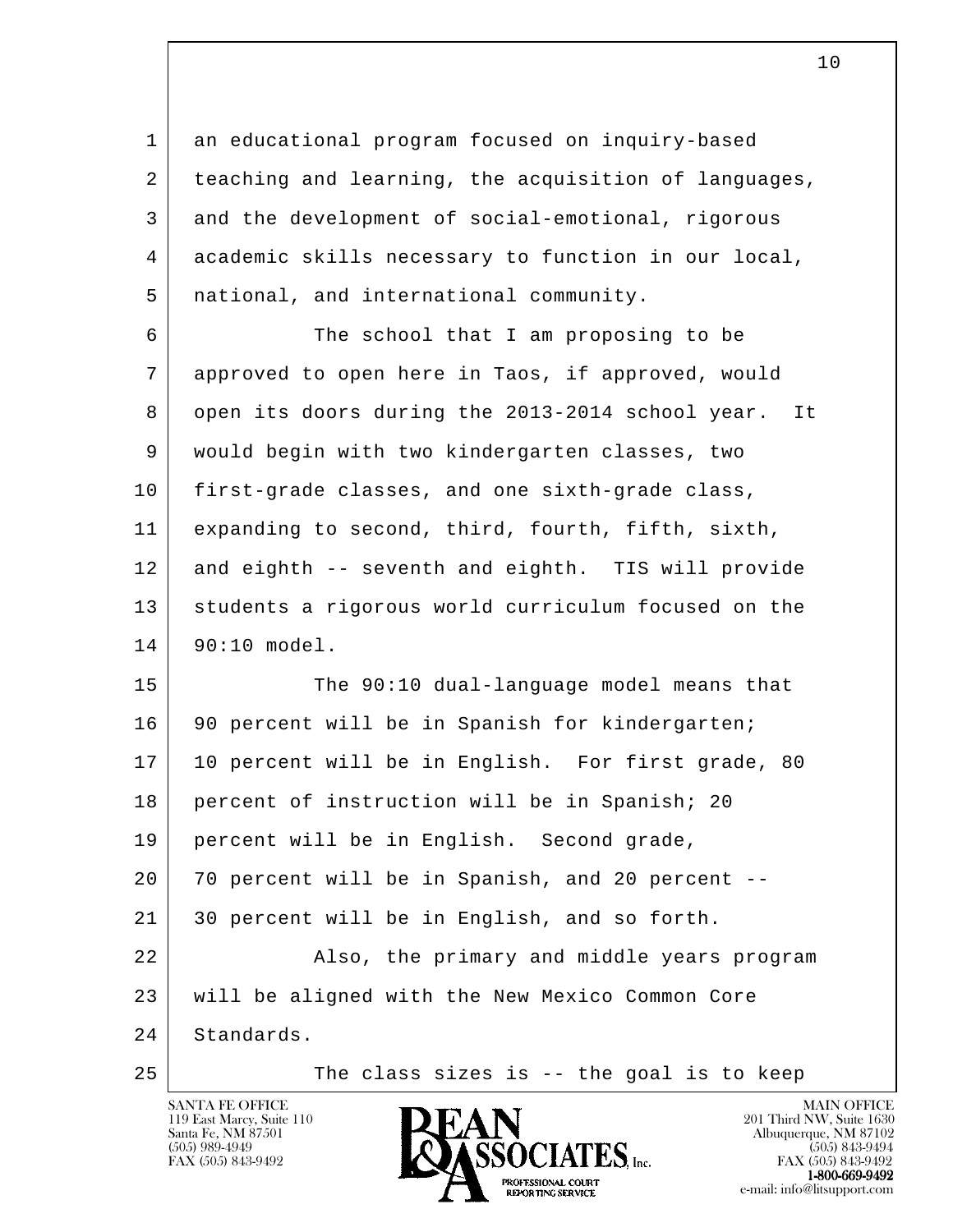1 them at 20 students or less, to offer focused 2 attention on developing the social-emotional and 3 rigorous academic skills necessary to be productive 4 | members of society.

 5 The acquisition of languages will be 6 taught through the Spanish immersion program. And 7 that is designed for the students to become 8 bilingual-biliterate. We will also be introducing 9 the students to Mandarin Chinese at fourth-grade 10 level. So a third language is being proposed also 11 to be taught. TIS will offer a nontraditional 12 sports and activity program, which includes tae kwon 13 do, soccer, and gymnastics. That is something that 14 sets us apart from the regular public schools.

15 The music program and the art program will 16 also be an enhanced, enriched music and art program. 17 Taos, as you all well know, is an artist community. 18 So we plan on bringing the community in through the 19 artists. We also have lots of musicians. So we're 20 planning to bring it in through there, an enrichment 21 program.

l 22 The enrichment program that we're going to 23 also offer is going to be an after-school enrichment 24 program and will start two to three weeks after the 25 | school opens and will allow the students to stay

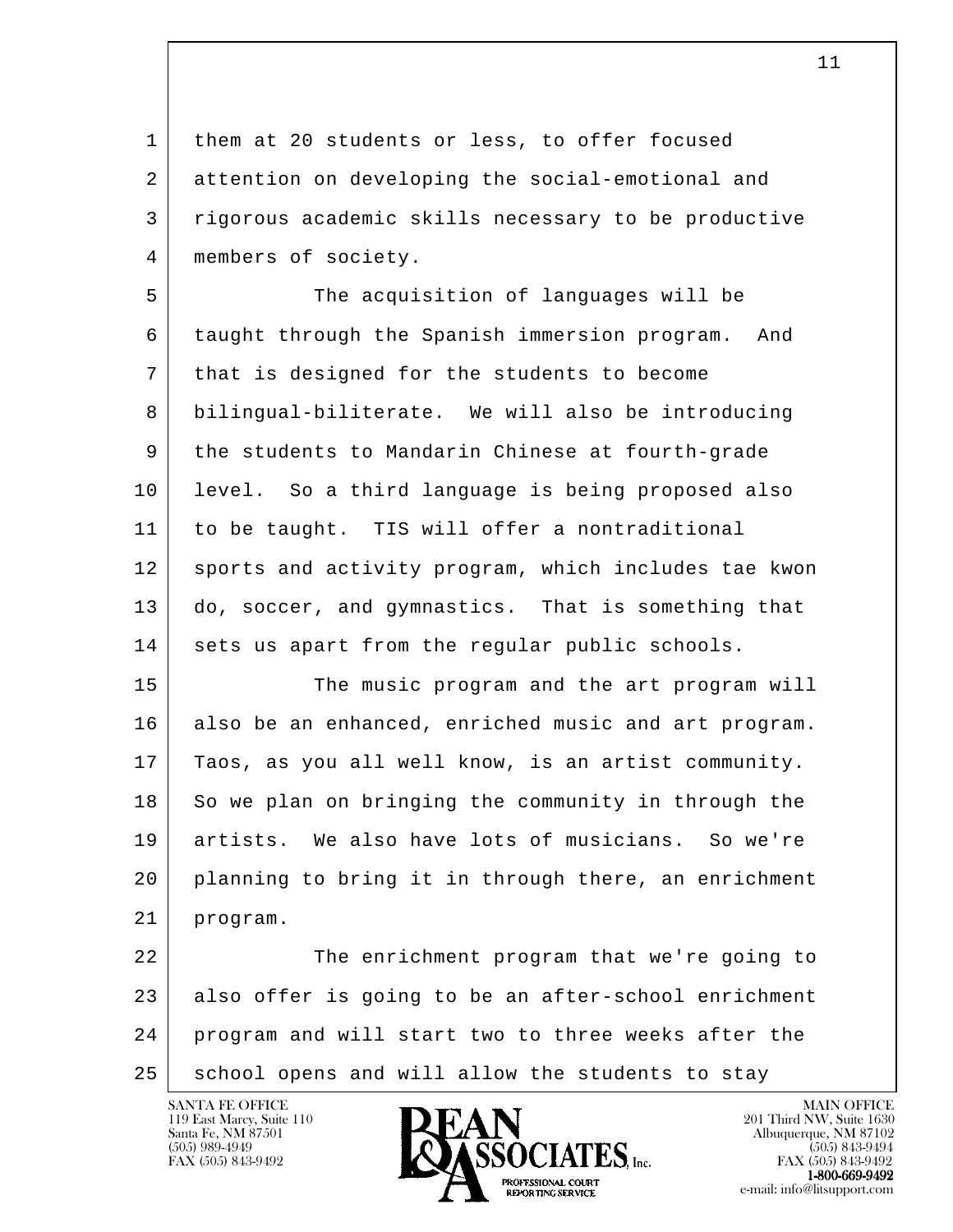1 after their normal day. Students will have the 2 opportunity, again, to participate in something new 3 and interesting to them, such as folklorico and 4 mariachi. Those are two things that I really want 5 to impress on our students. The after-school 6 program will be free of charge to all enrolled 7 students.

8 Primary Years Program. What is the 9 Primary Years Program? It is a program for 10 students, ages 3 to 12, and focuses on the whole 11 child as an inquirer, both in the classroom and the 12 world outside. The Middle Years Program is for 13 students aged 11 to 16, and it provides a framework 14 of academic challenge that encourages the children 15 to embrace and understand the connections between 16 traditional subjects and the real world and become 17 critical and reflective thinkers.

l 18 The program will integrate all content 19 areas through the teaching of transdisciplinary 20 themes. The International Baccalaureate Primary and 21 Middle Years Program prepares students to be active 22 participants in a lifelong journey of learning. 23 There's different attributes that make up 24 the profile for each one. But with the primary 25 years, again, like I mentioned, it focuses on

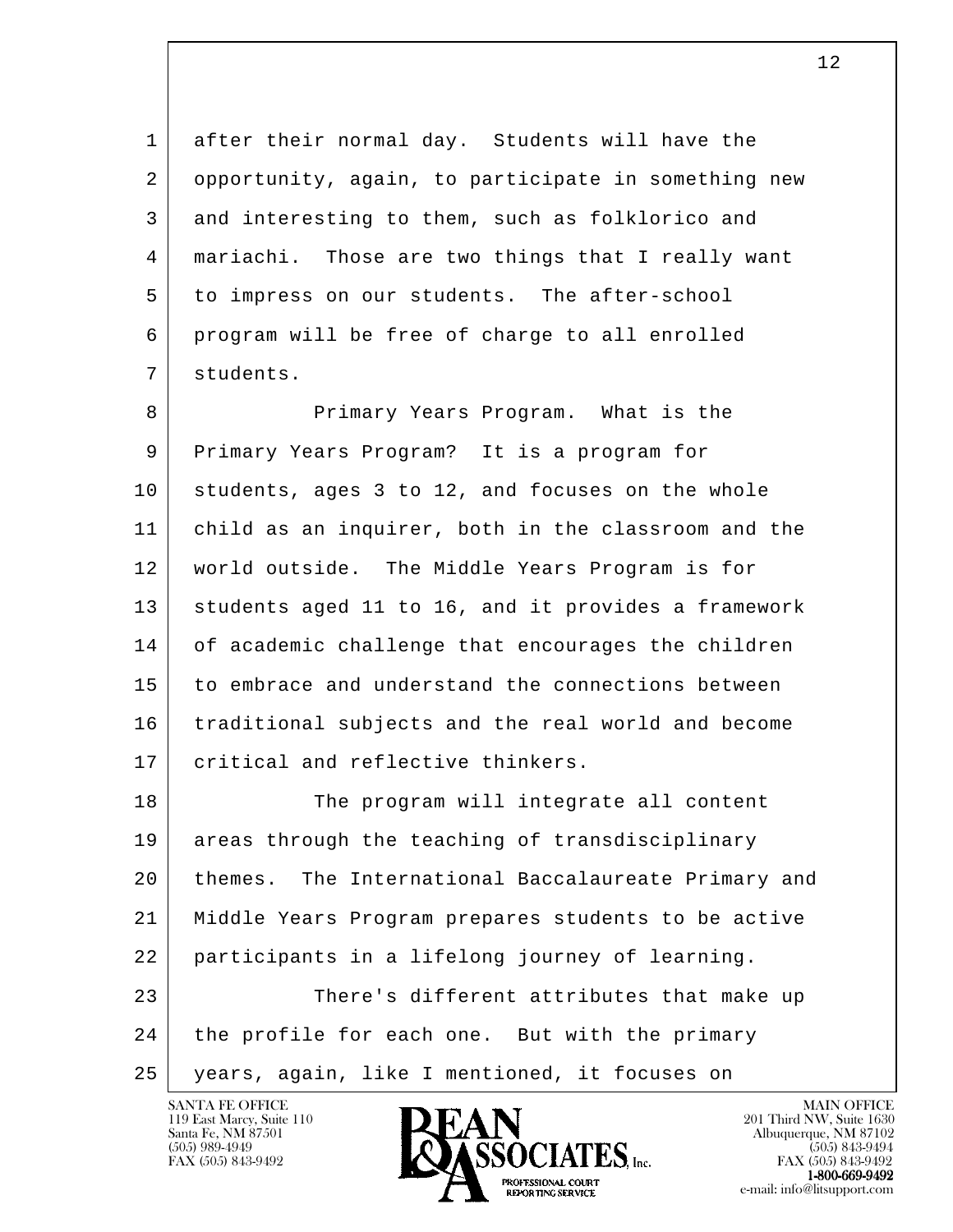1 development of the whole child as an inquirer in the 2 | classroom and outside. The Middle Years Program 3 encourages students to embrace and understand the 4 connection between traditional subjects and the real 5 world and become critical and reflective thinkers.

 6 The curriculum description will be that 7 TIS will adopt -- Taos International School, TIS -- 8 will adopt a standard-based curriculum, the 9 New Mexico Common Core Standards. And the 10 International Baccalaureate organization will serve 11 as our foundational documents in the development of 12 the school's curriculum and in the adoption of 13 instructional materials. Additional [verbatim], the 14 World-Class Instructional Design and Assessments, 15 which is the WIDA normas -- WIDA en Español -- will 16 provide guidance in the development of the school's 17 Spanish curriculum.

l 18 So TIS will be here in Taos to offer our 19 students a better option, a better opportunity for 20 their educational career, where they will become 21 bilingual-biliterate students, again, and be 22 prepared for the college, the workforce, and the 23 | qlobal world.

 24 Our philosophy also consists of three 25 components that will be aligned to the school's

119 East Marcy, Suite 110<br>Santa Fe, NM 87501



FAX (505) 843-9492 FAX (505) 843-9492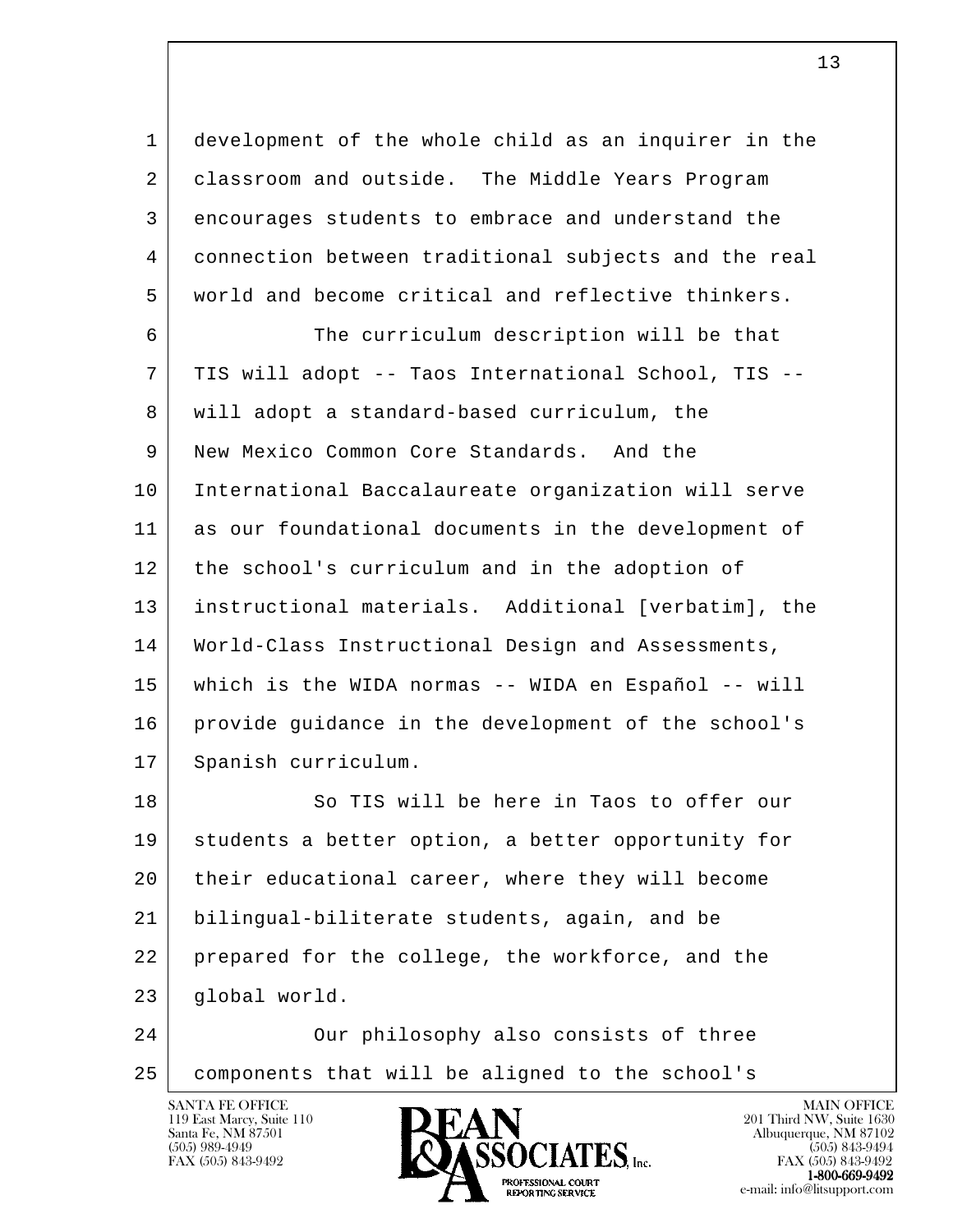l 1 mission, which will be, number one, the written 2 curriculum, what will students learn; number two, 3 the taught curriculum, how will students learn, 4 number three, the assessed curriculum, formative and 5 summative assessments to monitor student progress. 6 We will hire highly qualified teachers to 7 come in and teach our students. And, again, it's 8 time for Taos to have a different option than what 9 they have right now and enhance our students, give 10 | them the opportunity to have the same type of 11 schools that other cities have -- we're not very 12 large -- but have a school of the magnitude that I 13 am proposing to have our students from the Taos area 14 be a part of. 15 Our projection, again, like I mentioned, 16 | we will start with two kindergarten, two 17 first-grade, and one sixth-grade. If you -- in 18 reviewing the application, you will see that there 19 was a little bit of a conflict with the Facilities 20 Master Plan, five-year projection versus the one in 21 the application. The reason for that was, after 22 doing research, I found out that for sixth grade -- 23 students going from the schools to sixth grade, 24 there probably will only be enough to make one 25 | class. So that was a little bit of a conflict that

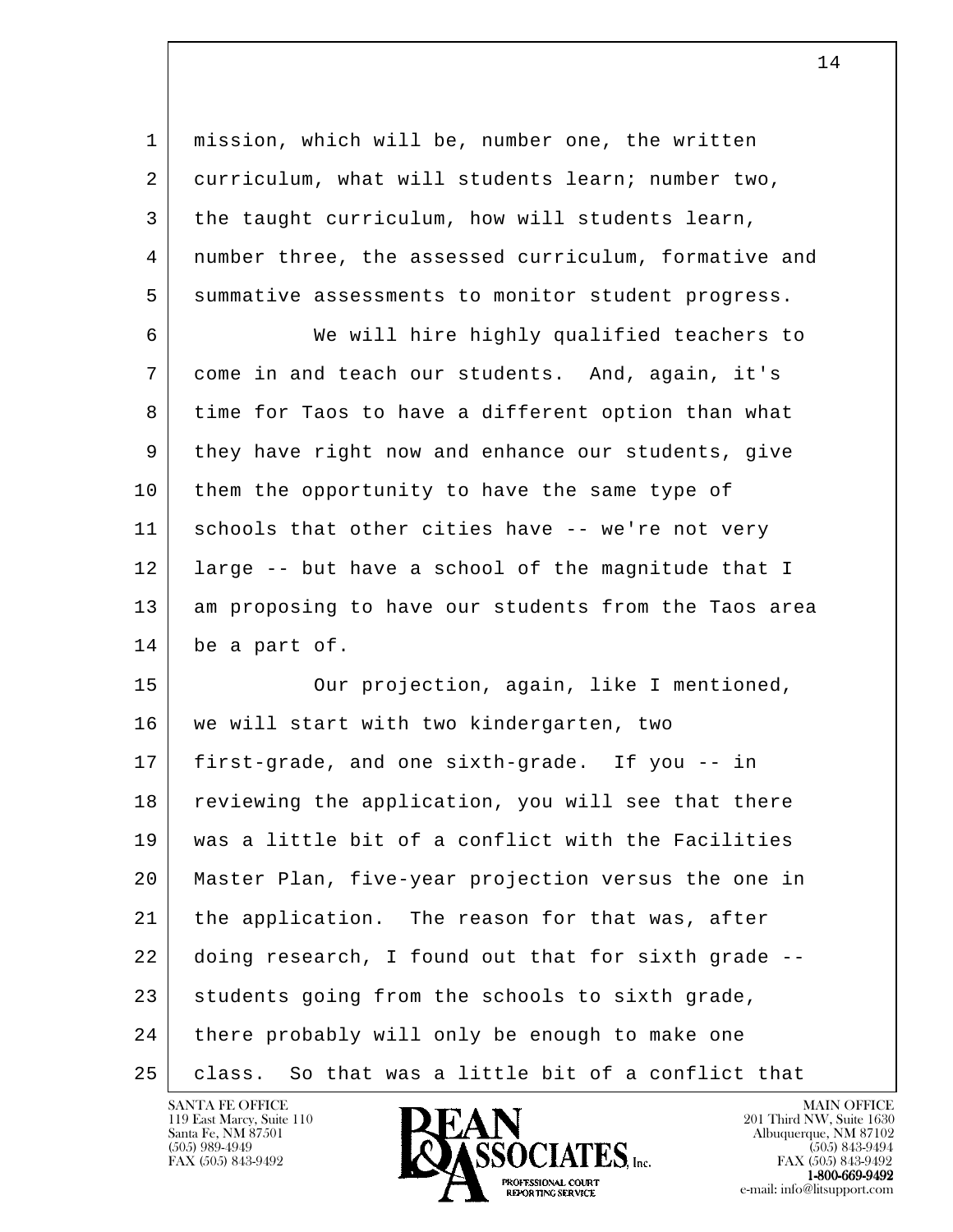1 you saw there.

| $\overline{2}$ | I did provide PSFA with all the                      |
|----------------|------------------------------------------------------|
| 3              | information they needed. The facilities that I'm     |
| 4              | looking at was approved by the PSFA. It meets all    |
| 5              | the standards that it needs to meet to be able to    |
| 6              | carry out our mission and our vision and meet the    |
| 7              | instructional program for our students. It is close  |
| 8              | by an eco-park field, which we could also use for    |
| 9              | our PE program and other activities that we will be  |
| 10             | utilizing with the program. Can I ask my other       |
| 11             | founder to stand up, if --                           |
| 12             | THE CHAIR: You can do whatever you would             |
| 13             | like. You have eight minutes left.                   |
| 14             | MS. VIGIL: We have eight minutes. Do I               |
| 15             | need to add anything else to what I've --            |
| 16             | DR. PAGAN: Good morning. I'm Dr. Pagan.              |
| 17             | And I just wanted to add that this educational model |
| 18             | is already being used in the state. So it's a lot    |
| 19             | like a replication of a school. And that's in        |
| 20             | Corrales International School and New Mexico         |
| 21             | International School; so both schools that are in    |
| 22             | the Albuquerque area.                                |
| 23             | And, as Ms. Vigil has said, I think that             |
| 24             | it is something that we should spread around the     |
| 25             | state, and it's something that has been highly       |

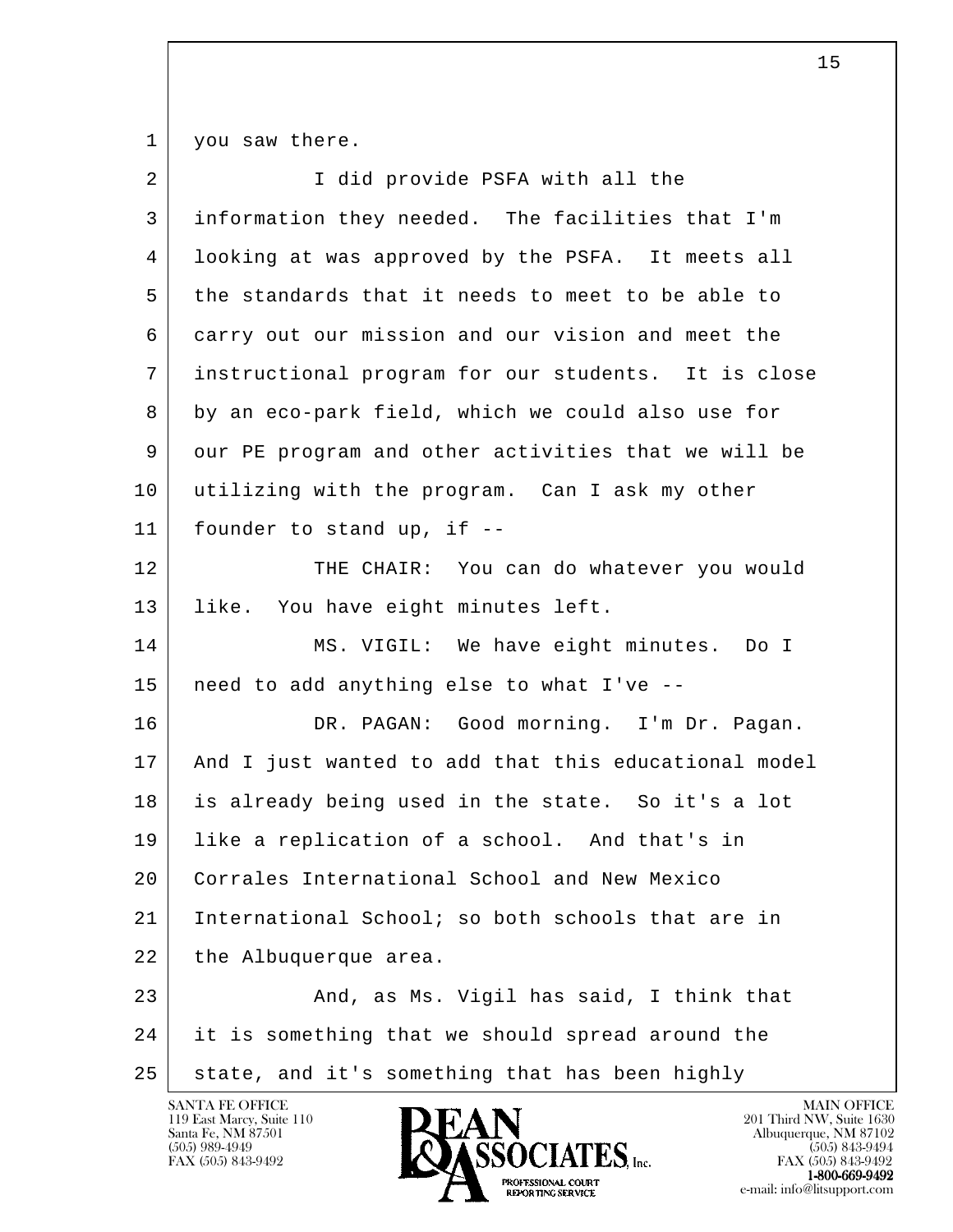1 successful in Albuquerque with huge waiting lists. 2 I know that at New Mexico International School, we 3 have over 50 students that are waiting to see an 4 opening in kindergarten. So we would appreciate 5 your support. Thank you.

 6 MS. VIGIL: Just to mention, a typical day 7 at TIS -- Taos International School -- will start 8 off at 8:30, and at 3:30 [verbatim], the students 9 will have a half-hour lunch. The students will be, 10 again, involved in a very rigorous academic program. 11 And so they'll also be doing the dual-language, 12 | again, the international program. Parent 13 involvement is very important. So they will be 14 solicited to come in, and we will expect our parents 15 to be very much a part of it. 16 I have a lot of support right now from 17 parents within the community. Unfortunately, it was

18 the first day of school here in Taos, so they have 19 to take them to the public, but they'll come to me 20 once we are approved.

l 21 | So anything else that I might want to say 22 is that there is a lot of interest within the 23 community. I'm very excited. I'd like to see a 24 school of this magnitude in Taos, being in education 25 | for so many years. I believe that the need is here,

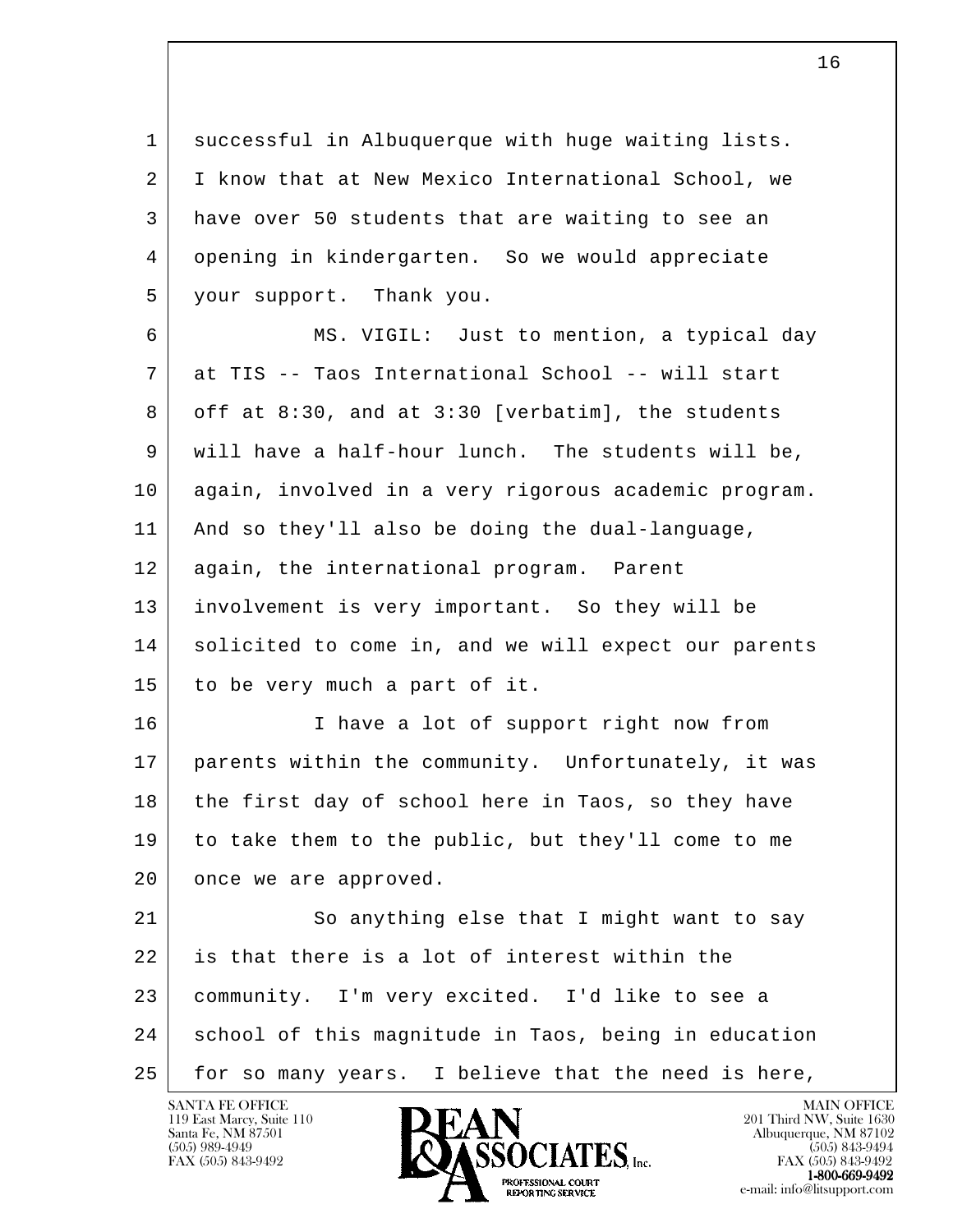| $\mathbf{1}$ | that I believe we have the students that will come   |
|--------------|------------------------------------------------------|
| 2            | to TIS once we are running and going.                |
| 3            | We will hold, of course, an enrollment               |
| 4            | period once we're approved. We'll move on with the   |
| 5            | next step after we're approved. Again, with the      |
| 6            | facility I have, again, acquired -- not acquired a   |
| 7            | facility -- but I do have a facility that I'm        |
| 8            | looking at, and that will be a challenge; for a      |
| 9            | while yet, not until after you get approved that you |
| 10           | really need to go sign a lease or something. But     |
| 11           | that's where we're at. I do have that.               |
| 12           | The planning year will be challenging,               |
| 13           | also. But I think we're ready. I've got a lot of     |
| 14           | support, again, like I mentioned. I've got my        |
| 15           | people here that are ready to speak on behalf of     |
| 16           | Taos International School. They want to see a        |
| 17           | change in Taos. And I believe this is a big change.  |
| 18           | It will be the change that Taos needs to be able to  |
| 19           | obtain our students' educational journey in a        |
| 20           | different manner.                                    |
| 21           | So I think we're ready to go. And, again,            |
| 22           | I've read our vision and mission, and I've explained |
| 23           | what our plan is. And thank you. Thank you. And      |
| 24           | anybody else? Can I ask anybody else, or is it       |
| 25           | just $-$                                             |

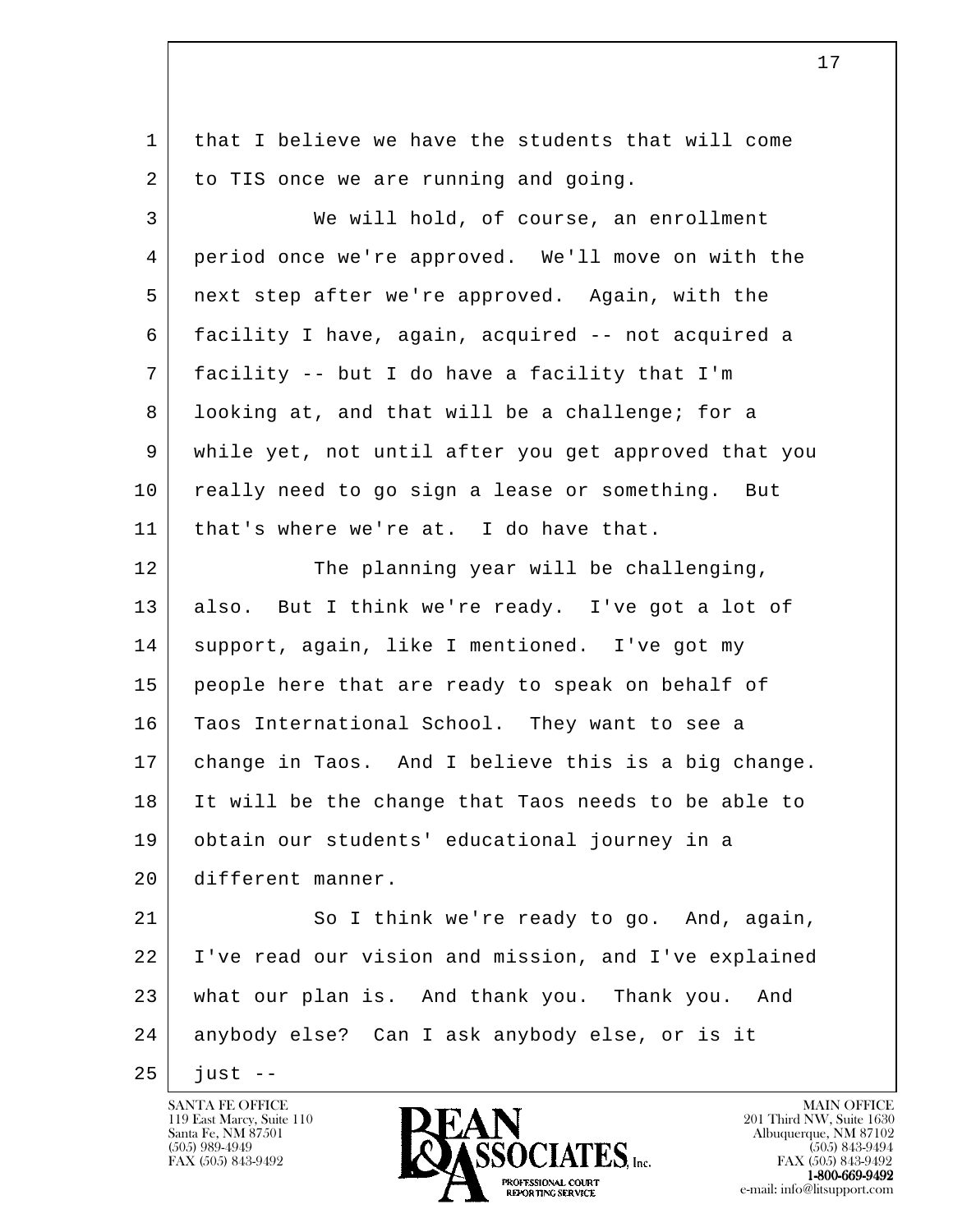l 1 THE CHAIR: You're not required to swallow 2 | up the 20 minutes. If your presentation is done, 3 you're fine. 4 MS. VIGIL: I keep looking and going "Five 5 minutes." 6 THE CHAIR: Unless you have a song or a 7 poem? 8 | MS. VIGIL: Yes, I was a kindergarten 9 teacher for many years. This is who I am. I am 10 very much into education. I did retire two years 11 ago, but I'm not done yet. And that's what I tell 12 people. I am totally not done. I feel there's 13 still a need in Taos, in the community of Taos. 14 I've been from this community for all my life. And, 15 again, thank you for listening and for your support. 16 THE CHAIR: Thank you very much. 17 MS. VIGIL: Thank you. 18 THE CHAIR: Would the Taos School District 19 please come forward? Is there any representative 20 from the Taos School District? For the record, 21 please state your name and the role you play at the 22 | local school district. And you'll have five minutes 23 to comment. 24 MR. WESTON: My name is Rod Weston, 25 Superintendent of Schools.

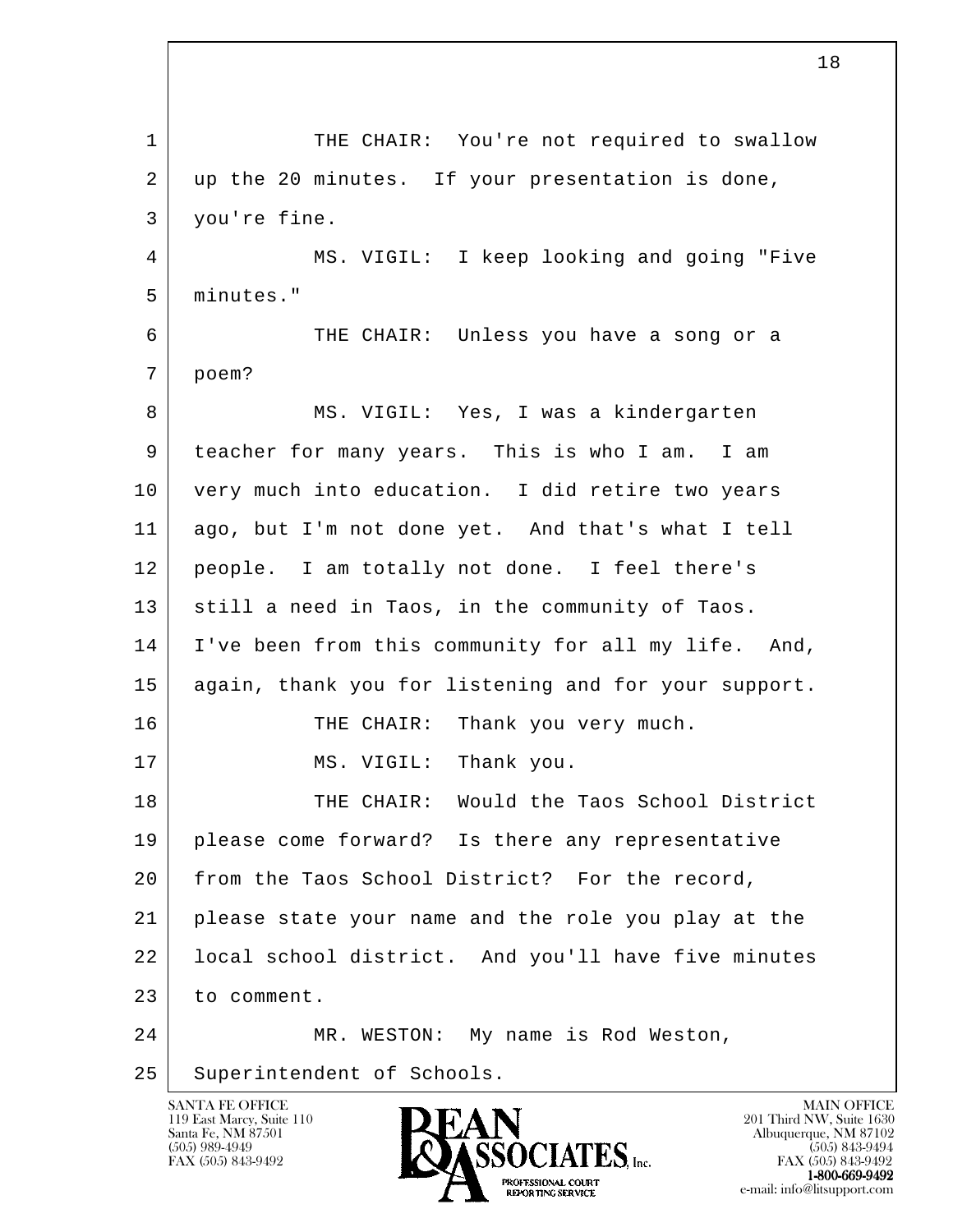l 1 THE CHAIR: Good morning. 2 MR. WESTON: Good morning. I would like 3 to express concern with this particular charter 4 school. We already have a K-through-5 dual-language 5 program that's very extensive at Enos Garcia 6 Elementary School. We have a K-through-4 7 dual-language program at Arroyos Del Norte 8 Elementary School. And next year, we'll be putting 9 in place a dual-language program at Ranchos 10 Elementary School. We feel that this charter will 11 dilute the resources available for the education of 12 children. 13 Also, in this community, there are a 14 | number of charter schools already in existence. I 15 believe we have five charter schools now. And 16 the -- what we have seen, particularly with 17 elementary charter schools, is the parents who are 18 most capable in terms of educational background, 19 awareness of the educational system, they are the 20 people who tend to move towards the charter schools. 21 This results in a difference in the Free and Reduced 22 Lunch numbers between the charter schools and the 23 regular public schools. The charter schools have 24 | far fewer percent -- a much lower percentage of 25 | students needing Free and Reduced Lunch.

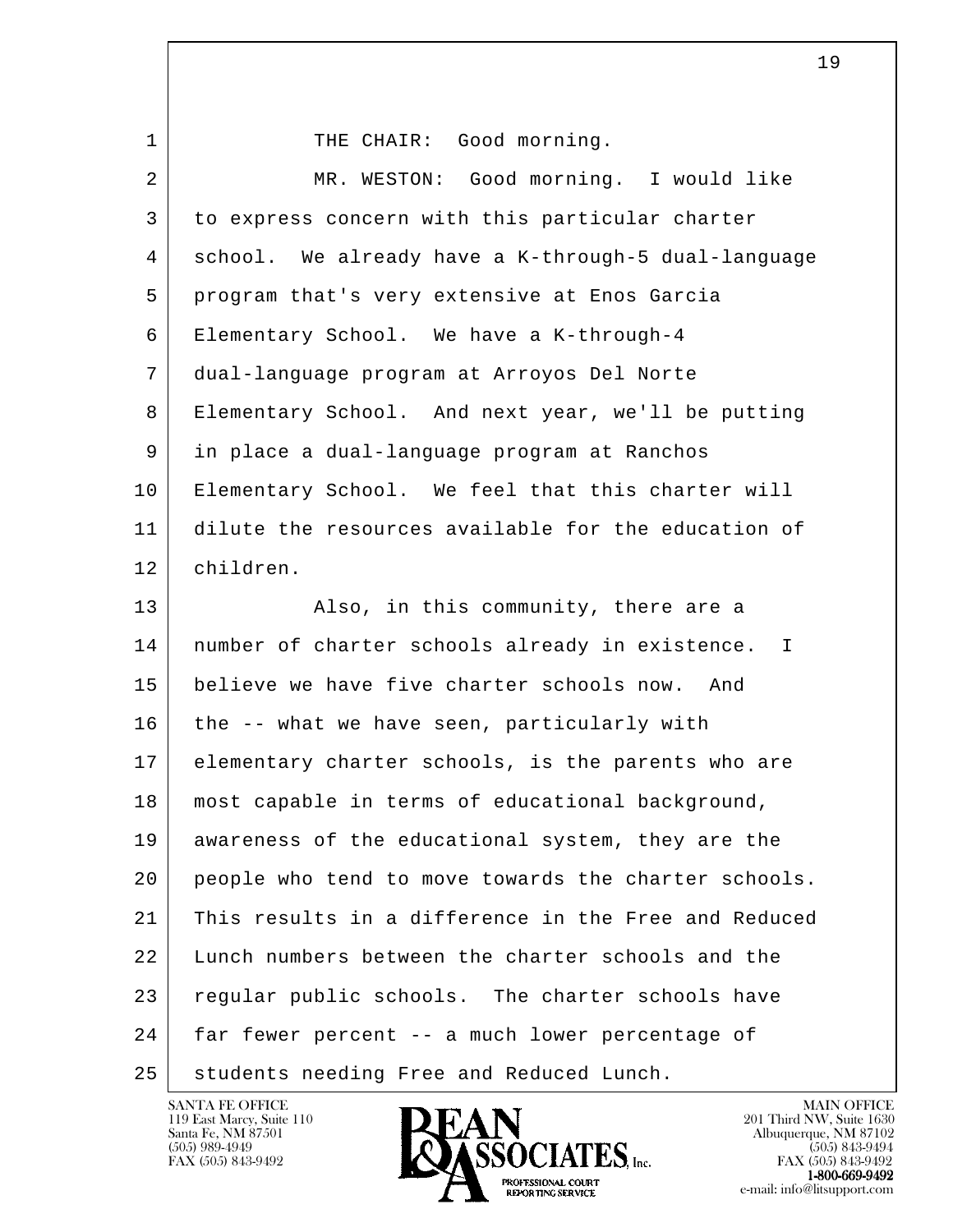l 1 My concern is that this will cause some 2 | flight from the Enos Garcia Elementary School in 3 particular, and that critical mass of students who 4 have strong parental support and are highly 5 functioning students will exit and make it more 6 difficult to bring the other students up to that 7 level. Within any school, there's a -- sort of a 8 culture that exists within a school, and we're 9 always trying to move that culture upwards. 10 MS. CHAVEZ: Three minutes. 11 MR. WESTON: Thank you. In a 12 multicultural community like this, it's critical 13 that students of all socioeconomic groups attend 14 school together so that they begin to build those 15 bonds that last a lifetime. 16 Not long ago, I sat at a meeting with a 17 leader from the Pueblo and a leader from the 18 Hispanic community. And their conversation was 19 around their school days and, particularly, who 20 fouled who in basketball and who was better than who 21 and this sort of thing. Those kinds of bonds are 22 | critical here. And to further separate people at an 23 early age like that I feel would be very 24 detrimental. 25 | And it's not just myself. I've only been

119 East Marcy, Suite 110<br>Santa Fe, NM 87501



FAX (505) 843-9492 FAX (505) 843-9492

 $2.0$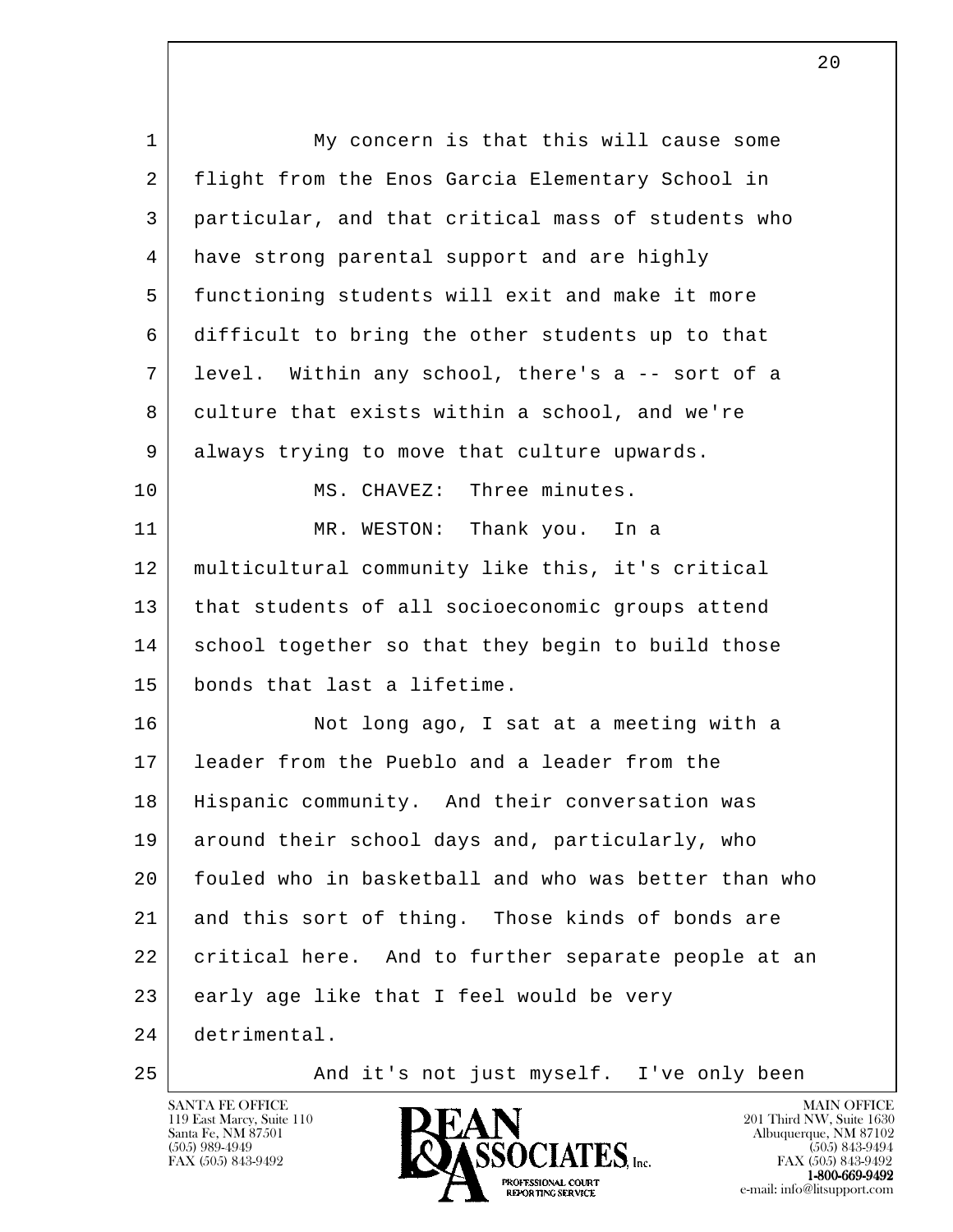1 here two-and-a-half years. But I've heard from many 2 people that that's a concern, that we need to build 3 community, not divide community.

 4 In terms of a middle-school, dual-language 5 program, we do not have that. What we have found is 6 when students get to the middle school, where 7 there's a number of electives, that they choose to 8 | go into those electives rather than be in the 9 bilingual classes. We're not opposed to looking 10 into that further. We've even considered that 11 Arroyos Del Norte could change from a K-5 school to 12 a K-8 school and continue the dual-language program 13 there through the eighth grade. 14 So I'm here today to speak against 15 approval of this particular charter. Thank you. 16 THE CHAIR: Thank you, sir. We're at 17 letter E, which is Public Comment. And we'll now 18 hear public comment from the community of Taos. The 19 first name is Kenleigh Winters? Is that right? 20 MR. WINTERS: Kenleigh, yeah.

l 21 THE CHAIR: Did I get it right? 22 Excellent. Let me give you your time limit. Did we 23 not put a time limit on individual -- oh, I'm just 24 making that decision, right. Go, ahead, sir. 25 MR. WINTERS: I won't be that long, I'm

119 East Marcy, Suite 110<br>Santa Fe, NM 87501

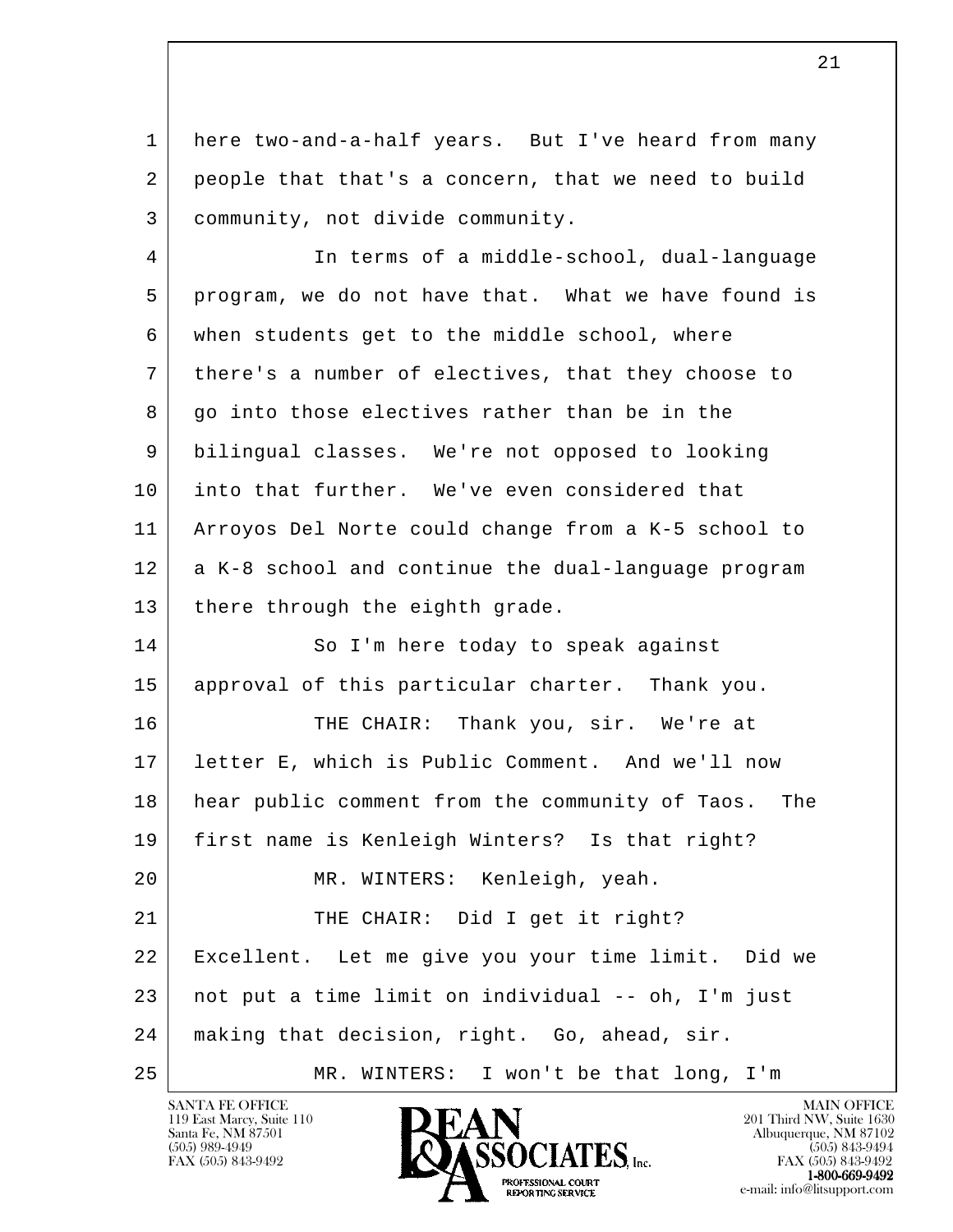1 not a great public speaker. So good morning. My 2 | name is Kenleigh Winters. I am a founder of TIS. 3 And I also am a parent of a four-year-old and an 4 eleven-year-old. My eleven-year-old has actually 5 been in a dual-language program, which Nadine Vigil 6 was actually one of the teachers that started that; 7 did a great job.

8 We started our oldest girl at Enos. And 9 when we applied -- my wife and I applied to have our 10 daughter put in the dual-language program, she was 11 unfortunately fourth on the list, on the wait list. 12 So we were very disappointed. We didn't expect her 13 to be admitted into the program. And if I remember 14 right, there were somewhere around 20 to 50 people 15 on the waiting list. There was a very large demand.

16 Of course, I know that fluctuates from 17 year to year. We were lucky that some of the 18 parents actually relocated, and my daughter was 19 allowed to take part in the program. Nadine was one 20 of the kindergarten teachers when she started. 21 She's done very well. She is at the top

l 22 of her class with the dual language. And I would 23 Iike to say, over the years, the program has 24 slipped. The original, I think, concept was 90:10,  $25$  80:20, 70:30, and so forth. And what we found by

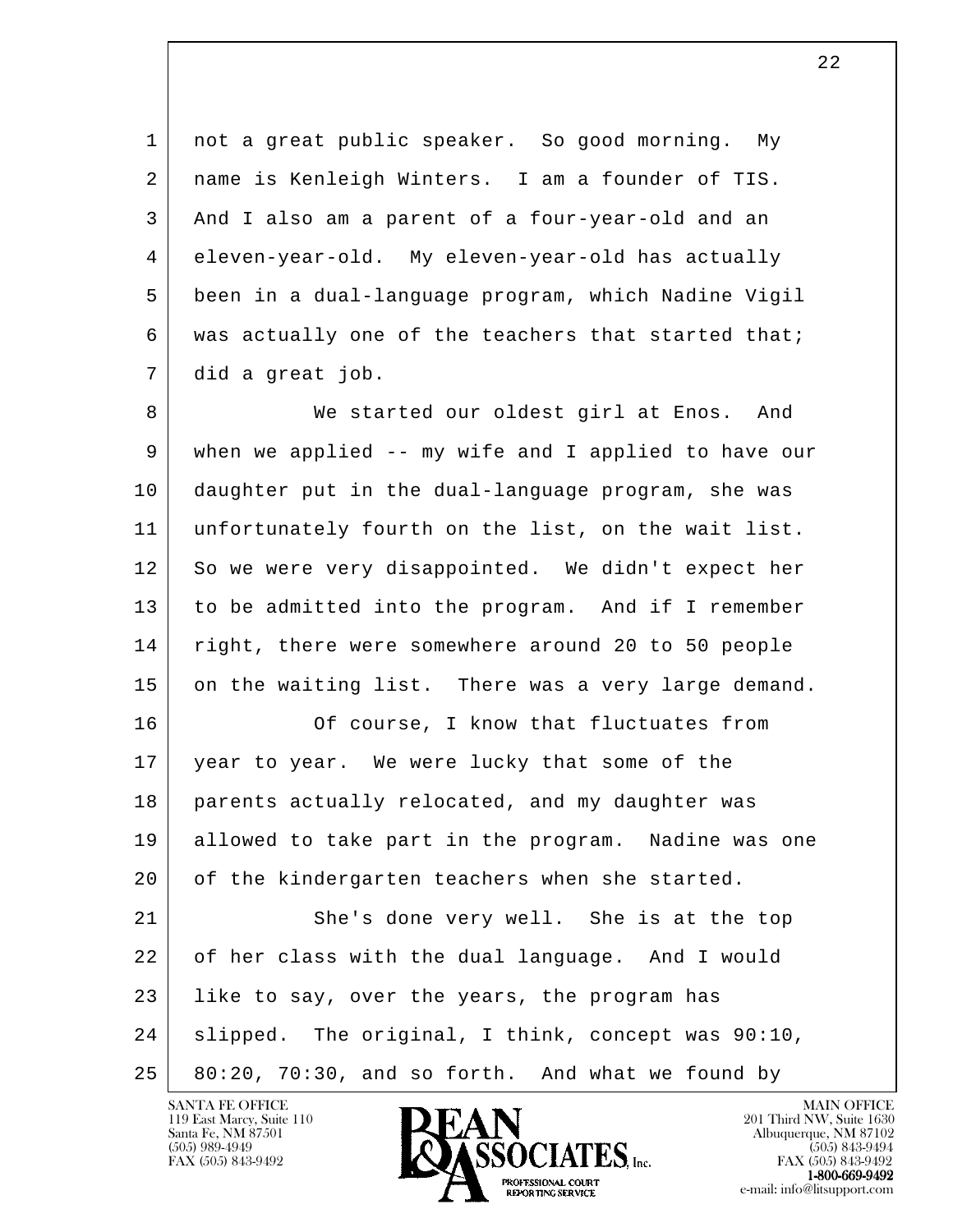l 1 the second grade was it was starting to get closer 2 to 50:50. We were really disappointed. 3 I'm not a Spanish-speaking parent. My 4 wife is very limited with that. We've worked really 5 hard on keeping her up to the standards that we set 6 forth for her, and she did very well with that. 7 I have also found -- I was very 8 disappointed that, in a very artistic community like 9 Taos, that the art program was dismal. I mean, it 10 was crayons until fifth grade, which I found very 11 disappointing. Music was good for the first couple 12 of years, and it really slipped after that. 13 So I'm a supporter of any school and 14 choice that allows kids to get all of the 15 educational things and all of the other aspects of 16 | going to school. 17 My daughter is now in sixth grade. I just 18 brought her to school, to the middle school. We 19 were trying to get her into the charter school, Taos 20 Academy Charter School. We are -- unfortunately, we 21 were the 40th on the wait list of I don't know how 22 many, but I would assume a lot more on the wait 23 list. We were really disappointed. 24 She was nervous about going to the school. 25 The programs have changed. There was one program

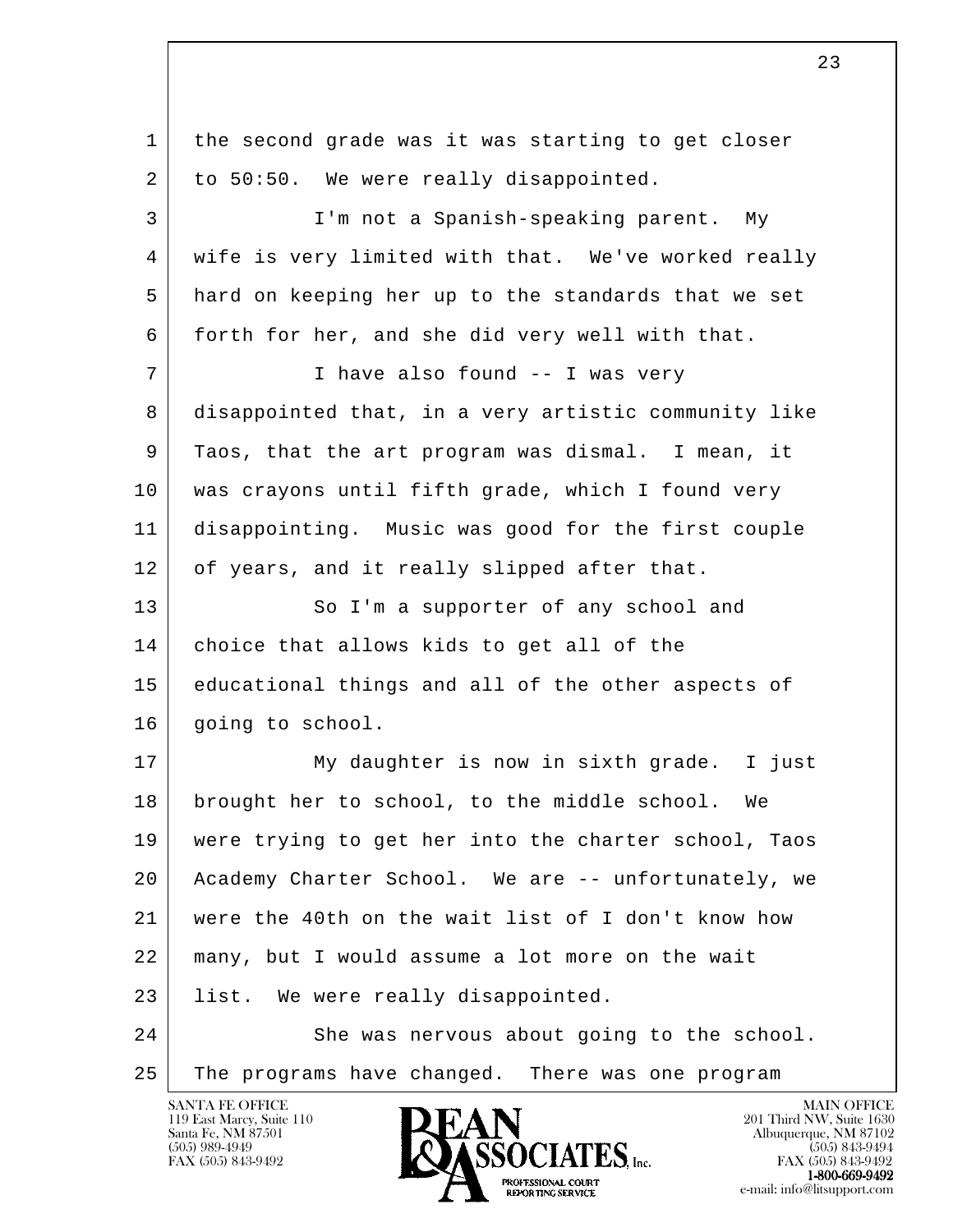1 that we were excited about, and that was -- it was a 2 program where the student would stay with the 3 primary teacher most of the day. And that was 4 dropped. So now she's going through, you know, the 5 period -- periods of where -- you know, different 6 class, one after another.

7 | T'm also concerned -- and, of course, this 8 is not part of TIS -- but that the graduation rate 9 is very low in the high school. And so we've really 10 tried to work on a foundation for our daughter so 11 she does well wherever she goes. And I would say 12 Nadine did a great job with that. She really 13 | started her off well. We're two very involved 14 parents. And we've always stayed on top of her 15 academics to make sure she's done very well.

16 | Tam, of course, a supporter of school 17 choice. Being that the waiting lists are so long 18 for the charter schools, I'm very excited to have 19 TIS start. My four-year-old will be ready for 20 kindergarten next year, so, for me, it's just a 21 beautiful thing.

l 22 | And I think that's pretty much all I have 23 to say. I'm sorry. I just threw a little thing 24 together this morning after a long trip.

25 | THE CHAIR: Thank you, sir.



FAX (505) 843-9492 FAX (505) 843-9492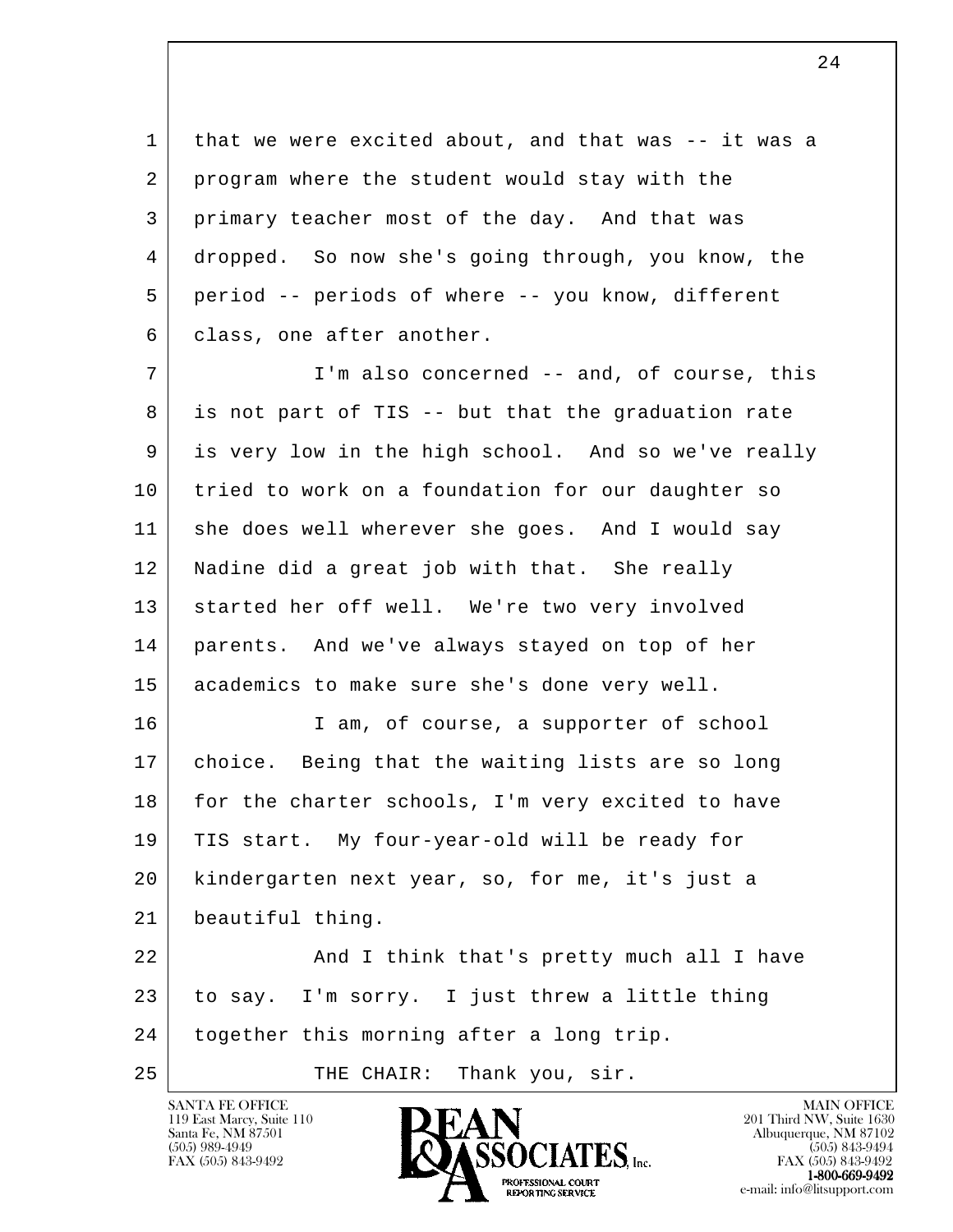l 1 MR. WINTERS: Thank you. Appreciate the 2 time. 3 THE CHAIR: The next person to give public 4 comments is Juan Montes. Good morning. 5 MR. MONTES: Buenos días. And welcome. 6 It's an honor to present before you all. So I am 7 wearing a number of hats, but the same face. Okay? 8 And ultimately, that face belongs to a grandfather, 9 and with a child in the wonderful -- the excellent 10 dual-language immersion program, which I think is a 11 model statewide, currently in the Taos schools. So 12 I think I come as a supporter, because, again, the 13 limited space. Imagine if what's going on at Enos 14 Garcia could be replicated everywhere; then the need 15 for charters such as this one would not exist. 16 But that need is not being met. If you 17 | look at the other charter schools, the cultural, the 18 whole orientation in materials of language -- and 19 language is key -- is very, very different, you 20 know. And, ultimately, let me put on another hat. 21 For the last, I guess, 14 years, I've been working 22 with transitioning high-school students to college. 23 And -- and that doesn't seem to be the problem. The 24 problem is the ones that never get there. So I 25 think there's serious, serious dropout issues. And

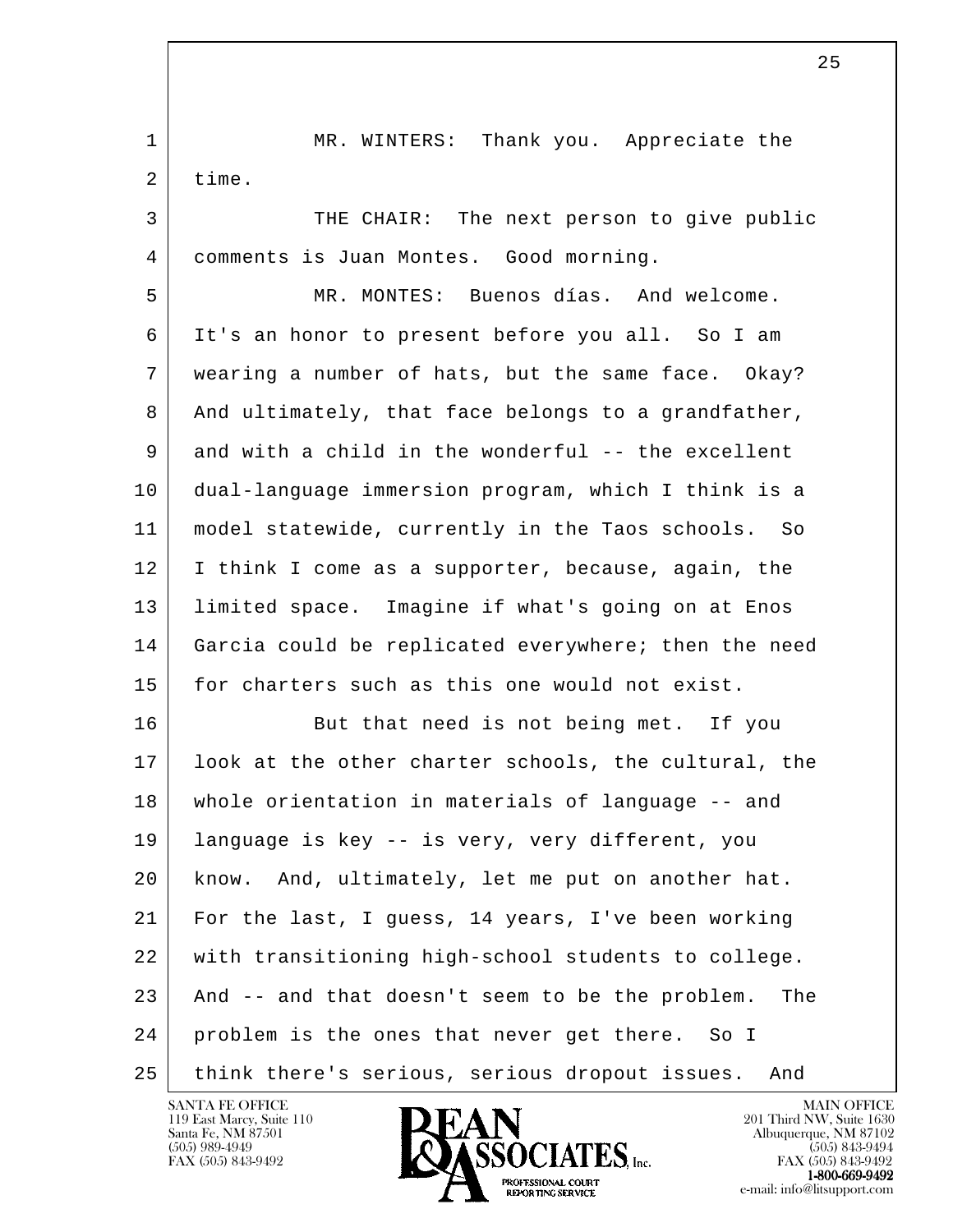l 1 I'd say 50 percent, if not for Native Americans and 2 Mexican immigrants, 70 percent -- 70 percent will 3 never make it through our system from K to 12. 4 So, to me, that's -- that's the issue, 5 and, ultimately, that's the problem. So we can 6 prepare them to go to college; but if they're not 7 | there, then these are serious issues. 8 I think the studies show bilingual 9 students are more engaged in the schools because the 10 schools affirms the language, affirms the culture, 11 especially in these formative years. You know, I 12 deal with high-school students, but I realize it's 13 way too late. When their path to drop out -- you 14 | know, maybe it's determined by the third grade, 15 people say. Well, there's research to imply that. 16 I'm not sure. 17 But the whole thing is changing. And I'm 18 in support of this, because this is one of the times 19 to change it, you know. I think the two-way, 20 dual-language immersion should be instituted in all 21 | the schools, public schools, all of them. 22 | And there are a lot of -- I agree with the 23 Superintendent -- a lot of elite charter schools. 24 And from my perspective -- in my perspective is from 25 the dropout. That's not dealing with the issue at

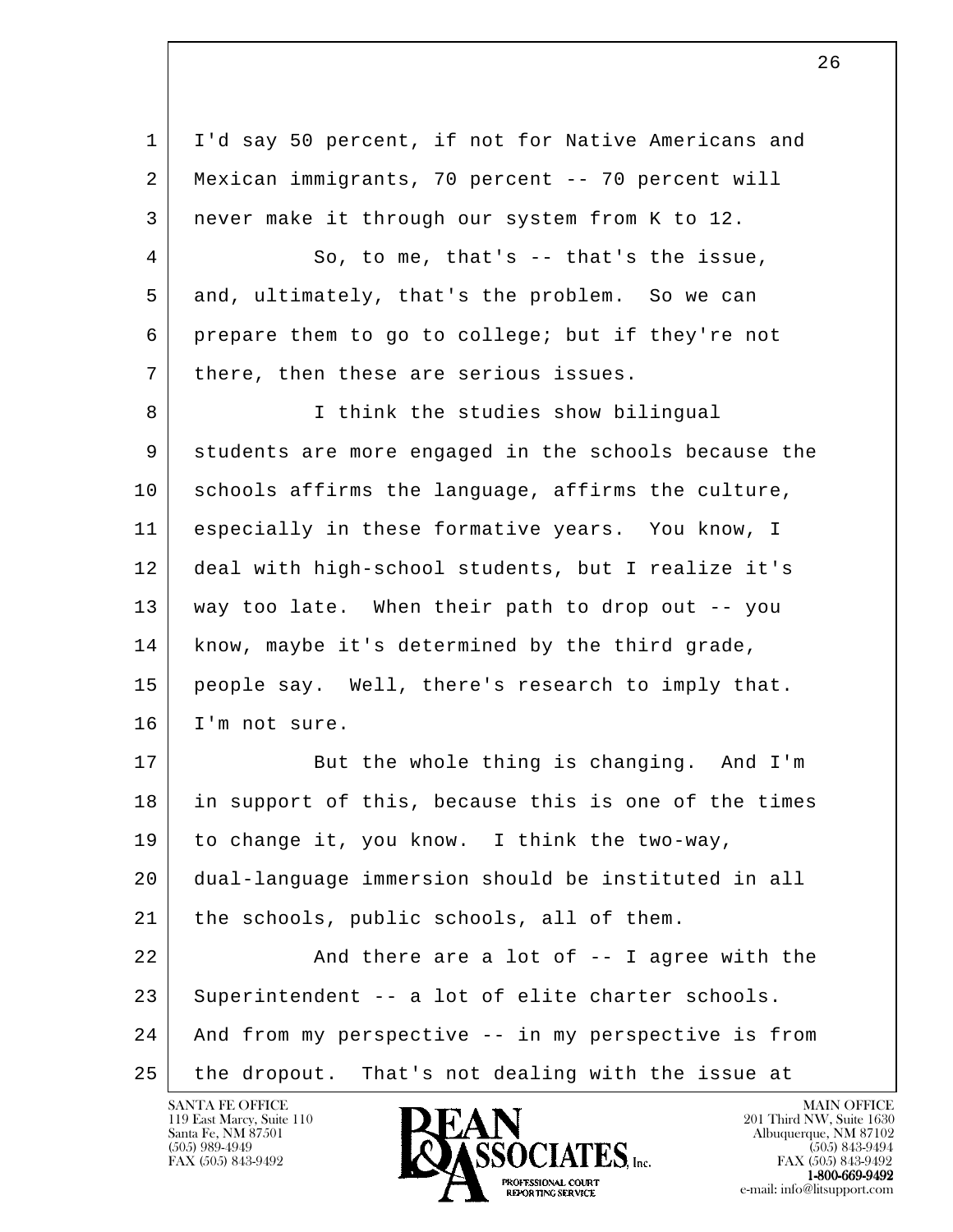l 1 all. Why do I need more elite schools? I could 2 devise programs where I would have 100-percent 3 success with students, based on race, based on 4 class. And those are the realities that these kids 5 have to deal with. 6 So I think this is a good start. And I 7 would encourage many more to flourish. So I 8 wholeheartedly support this effort, if enough so -- 9 to go back to the grandfather face -- to commute my 10 grandson 25 miles from Questa every day here to 11 | Taos. So that's my commitment. 12 So I would hope you all would have the 13 commitment to support an alternative. And there 14 should be a lot more for them. Thank you. 15 THE CHAIR: Thank you, sir. We are now to 16 the Public Education Commission's question period. 17 And this is allocated 45 minutes for these 18 questions. And the Chair will open up the floor. 19 UNIDENTIFIED SPEAKER: Was there room for 20 more comments? 21 MS. VIGIL: You mentioned that you would 22 | let some other people come in. They didn't realize  $23$  there was a sign-up sheet. 24 THE CHAIR: I did. Thank you. Come sign 25 in, please.

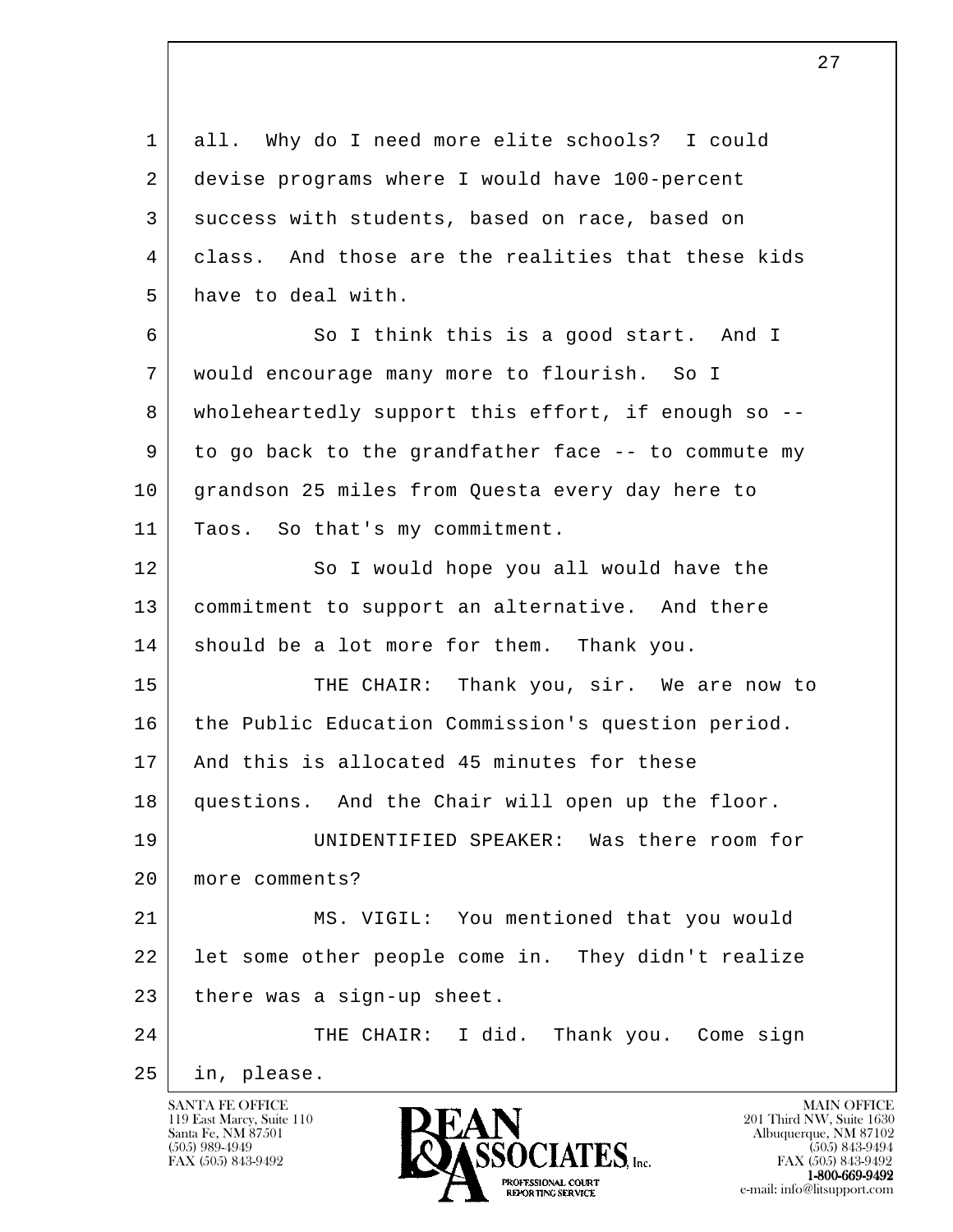l 1 MS. CHAVEZ: Commissioner Garrison, there 2 | was ten minutes left. 3 THE CHAIR: Okay. Thank you. I'll let 4 you know that there's ten minutes left. And the 5 clock is ticking. So get those signed and come on  $6 \mid$  up. 7 MR. KELLY: Yes, sir. May I begin? 8 THE CHAIR: You may. 9 MR. KELLY: My name is Warren Kelly, and I 10 wear a couple of hats myself. First of all, I'm a 11 parent of a daughter of mine who started school 12 today in the second grade at Enos Garcia. Second of 13 all, I work for a charter school, the Taos 14 Integrated School for the Arts. Those are my two 15 perspectives for my comments. 16 I speak in support for the charter. And 17 these are my two main reasons: First of all, in 18 response to the idea of the dilution of the student 19 body, I think that, among all the charter schools 20 that we've seen so far, this charter may actually be 21 different, because when you think about what's 22 really happened -- and I think that some of the -- 23 some of the numbers bear this out -- there has been 24 some kind of a well-informed parent situation going 25 on. That's true.

28

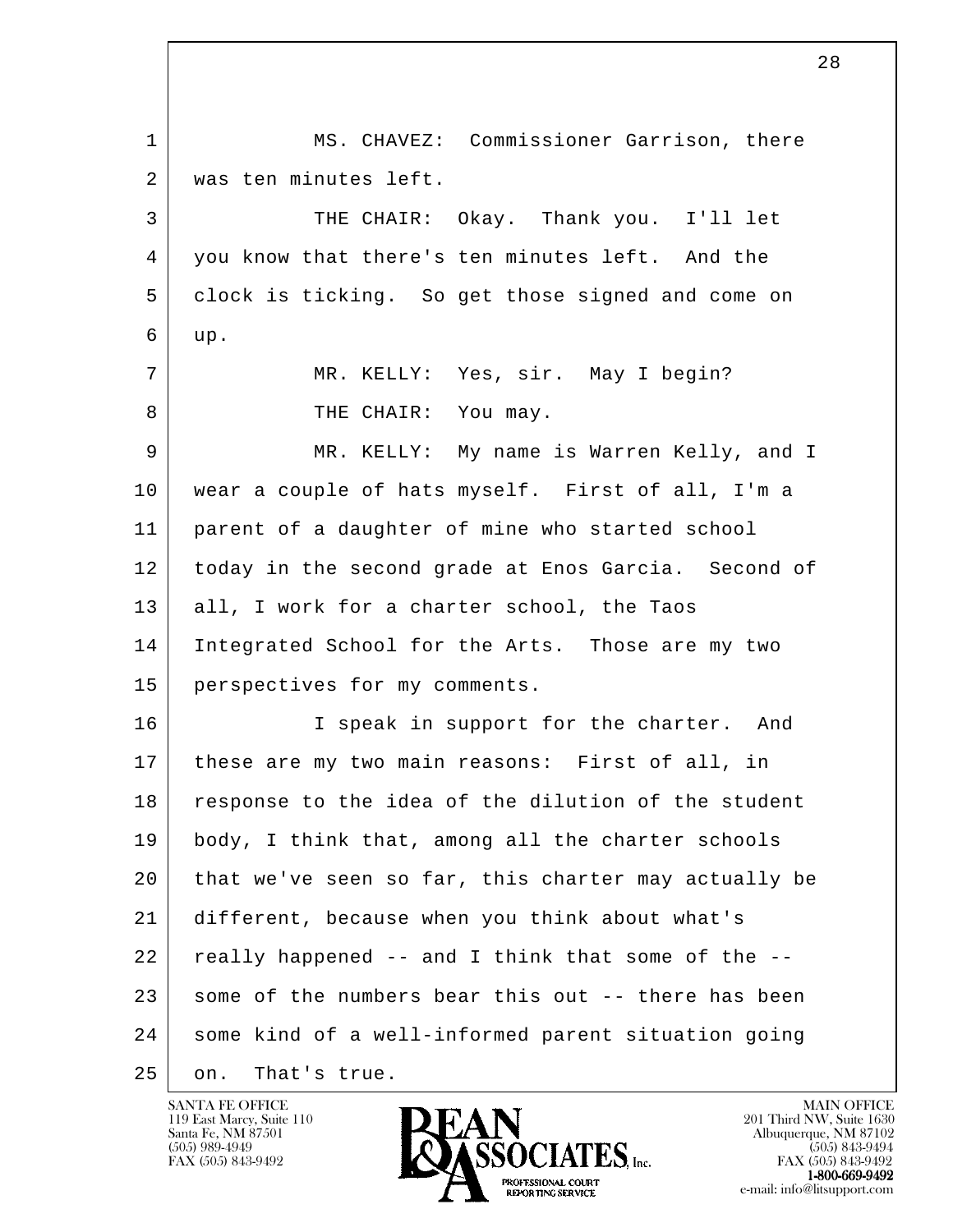l 1 But this charter in particular, I think, 2 has some things that are very, very valuable and 3 very -- I would say very unique for this Taos 4 community, and may actually attract more of the 5 kinds of students that may end up being the kinds of 6 students that would be lower-income, Free and 7 Reduced Lunch, because it seems to really look into 8 a need that Taos has in particular. 9 | So I think that it may be different in 10 that regard than other -- than the concerns that are 11 brought forth from other charter schools, including 12 the one that I work in. 13 The second one is -- my second point is, 14 as an educator and someone with a daughter at Enos, 15 I really do support the continuity of the program 16 throughout middle school. And do I have a 17 particular point about bilingualism versus 18 foreign-language instruction. I think that what 19 kids do in fifth grade when they go on to middle 20 school is they're choosing a bilingual program and 21 then moving into a foreign-language-instruction 22 model. So it's kind of a different way of treating 23 language. 24 And so to say that they have an option to 25 take a class in Spanish in a foreign language

119 East Marcy, Suite 110<br>Santa Fe, NM 87501



FAX (505) 843-9492 FAX (505) 843-9492 PROFESSIONAL COURT  $1-800-669-9492$ **EXPORTING SERVICE**<br>REPORTING SERVICE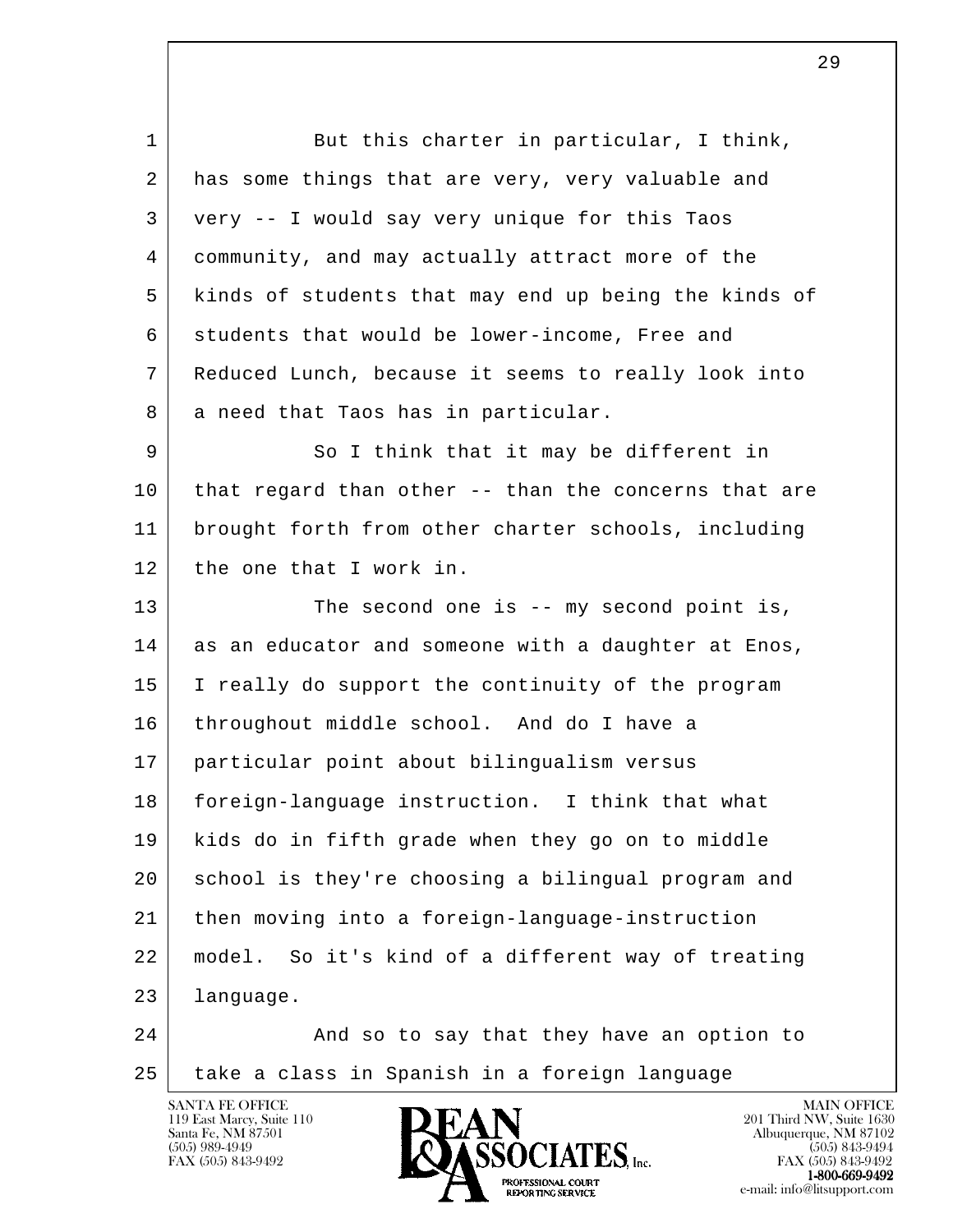l 1 context, after being in a bilingual program is a -- 2 is really a difference -- a different program 3 altogether. Choosing to speak and use Spanish 4 throughout the school career from kindergarten is 5 different than picking one up in sixth grade. 6 So I think the continuity and the argument 7 for this kind of school, especially in the 8 middle-school grades -- and I have to agree with 9 that -- is pretty important, for me, personally, but 10 | I also think for the program itself. 11 So thank you for your time. 12 | THE CHAIR: Thank you, sir. I'm going 13 to -- I'm going to divvy up the one person opposed 14 and the other supporters of the charter school. I'm 15 going to ask that the supporters speak -- select one 16 person to speak on their behalf. I have, in my 17 instructions, if there are a large number of 18 supporters or opponents, they are asked to select a 19 | speaker to represent common opinions. 20 So if the supporters can get together and 21 select a spokesperson, I will call John Rainey up, 22 please. 23 MR. RAINEY: John Rainey. Full 24 disclosure. I'm not speaking on behalf of any 25 organization. President of the PTA. I'm not

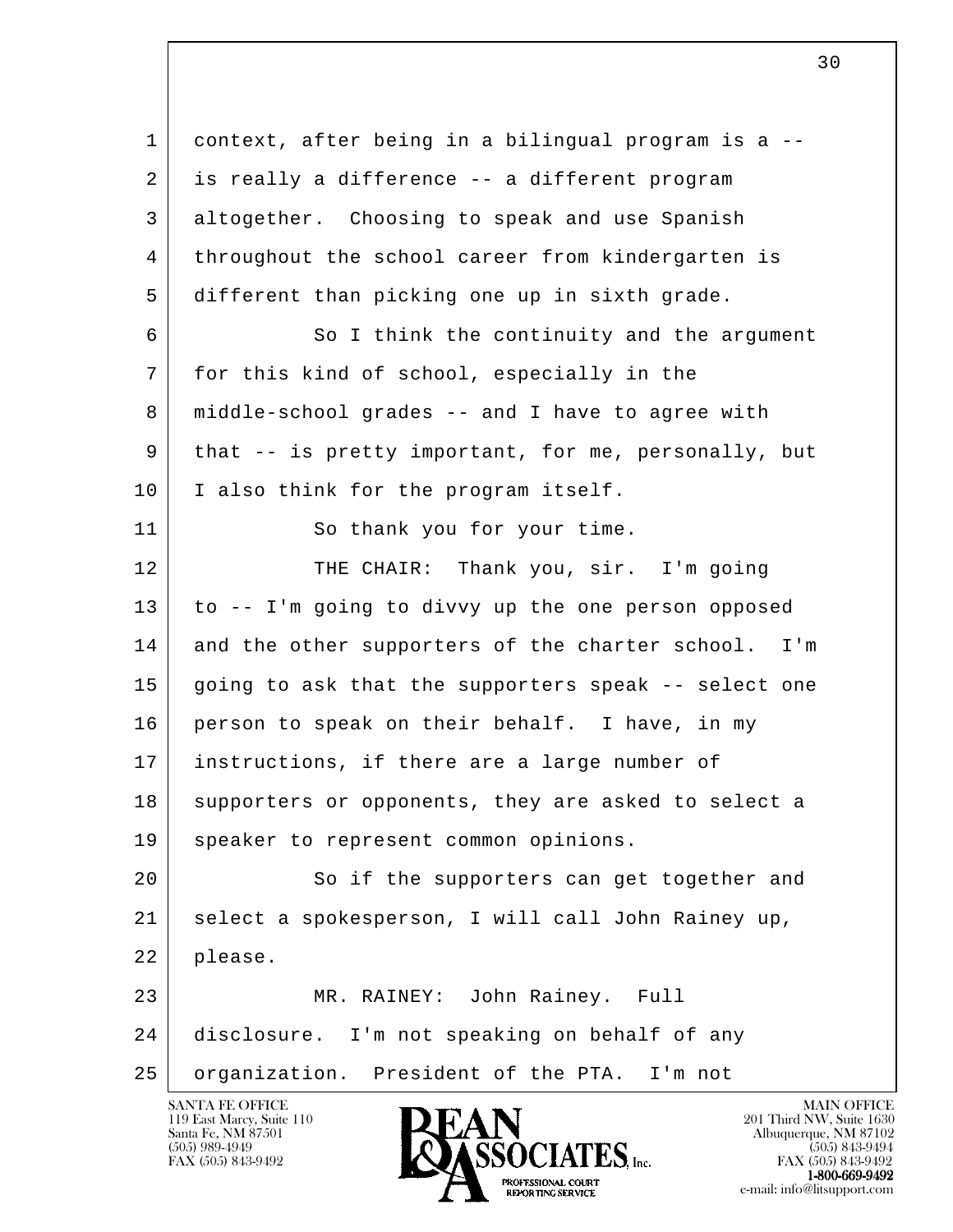l 1 speaking on behalf of the PTA, but as a parent of a 2 dual-language student currently at Enos Garcia. 3 I want to point out that, as Dr. Weston, 4 the Superintendent, pointed out, there is already a 5 dual-language program. It is the same model that 6 they're proposing, 90:10 model. In response to 7 their comments about art and music, my daughter, a 8 second-grader, is involved in the mariachi program. 9 I'm familiar with the art program there. There is 10 arts there. There is music there. 11 I have heard nothing in the proposal, 12 other than the addition of the Mandarin at a later 13 date, that isn't already taking place at Enos. 14 Dr. Weston also said the other two public 15 schools are also adding dual language. The program 16 is already existing, is already thriving, is 17 expanding. It has always been the plan to expand 18 into the junior high. That hasn't happened yet for 19 logistical reasons and for the numbers of students 20 requesting it. But that's always been a plan, as 21 they are proposing at a later date, to move on to 22 | the junior high at a later date. 23 So my concern mainly is a duplication of 24 efforts. Whether you consider it a watering down of 25 the students at one school or not, it's a

119 East Marcy, Suite 110<br>Santa Fe, NM 87501

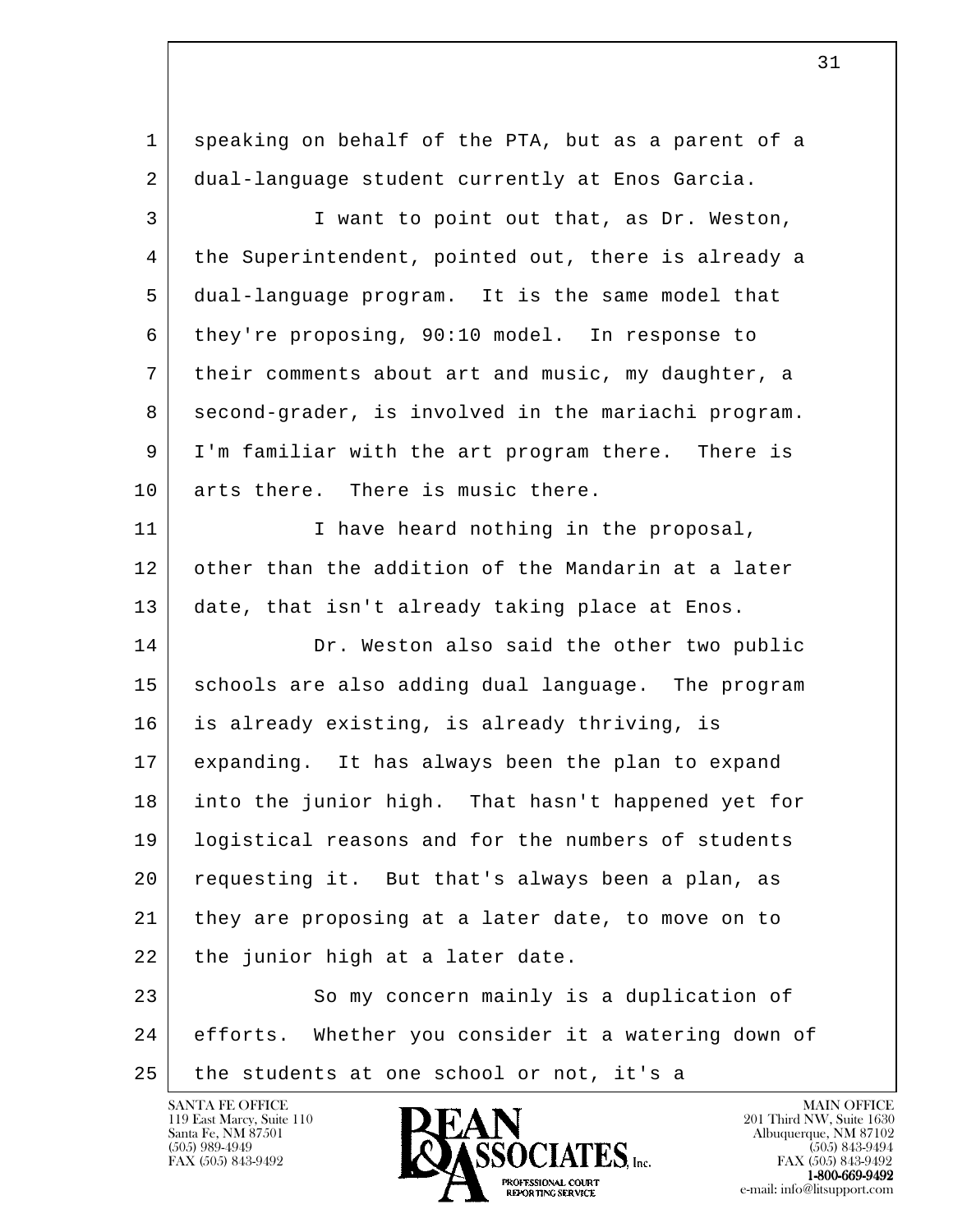1 duplication of facility cost. It's a duplication of 2 administrative cost. It's a duplication of 3 | janitorial or food service or all that stuff that's 4 taking money out of the education that's already 5 going on. Putting the same program in another 6 facility, that, to me is a duplication of efforts.

 7 You know, they said, "We're going to hire 8 good teachers, and this is going to be a new choice 9 for Taos." But it's the same program. The 10 implication there is that there aren't good teachers 11 at Enos, that the public school isn't currently 12 capable of hiring good teachers. The dual-language, 13 bilingual-endorsed certification is the hottest 14 commodity in teaching right now, and those teachers 15 can get big bonuses and go wherever they want. So 16 there is a financial dilemma; how do you pay these 17 really high-commodity teachers?

l 18 So I question how is a new school that's 19 duplicating all these other ones going to pay more 20 competitively than the current schools in order to 21 get these teachers that the current schools are 22 saying they're having a hard time hiring. So I 23 don't understand how the economics of that works. 24 And I also want to point out that the 25 dual-language program in Taos has been considered a

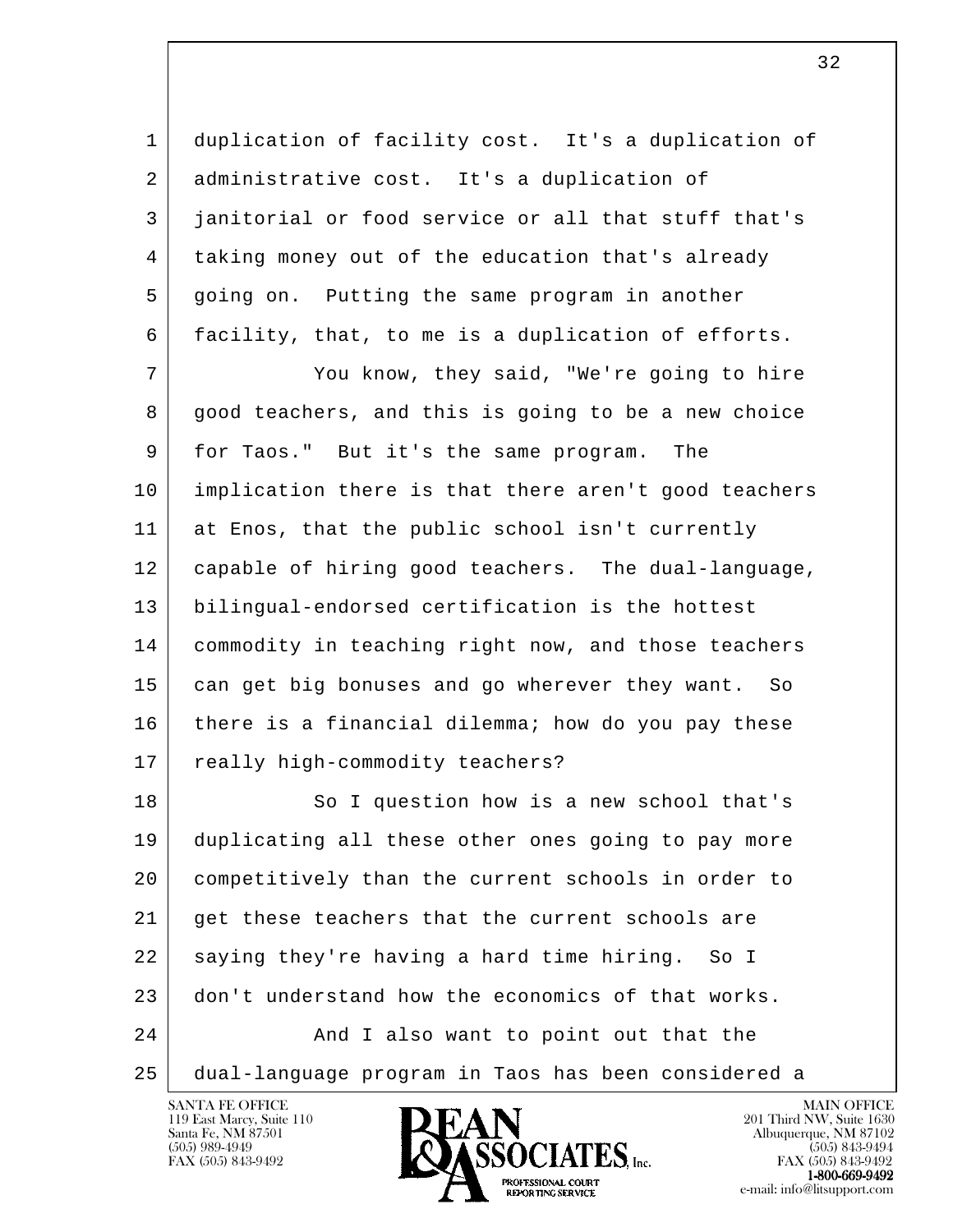1 model program. And, indeed, Ms. Vigil helped start 2 that program and was the principal there as little 3 as -- what? -- three years ago running the program. 4 And in November, at the international conference in 5 Albuquerque, Ms. Vigil spoke about the Taos program, 6 about how good the Taos program is, using it as a 7 model to help other schools implement dual-language 8 programs.

 9 So I'm confused as to why now it's being 10 characterized as something that needs to have a 11 whole other entity created in order to have dual 12 language in the schools. It's already here.

13 So I'm speaking in opposition. I think 14 it's a dilution of resources. I think it'll pull 15 kids away from an existing successful program, one 16 | that's already expanding. So if there's a question 17 of waiting lists, I think it's a lot easier to hire 18 another teacher or two, expand those. It's 19 expanding into other schools already, taking care of 20 that overload.

l 21 So if there's a desire on the parents' 22 halves [verbatim] and on the students' desire to be 23 in the program, the school is responding to that. 24 And so I am opposed to another charter school in 25 Taos. There are several available already. There

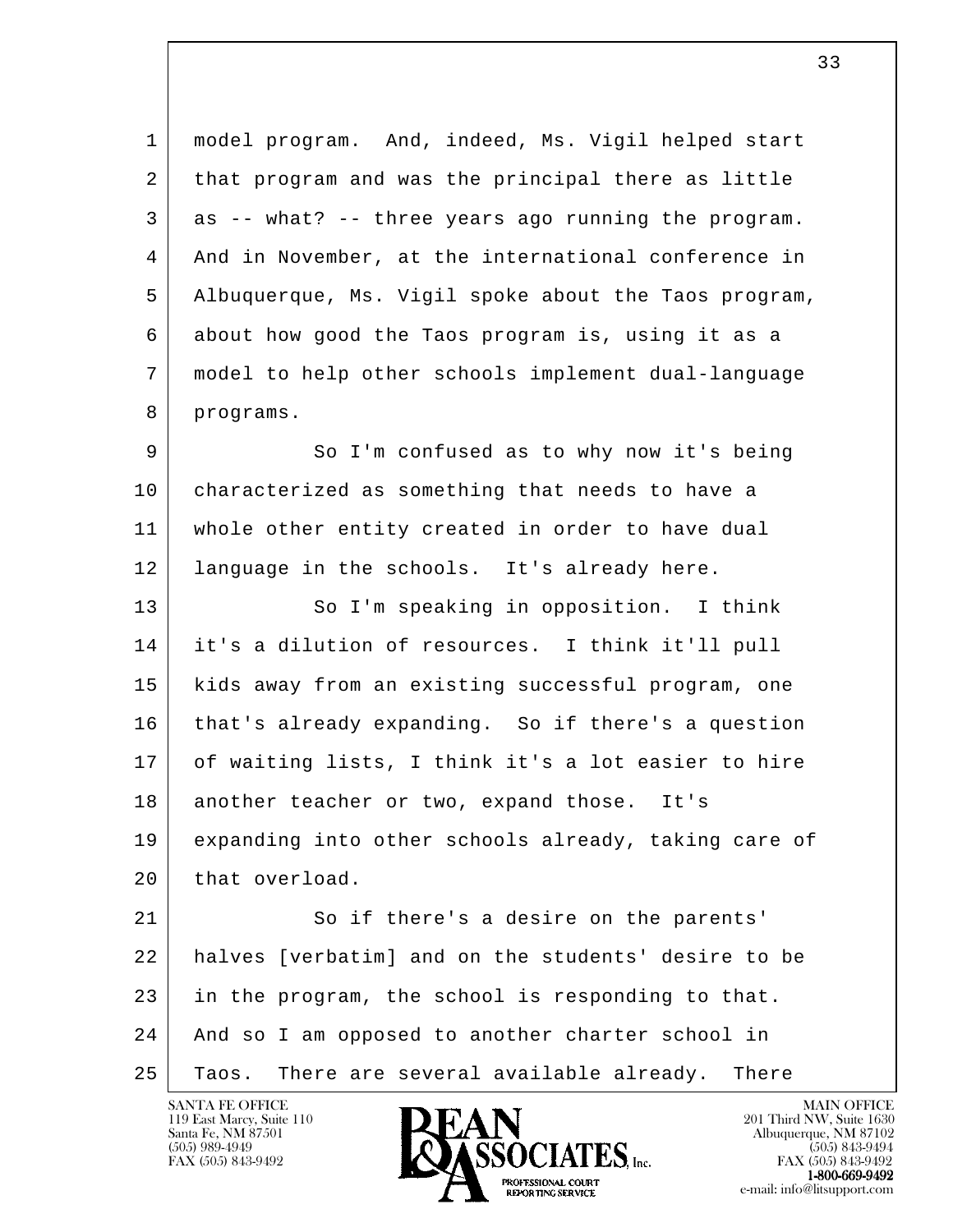l 1 are waiting lists for those charter schools, and 2 they don't offer dual language. And so it's not 3 just a dual-language phenomenon, but if the schools 4 are already addressing the needs of expanding, I 5 don't see a need for a further duplication with a 6 whole other school. Thank you. 7 THE CHAIR: Thank you, sir. Spokesperson 8 for those in support, please come up. 9 MR. MARTINEZ: Good morning. My name is 10 Robert Martinez. I'm a lifelong resident of Taos, a 11 parent, who was educated in the Taos Schools and 12 have educated three of my children through the Taos 13 Schools. 14 I guess I would first like to say I'm in 15 favor of this school for the purposes of offering an 16 option, which I think would bring some excellence in 17 education to the area, offer a -- a -- another 18 option for parents like myself. I wish I would have 19 had the option to send my children to a school that 20 has -- like that is being proposed. 21 As a professional, I -- I chose to live in 22 Taos. I live -- I work at Los Alamos National 23 Laboratory. I'm an engineer by training and 24 experience. I had -- had I to do it over again, I 25 probably would have bit the bullet and tried to live

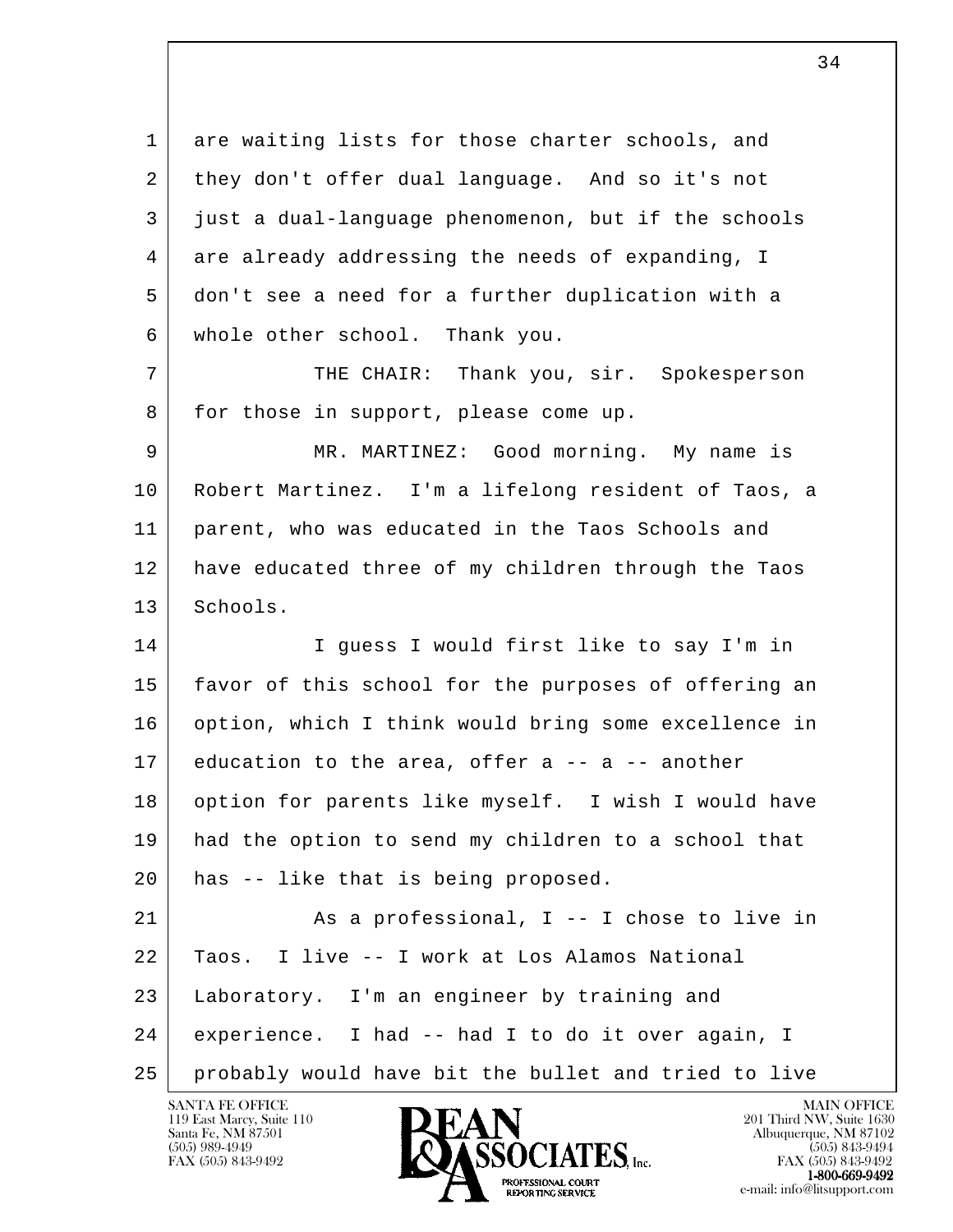1 in the Los Alamos area and have my children educated 2 there. But I wanted to come home. And this is home 3 for me. And, you know, again, I was born here; I'll 4 die here.

 5 I think a lot of what I -- what I 6 experience, both as a parent and as a student in the 7 schools, was there really wasn't a model to 8 encourage excellence in the public schools, or at 9 least the Taos Schools. I am fortunate that -- that 10 I attribute my education, my ability to go to 11 college into a technical field, to really those 12 handful of teachers who were excellent, who cared, 13 who really encouraged. Again, within the schools -- 14 and I think this is probably problematic in most of 15 the public schools in this country -- is there's not 16 enough of a focus to help students. I truly believe  $17$  that. 18 I work in network engineering. And what I

l 19 find is even though you have -- what? -- greater 20 than 8 percent unemployment, in my field, there are 21 more than 150,000 jobs that go unfilled every year. 22 | And it's mostly because of the lack of trained 23 children -- I mean, kids -- that come out of 24 college, because they weren't prepared. They don't 25 | go into a lot of these fields.

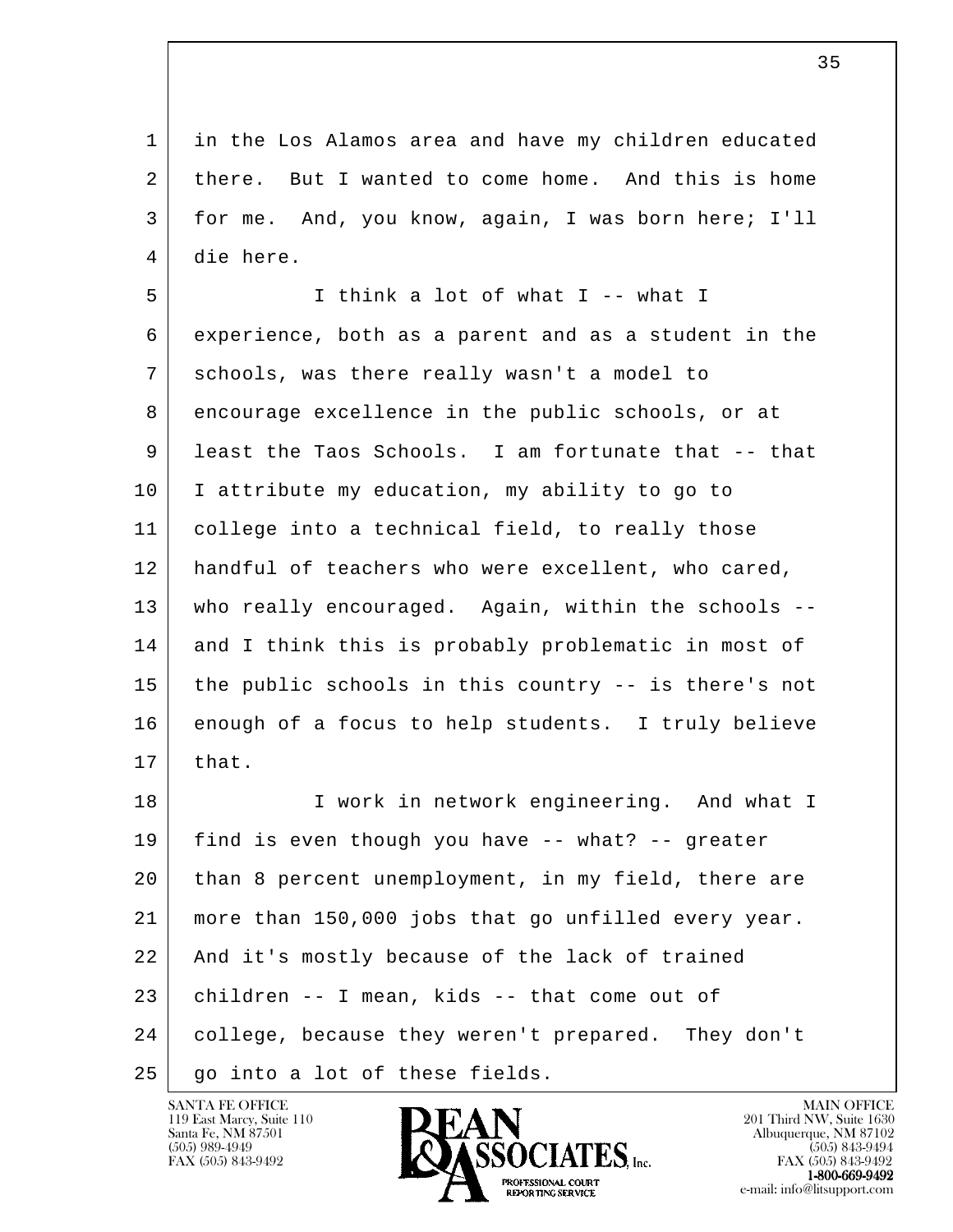l 1 and so I think we need options that allow 2 parents to put their children in schools that will 3 help them advance. As a parent, I know countless 4 nights, I worked with -- 5 MS. CHAVEZ: You have one minute. One 6 minute. 7 | MR. MARTINEZ: Okay. I worked with my 8 kids in terms of getting homework done, in many 9 cases filling in the gaps that the teachers left; 10 | not the good ones, but the other ones. And there 11 are a lot of other ones. And I think that's 12 problematic in the public-school system. 13 Regarding, you know, the dual-language 14 program in the schools, I think it's been very good. 15 But then ask yourself the question, why did it have 16 to be championed at the grassroots level by 17 individual teachers? This wasn't something that was 18 proposed by administration. This was something that 19 Ms. Vigil and other key teachers brought it upon 20 | themselves to promote, to bring forward. 21 | T mean, they modeled it after -- I think 22 it was the Isleta school system, and, especially in 23 the early years, got pretty minimal support. So 24 it's a success now. But it's a success now because 25 of the individual teachers who put their time and

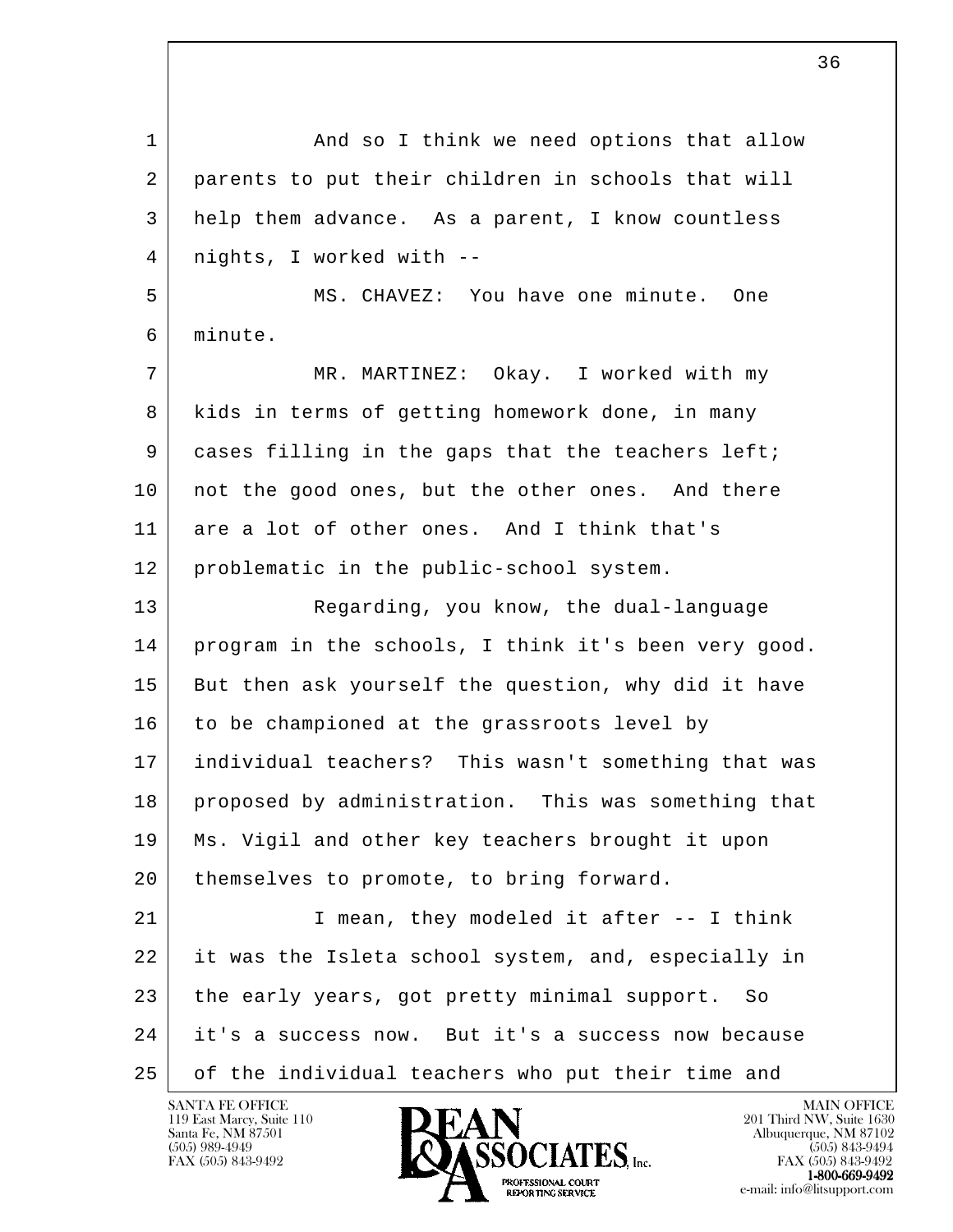l 1 | their money into this. 2 | MS. CHAVEZ: Time's up. Time's up. 3 THE CHAIR: Thank you, sir. And I just 4 want to get a head count for the record. Those 5 folks that came in and did not speak but were in 6 support, would you stand up real quick, please? 7 (People stand up.) 8 THE CHAIR: So there were four others, for 9 the record. 10 COMMISSIONER LOPEZ: Over here, five, six, 11 seven. 12 COMMISSIONER BERGMAN: Seven. 13 THE CHAIR: Any others going to pop up for 14 good -- seven. Thank you. 15 We are to the section of the Public 16 Education Commission period. The Chair opens the 17 | floor for questions. 18 COMMISSIONER GANT: I'll start? Vince 19 | wants to start. 20 COMMISSIONER BERGMAN: I guess if no one 21 else wants to jump in, I will. 22 | THE CHAIR: Commissioner Bergman? 23 COMMISSIONER BERGMAN: Can you all hear 24 me? Ordinarily, I have a fairly loud voice. If you 25 can't hear me at some point, indicate and we'll use

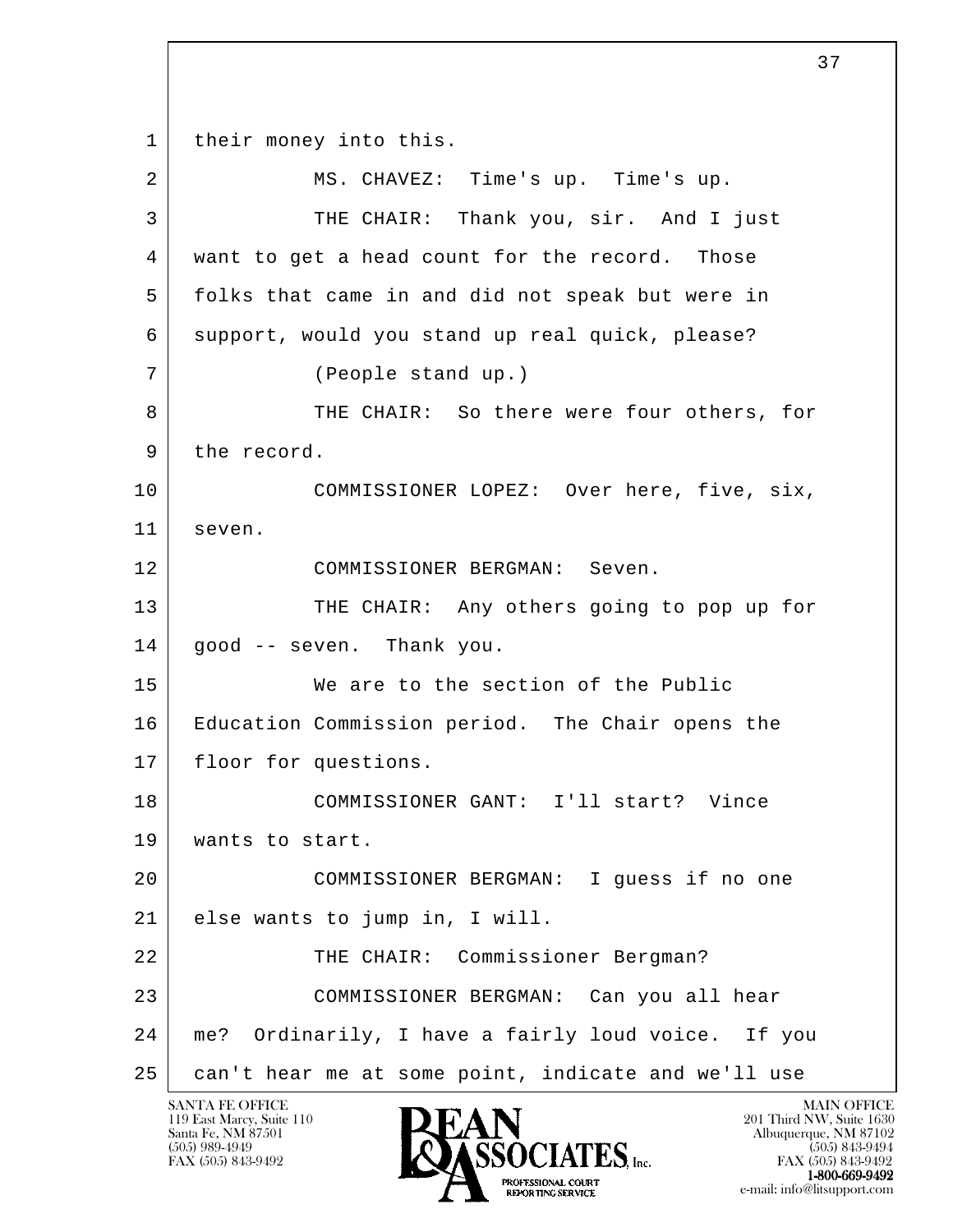1 the microphone.

| $\overline{2}$ | I did have some questions. Some are a                |
|----------------|------------------------------------------------------|
| 3              | matter of just curiosity. Some are specific. Why     |
| 4              | did you choose Mandarin Chinese as a third language? |
| 5              | MS. VIGIL: The reason I chose Mandarin               |
| 6              | Chinese is because we have a population of Chinese   |
| 7              | people here in Taos, and very involved parents also. |
| 8              | And when we started the dual language at Enos, that  |
| 9              | was one of the things they were asking: Why          |
| 10             | wouldn't you have a third language? But, of course,  |
| 11             | it was a brand new baby at the time.                 |
| 12             | So -- in proposing the TIS, I want to                |
| 13             | offer the students another language, a third         |
| 14             | language. And it was Mandarin Chinese for that       |
| 15             | reason.                                              |
| 16             | COMMISSIONER BERGMAN: Okay. Thank you.               |
| 17             | You, I think, mentioned in your application that     |
| 18             | UNM -- I assume you're talking about UNM Taos --     |
| 19             | would be a possible source of instructors. Wouldn't  |
| 20             | you anticipate having some difficulty finding        |
| 21             | certified, qualified teachers to teach such a        |
| 22             | language?                                            |
| 23             | MS. VIGIL: We have some teachers at UNM              |
| 24             | Taos right now that I've spoken to that I did the    |
| 25             | research on, and they are certified. So we would be  |
|                | <b>SANTA FE OFFICE</b><br>MAIN OFFICE                |

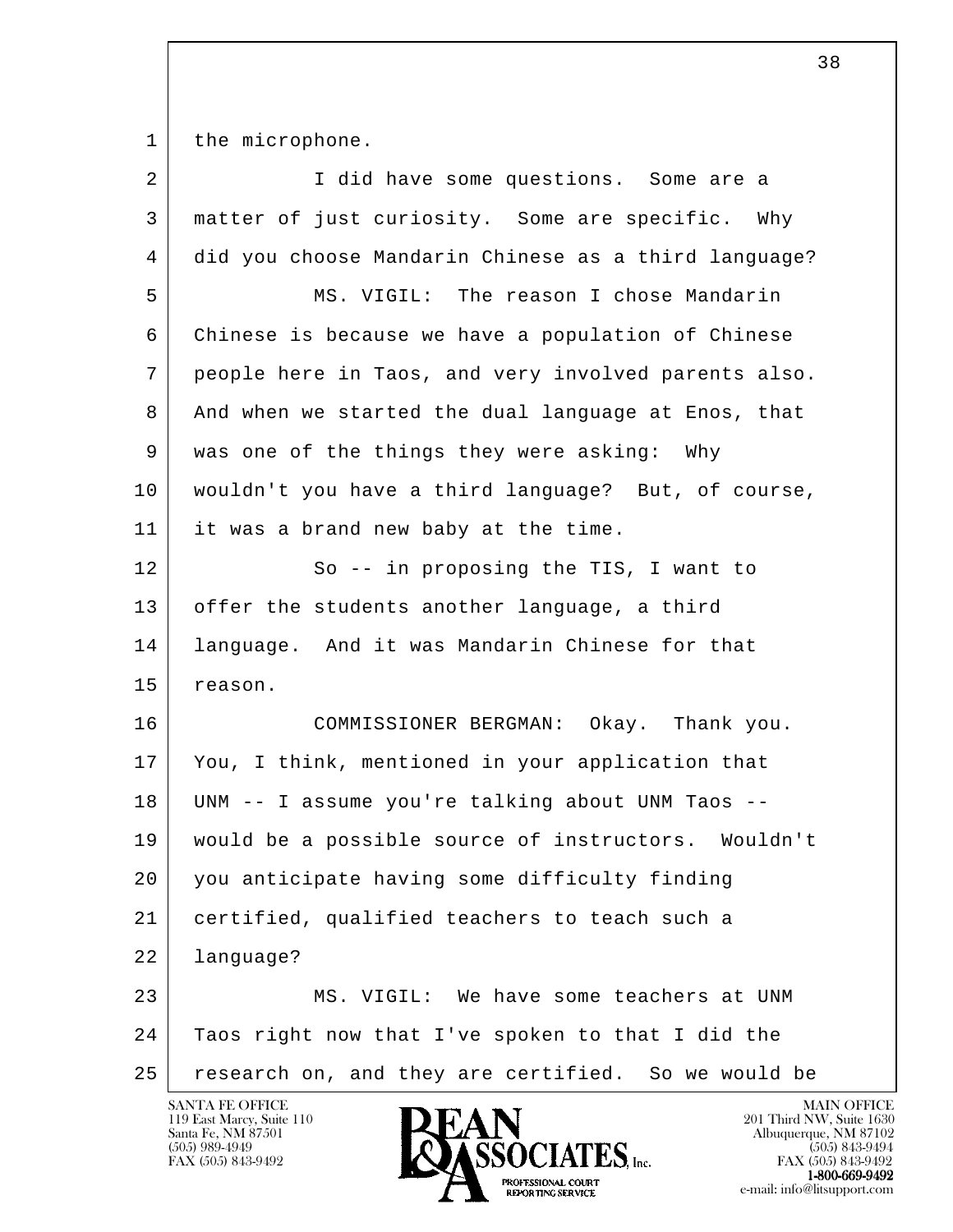l 1 able to get them -- contract to get them in and help 2 us with that. 3 COMMISSIONER BERGMAN: That would be able 4 to work for you and still work for the University, 5 then? 6 MS. VIGIL: Yes, because it would only be 7 a certain amount of time they spend with us. It's 8 only to going to be conversant Chinese. So we would 9 contract them to come in for a couple of hours a 10 week. 11 COMMISSIONER BERGMAN: I noticed at one 12 point in your application that you noted that your 13 academic goals would not take effect until the 2017 14 and 2018 years. Did I misread that? That's four 15 years into your term. That does not sound right to 16 me. The goals should take effect immediately when 17 | your school is open. 18 DR. PAGAN: If you're referring to the 19 | goals that are achievement goals, we state that we 20 want 100 percent of the students proficient. And so 21 it's something that we're working towards. We want 22 100-percent proficient in students every single 23 year. But we -- since we're going to be negotiating 24 a performance contract, we want to make sure that we 25 have the time with the students to achieve that

119 East Marcy, Suite 110<br>Santa Fe, NM 87501

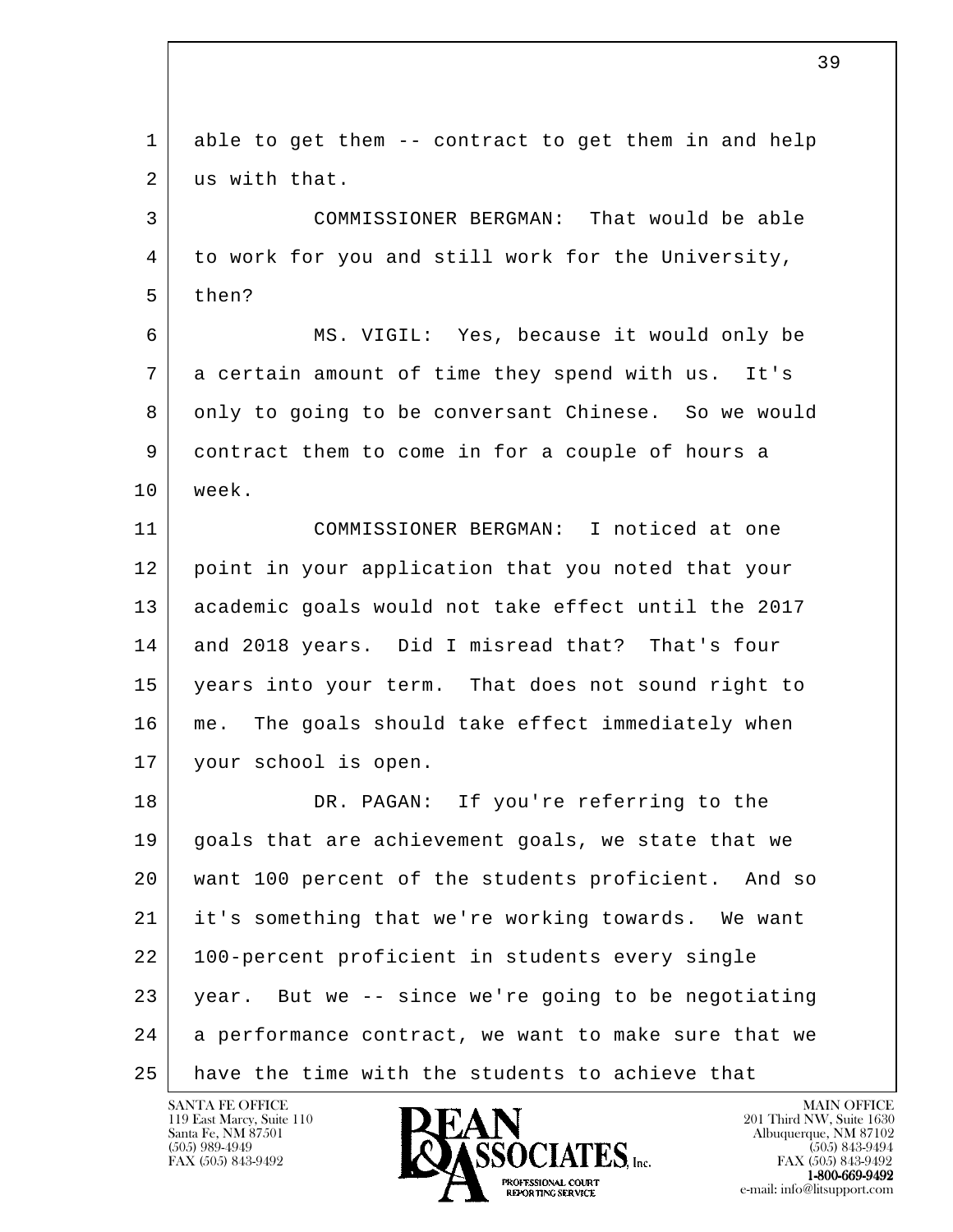```
1 | 100-percent proficiency.
```

| $\overline{a}$ | COMMISSIONER BERGMAN: Normally, I put a              |
|----------------|------------------------------------------------------|
| 3              | page number, and for some reason I didn't, so you    |
| 4              | can refer in the application to what I'm talking     |
| 5              | about.                                               |
| 6              | COMMISSIONER SHEARMAN: I have 5.                     |
| 7              | COMMISSIONER BERGMAN: Commissioner                   |
| 8              | Shearman says Page 5.                                |
| 9              | MS. VIGIL: Thank you.                                |
| 10             | COMMISSIONER BERGMAN: And while you're               |
| 11             | looking, I also wrote right with that, you said      |
| 12             | "scoring at grade level." That strikes me as just    |
| 13             | an average goal. That doesn't strike me as           |
| 14             | particularly vigorous or rigorous. Or maybe you can  |
| 15             | address that in your answer.                         |
| 16             | DR. PAGAN: Yeah. Our goal is always to               |
| 17             | exceed that. But we also -- like I said, this will   |
| 18             | become a performance contract, so we want to meet    |
| 19             | State requirements in terms of performance           |
| 20             | achievements before we say we would go beyond that.  |
| 21             | So it's always been to make sure we meet             |
| 22             | all the -- you know, the A through Fs of             |
| 23             | requirements that we have now as schools. And        |
| 24             | that's by getting the students as close as we can,   |
| 25             | 100 percent, to being proficient in both reading and |

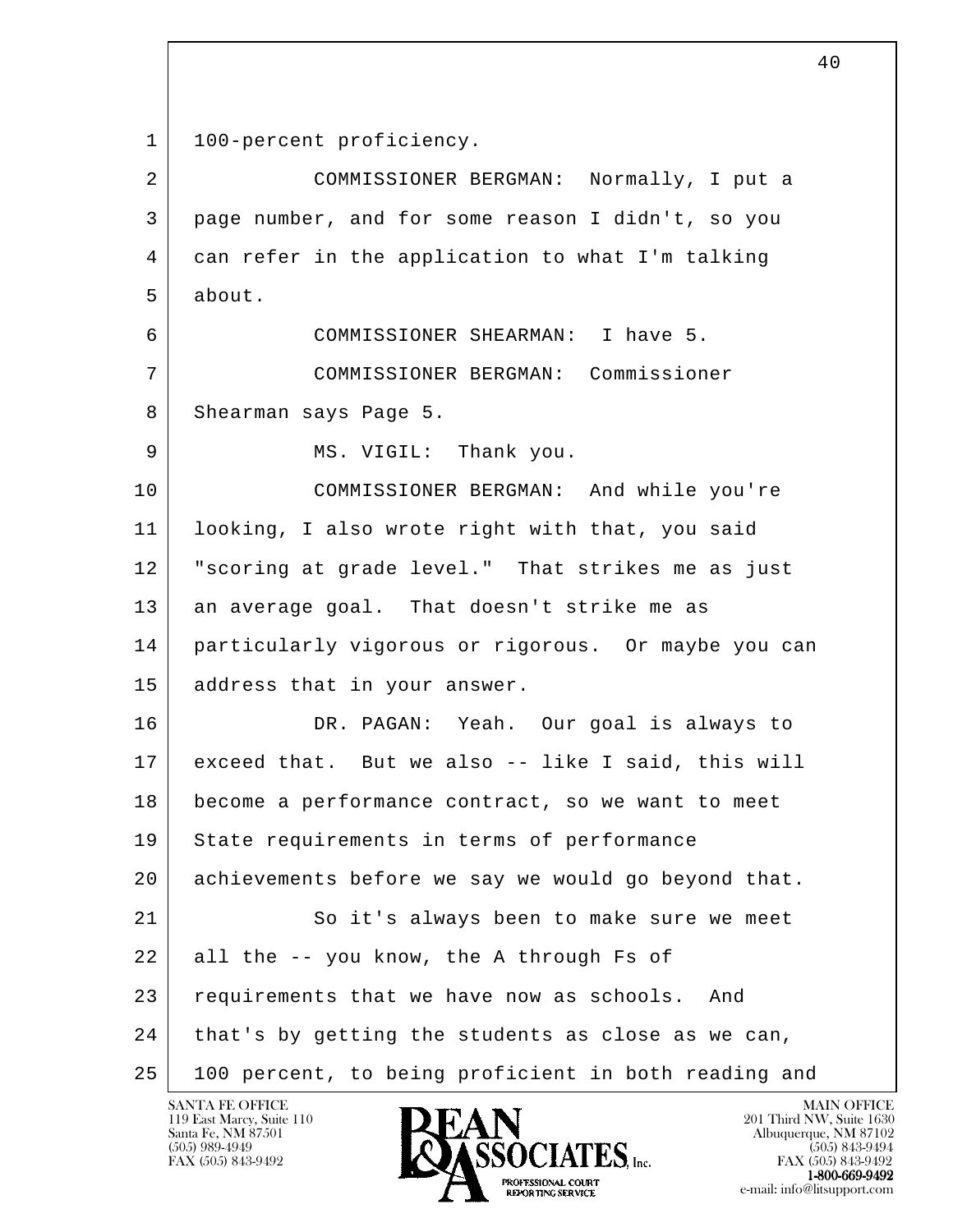l SANTA FE OFFICE MAIN OFFICE MAIN OFFICE MAIN OFFICE MAIN OFFICE 1 | math. 2 COMMISSIONER BERGMAN: And I was curious. 3 You mentioned that you've had some affiliation -- it 4 was in the application, too -- with the two 5 International schools in Albuquerque. Do you have a 6 current relationship -- are you on the board, or are 7 you an administrator or -- 8 DR. PAGAN: Corrales International School, 9 I have no formal relationship with that school. And 10 New Mexico International School, I'm the head 11 administrator one day a week. 12 COMMISSIONER BERGMAN: So what would be 13 your relationship with this school? 14 DR. PAGAN: That would be determined. At 15 this point, I'm just a member of the governing -- or 16 the founders. 17 COMMISSIONER BERGMAN: And Mr. Martinez 18 happened to mention the Isleta School District. Are 19 you talking about the El Paso-Isleta School 20 District? I've actually had two occasions before 21 this Commission when I've talked about what's been 22 done in the El Paso-Isleta School District. They've 23 done a remarkable job down there. 24 They have almost 100-percent poverty, 25 100-percent Free Lunch, almost 100-percent ELL

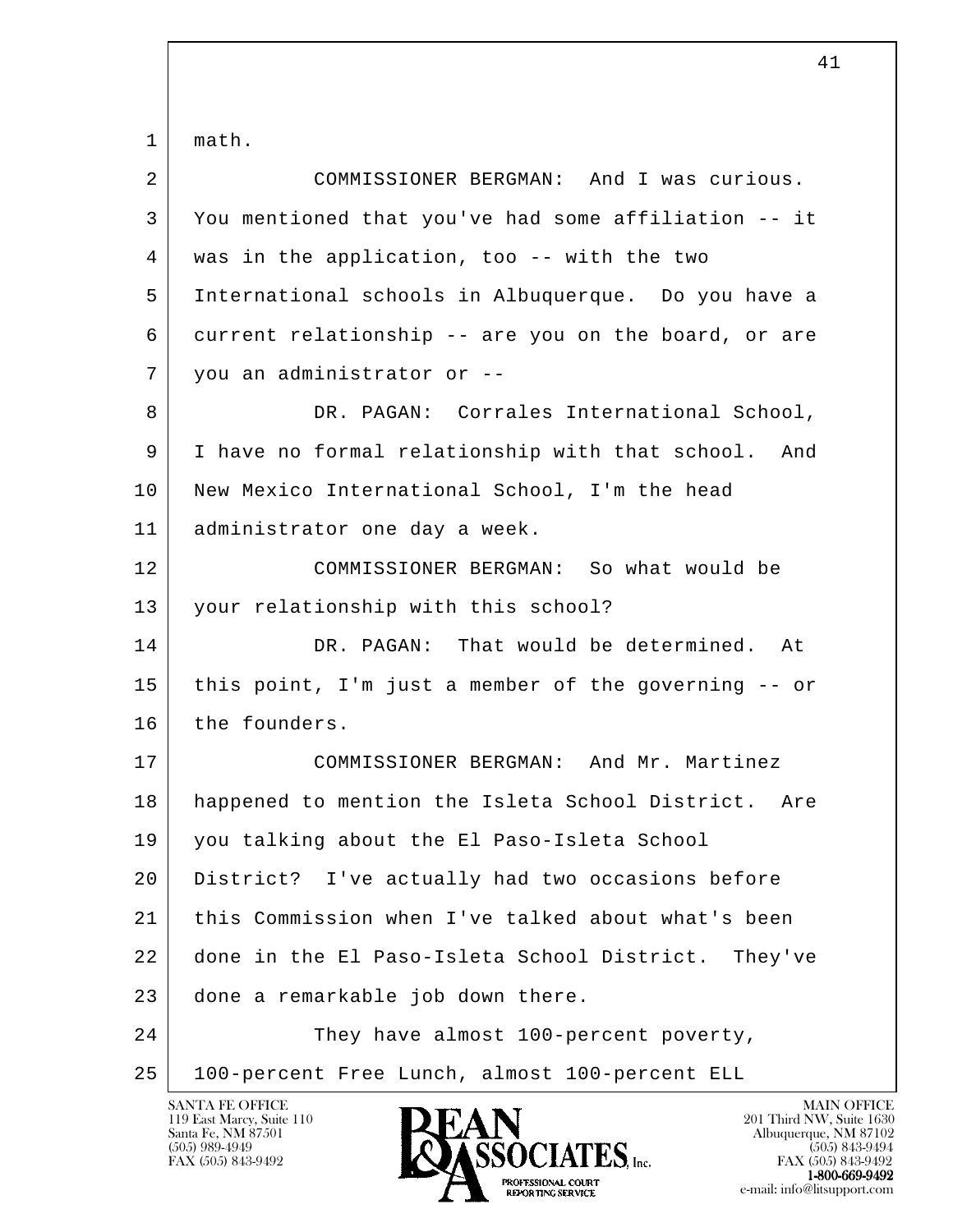l 1 students, and, in the early '90s, was the worst 2 district in Texas. And they've now got that to 3 where -- was it the Broad Foundation? They've been 4 a finalist in the last two years for that. They 5 have proved that just because you're poor does not 6 mean you've got to be at the bottom of the list. So 7 I'm glad to hear that other people have heard of 8 that, because I've been impressed by that. 9 Oh. You noted on Page 54 in the 10 application -- this is just for your information -- 11 that your head administrator will be a non-voting 12 member of the board. That's not allowed. No staff 13 can be even a non-voting member of your board, your 14 | governing board. So that's just for your 15 information. 16 DR. PAGAN: We just meant to say that 17 | they'll be present at those meetings. 18 COMMISSIONER BERGMAN: And you noted on 19 Page 68, no homework policy. Why no homework? 20 DR. PAGAN: Well, I think the research is 21 clear that homework does not help. And so we 22 have -- we have extensively researched that. And it 23 does not improve student performance. What it 24 creates is situations where students are going home 25 with packets of worksheets that are not being

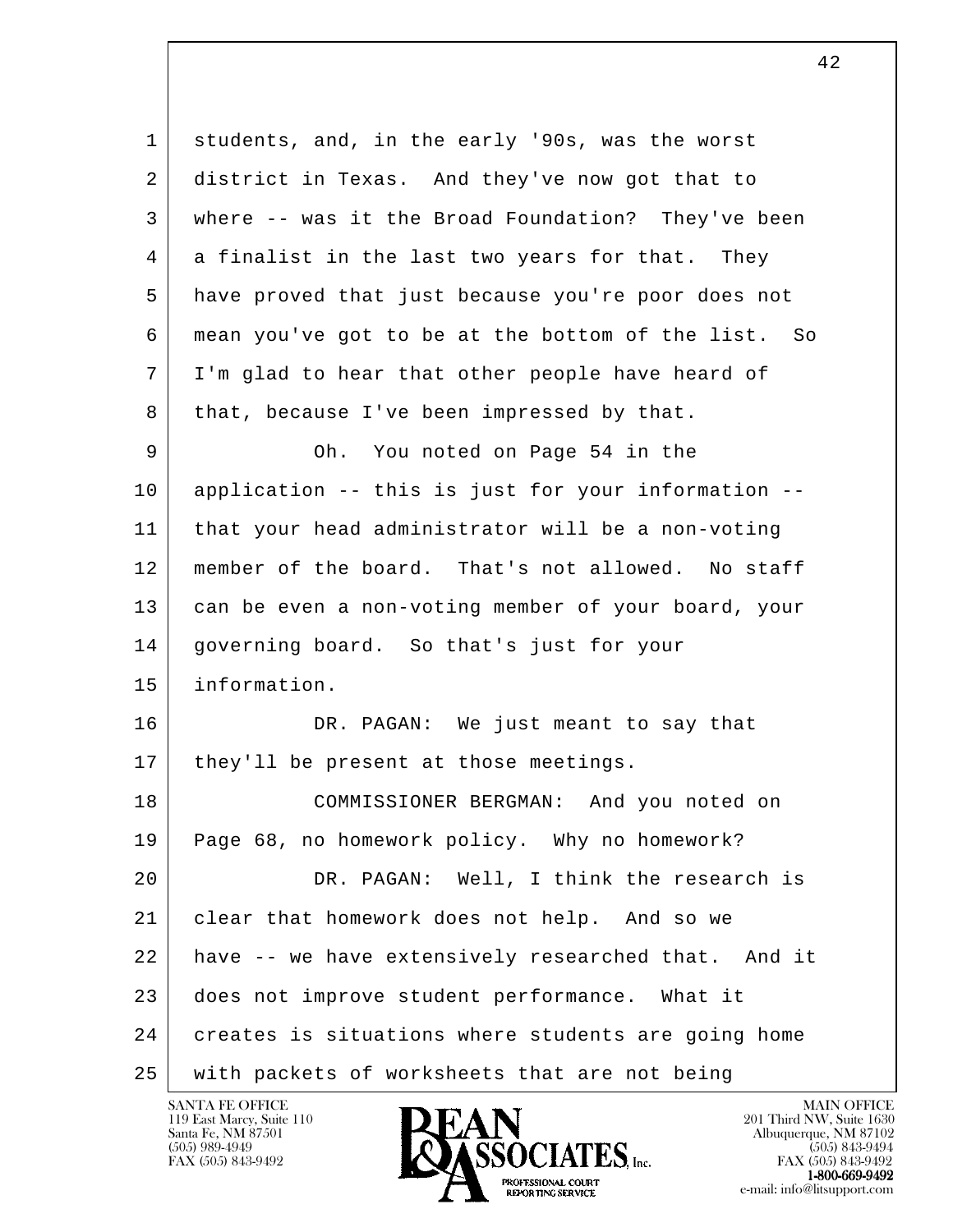1 completed or graded. So after reviewing the 2 research and seeing that it really -- in terms of a 3 cost-benefit analysis, really doesn't add anything, 4 you know, to the academic performance of students, 5 we have decided that the school will have a strict 6 no-homework policy.

7 | However, what this also does mean is that 8 if the student needs additional practice, then they 9 will be receiving that practice. It will be 10 completed, and it will -- it could be returned, and 11 the teacher can give feedback, but it will not be 12 | mandatory.

 13 COMMISSIONER BERGMAN: I know that's 14 always -- some schools believe this is because we 15 have another applicant that takes the exact opposite 16 tack. They're going to do all kinds of homework, 17 they say. It goes either way. It's not 18 particularly primary to it.

l 19 MS. VIGIL: Just to add to that, with me, 20 homework is an extension of what you've taught 21 during the day, with all the research and all my 22 educational career that I've been involved in. It's 23 not to say to send homework that you expect the 24 student to be doing without being taught. And that 25 happens a lot. So that is why I'm pro for no

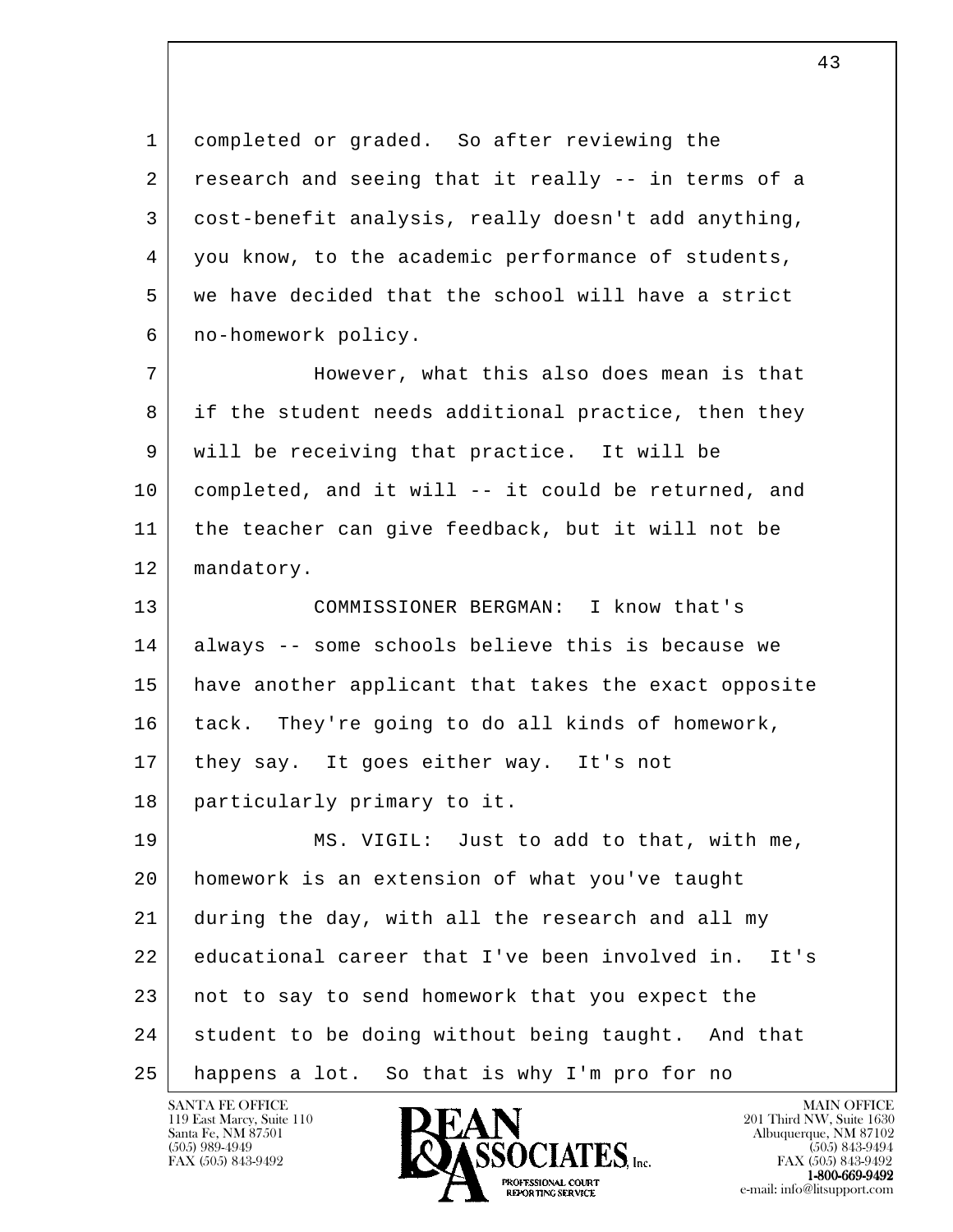1 homework.

| $\overline{2}$ | MR. WINTERS: I'd like to say that having             |
|----------------|------------------------------------------------------|
| 3              | now my daughter in sixth grade and gone through all  |
| 4              | these years in the schools, what my wife and I       |
| 5              | noticed is a lot -- and she does very well in        |
| 6              | school. But a lot of the homework was not actually   |
| 7              | taught in the class. So my wife and I would          |
| 8              | actually have to teach her the stuff that she needed |
| 9              | to learn to do the homework.                         |
| 10             | And that went on for three years. So we              |
| 11             | felt like we were a teacher. Of course, we're happy  |
| 12             | to help. But we were a little bit disappointed when  |
| 13             | she comes home with stuff that she doesn't learn     |
| 14             | anything about.                                      |
| 15             | COMMISSIONER BERGMAN: There are certainly            |
| 16             | pros and cons on both sides of that issue.           |
| 17             | MR. WINTERS: Yeah.                                   |
| 18             | COMMISSIONER BERGMAN: Let's see. On                  |
| 19             | Page 78 -- to get back -- I'm trying to just get     |
| 20             | into the relationship -- page 78, you note that your |
| 21             | school would be a partner with New Mexico            |
| 22             | International School. Partner in what way?           |
| 23             | DR. PAGAN: Well, I think that, you know,             |
| 24             | in terms of professional development, for example,   |
| 25             | if we are both dual-language, and we are both        |

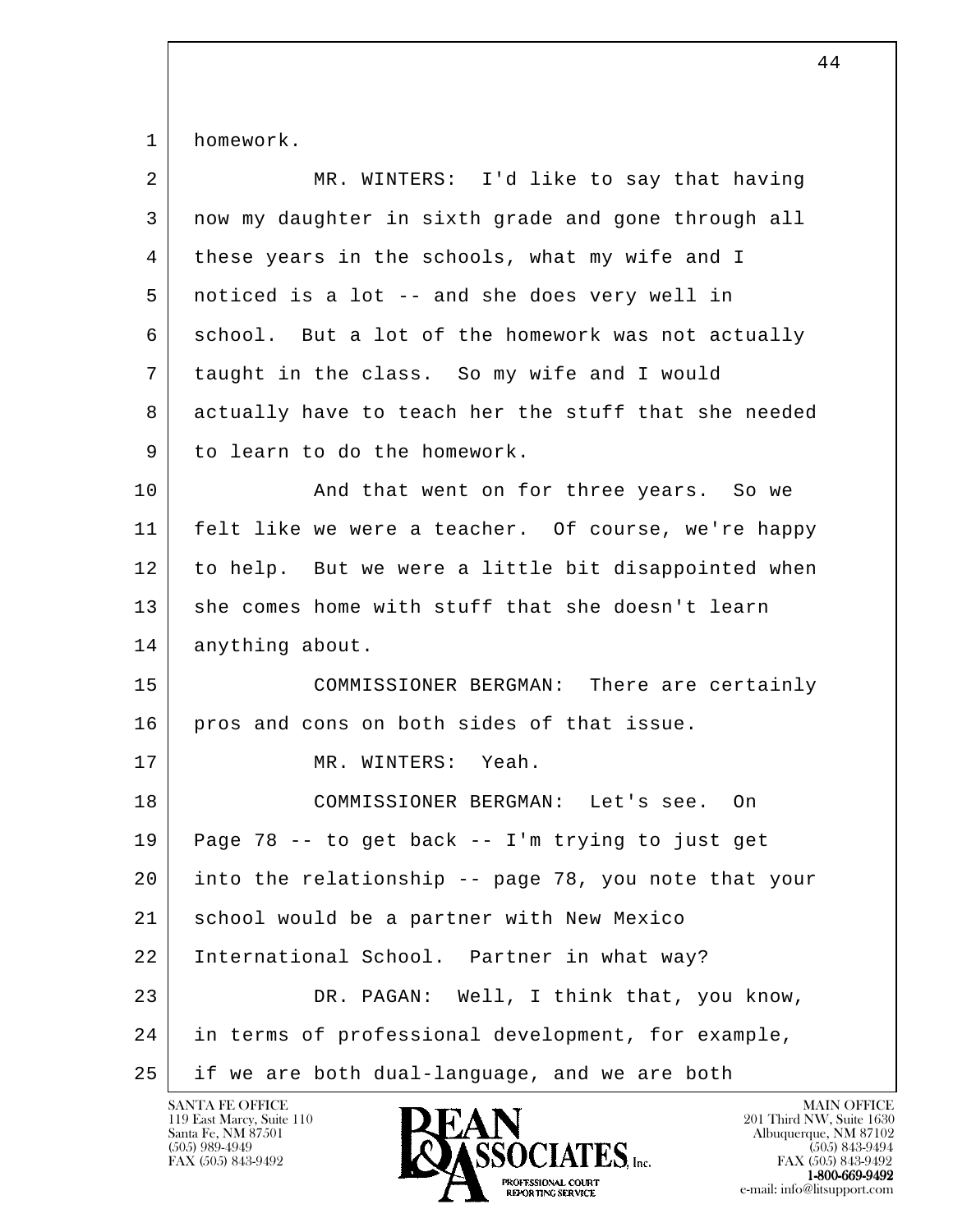l 1 International Baccalaureate Primary Years, which I 2 want to emphasize -- it's something that's not 3 offered at all in the Taos community now -- that it 4 would be good to partner with that professional 5 development. 6 At the moment, for example, we have to pay 7 for a trainer, you know, to come from out of state. 8 And so if we have five teachers versus ten teachers, 9 it would be great to do some collaboration in that 10 way. So to reduce costs and, you know, to help, you 11 know, reach as many teachers as we possibly can for 12 the training. 13 COMMISSIONER BERGMAN: We're not talking 14 about a formal partnership, then? Is there going to 15 be documents signed? You're just going to work 16 together? 17 | MS. VIGIL: Work together, yes. 18 COMMISSIONER BERGMAN: For the improvement 19 of both schools, perhaps? 20 DR. PAGAN: Since the models are very 21 similar, the only difference between New Mexico 22 International and Taos International is we don't 23 have a sixth-through-eighth program. But parents 24 are already asking for that. 25 MS. VIGIL: And, again, I also want to



FAX (505) 843-9492 FAX (505) 843-9492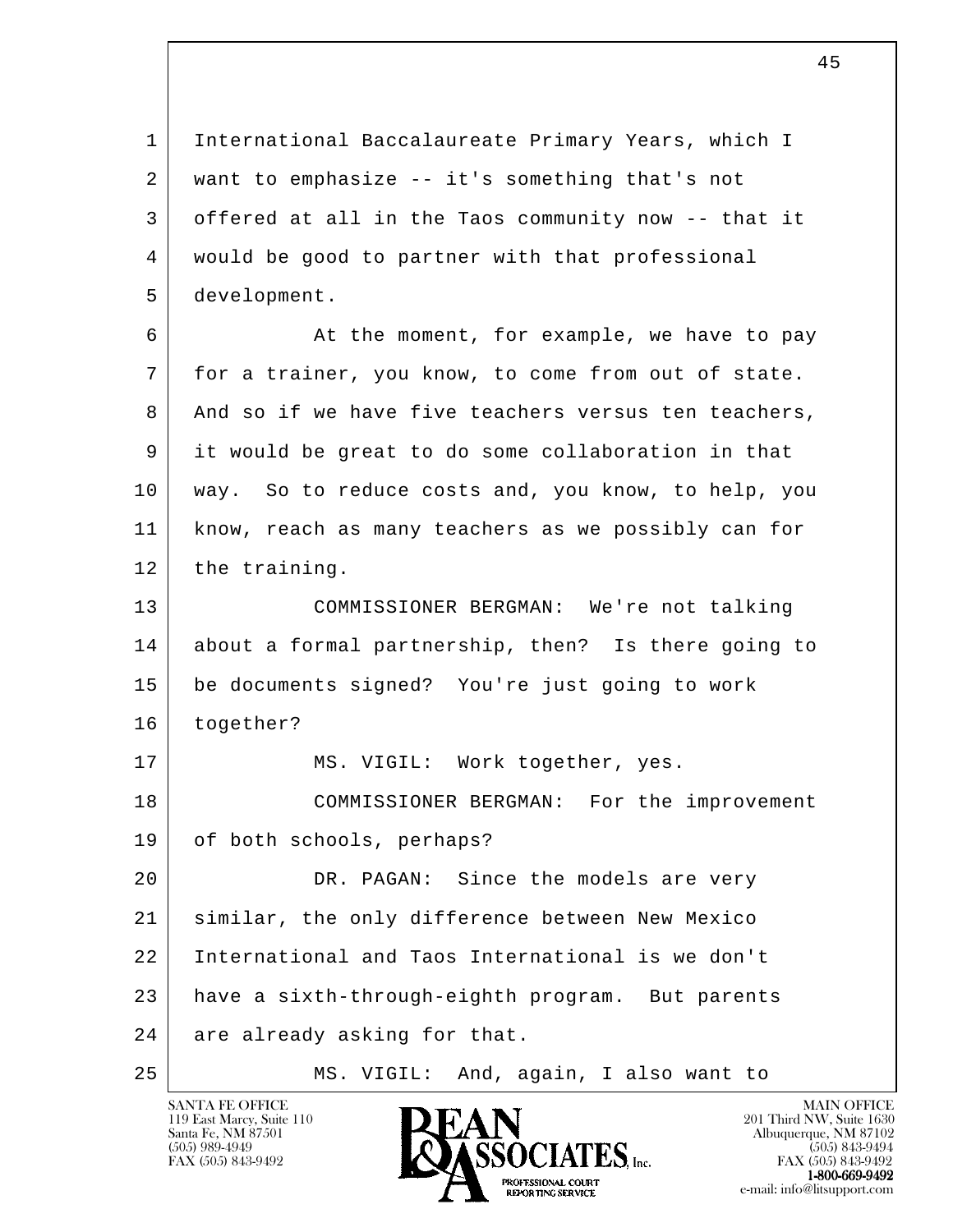1 emphasize that it's not just the dual-language 2 program that we're going to be offering. It's the 3 International Baccalaureate. And like Dr. Pagan 4 just mentioned, that is not a program being offered 5 in Taos at all throughout the whole public schools 6 community anywhere.

7 So again, you know, being approved, our 8 teachers would be able to go and even possibly get 9 some training, see the actual hands-on going on with 10 | the schools that are in Albuquerque.

 11 COMMISSIONER BERGMAN: I'm vaguely 12 familiar with the Baccalaureate. But is there not 13 an application process? Is it going to take a 14 little time to actually get it into place?

15 DR. PAGAN: That's one of our goals is 16 | four years to be authorized by the IB organization. 17 It typically takes four years. The fastest I've 18 seen it is Cottonwood Classical. They received 19 | their diploma approval in two years.

l 20 COMMISSIONER BERGMAN: So you're looking 21 at at least two years down the road before the 22 program is really -- 23 DR. PAGAN: Corrales International became

 24 the first PYP program in the state, and that was in

25 January of this year.

119 East Marcy, Suite 110<br>Santa Fe, NM 87501



FAX (505) 843-9492 FAX (505) 843-9492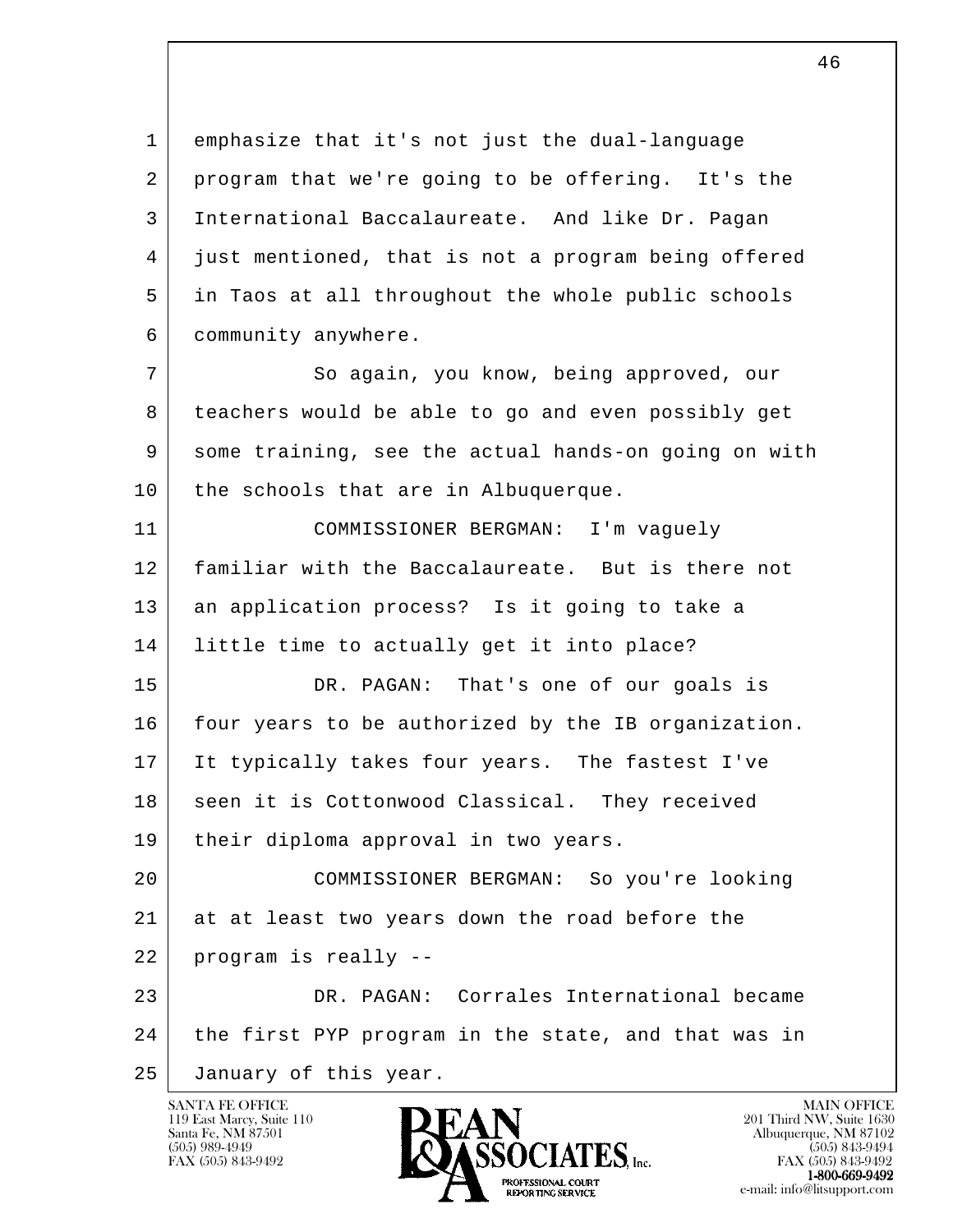l SANTA FE OFFICE MAIN OFFICE MAIN OFFICE MAIN OFFICE MAIN OFFICE 1 COMMISSIONER BERGMAN: I see you're going 2 to require school uniforms. That's always a 3 pro-and-con type thing. Are you anticipating any 4 resistance with that? 5 MS. VIGIL: No, we won't. We had some 6 uniform here at Enos, and with the public schools 7 already, it's not a total, you know, two-piece 8 uniform. But we would look into that also. 9 COMMISSIONER BERGMAN: And are you aware, 10 in past years, there's been federal -- some call it 11 stimulus grants; some call it other things -- but as 12 much as \$800,000 has been available for new -- the 13 state has been told that money -- there's zero for 14 | your class of schools. How are you going to fund 15 your start-up year without that money? 16 DR. PAGAN: Well, through -- you know, the 17 | plan is to seek private support for the school fund, 18 you know, in terms of funding for the first year. 19 It's a lot easier to ask a funder if we have an 20 approved charter to help us. If we don't have an 21 approved charter, then it would be a lot more 22 difficult. 23 But we are going to seek funding from all 24 different sources. We are already developing a 25 list. And if that's not -- does not produce the

47

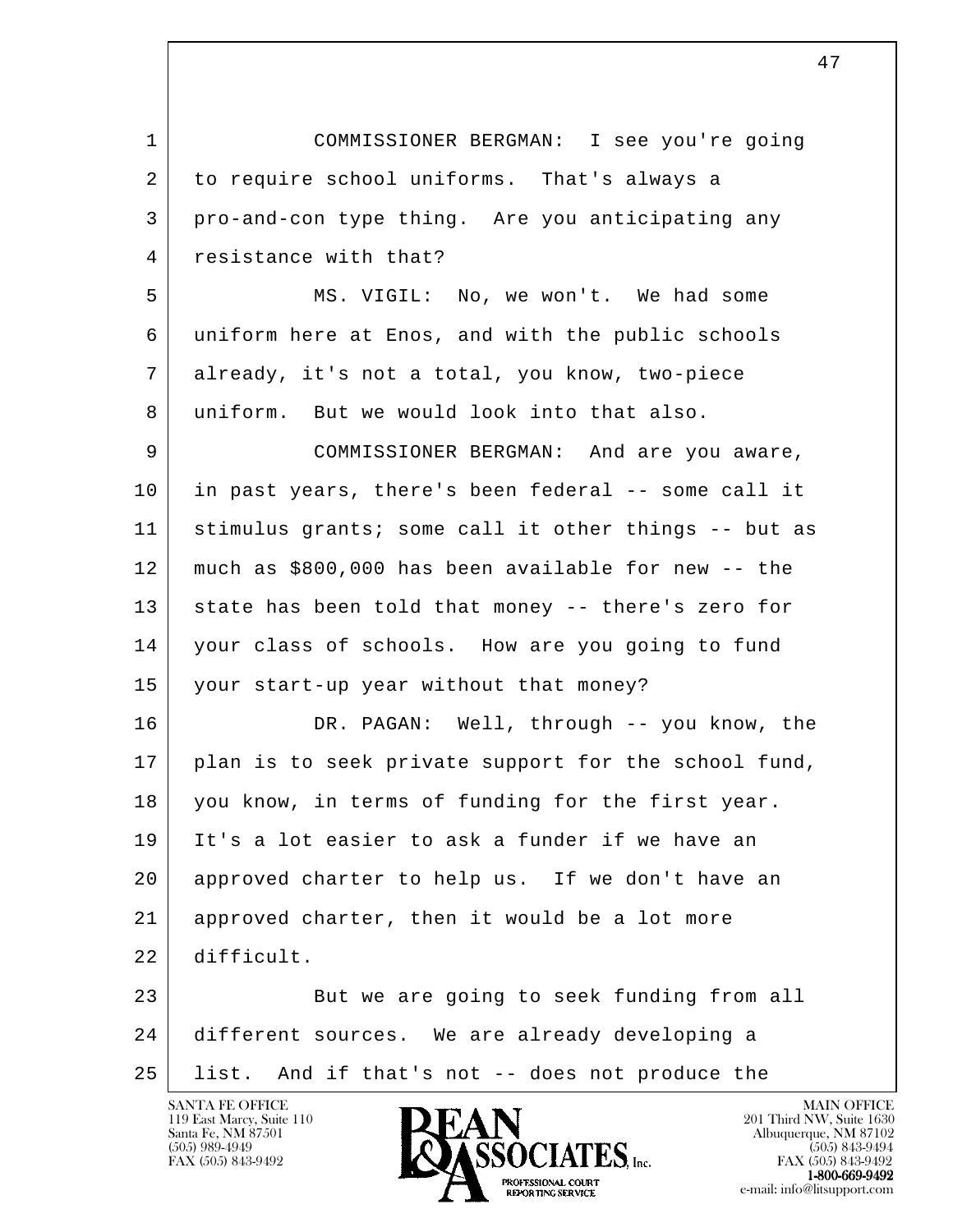l 1 dollars that we need to open the school, then we 2 will take another planning year and apply for the 3 grants when they do become available. 4 COMMISSIONER BERGMAN: It's going to be 5 difficult. 6 MS. VIGIL: It's going to be a challenge, 7 yes. 8 COMMISSIONER BERGMAN: \$800,000, you don't 9 find that on the street corner, especially in 10 | today's economy. 11 DR. PAGAN: It's unfortunate that happened 12 to our state. 13 MS. VIGIL: But we're prepared to meet 14 | that challenge. 15 COMMISSIONER BERGMAN: And just a few 16 questions from the comments you all made, the public 17 made. You mentioned you're going to have a free 18 after-school program. That's great. How are you 19 going to fund that? Where is that money going to 20 come from? 21 DR. PAGAN: Right now, at New Mexico 22 International School, we use operational funds for 23 | that. We are very careful how we spend our dollars. 24 And we actually end the year in the black. So -- 25 and that's by funding three nine-week periods of

119 East Marcy, Suite 110<br>Santa Fe, NM 87501

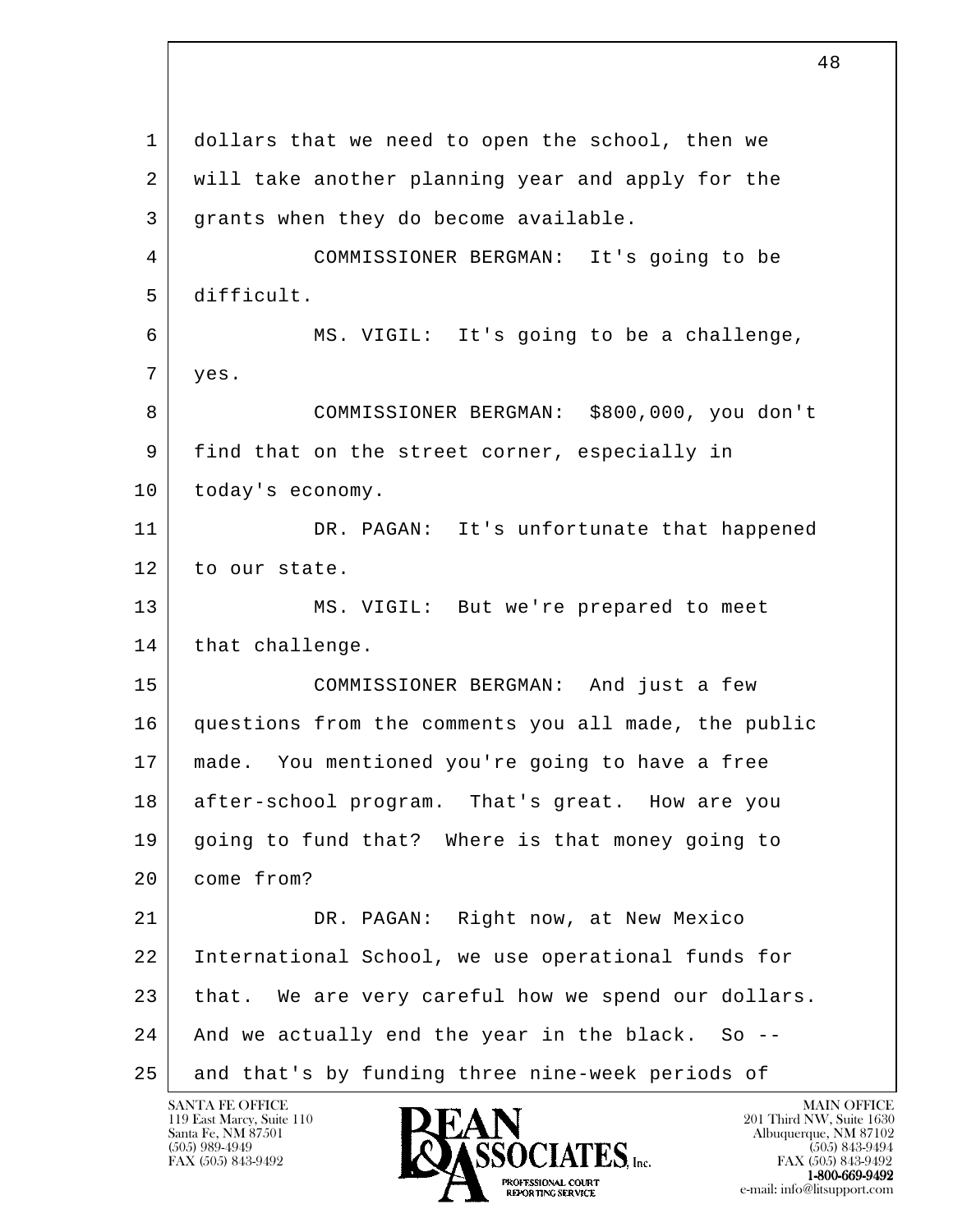l 1 after-school programs from -- for one hour. So it 2 is all coming from operational funds. There is no 3 extra funding coming to New Mexico International 4 School. You just have to be very careful how you 5 develop your budget. 6 COMMISSIONER BERGMAN: So you're funding 7 what you're required to during the day and still  $8$  funding  $-$  9 DR. PAGAN: And we pay teachers 5 percent 10 above the APS salary schedule with a goal of 11 10 percent. We have 180 days. It is all with the 12 | money that we get from the State. 13 COMMISSIONER BERGMAN: So you obviously 14 believe you'll be able to do the same thing? 15 MS. VIGIL: Yes, I believe we'll be able 16 to do that, too, here. 17 COMMISSIONER BERGMAN: I wanted to make a 18 general comment on facilities, because you talked 19 about it. The class that just ended that are 20 starting their school year now, every one of them 21 had facilities problems. We just, two weeks -- or 22 at the end of June -- had a meeting to give them 23 their final okay, and all but one of them was not in 24 a facility yet when they were going to start school 25 at the appropriate time.

49



FAX (505) 843-9492 FAX (505) 843-9492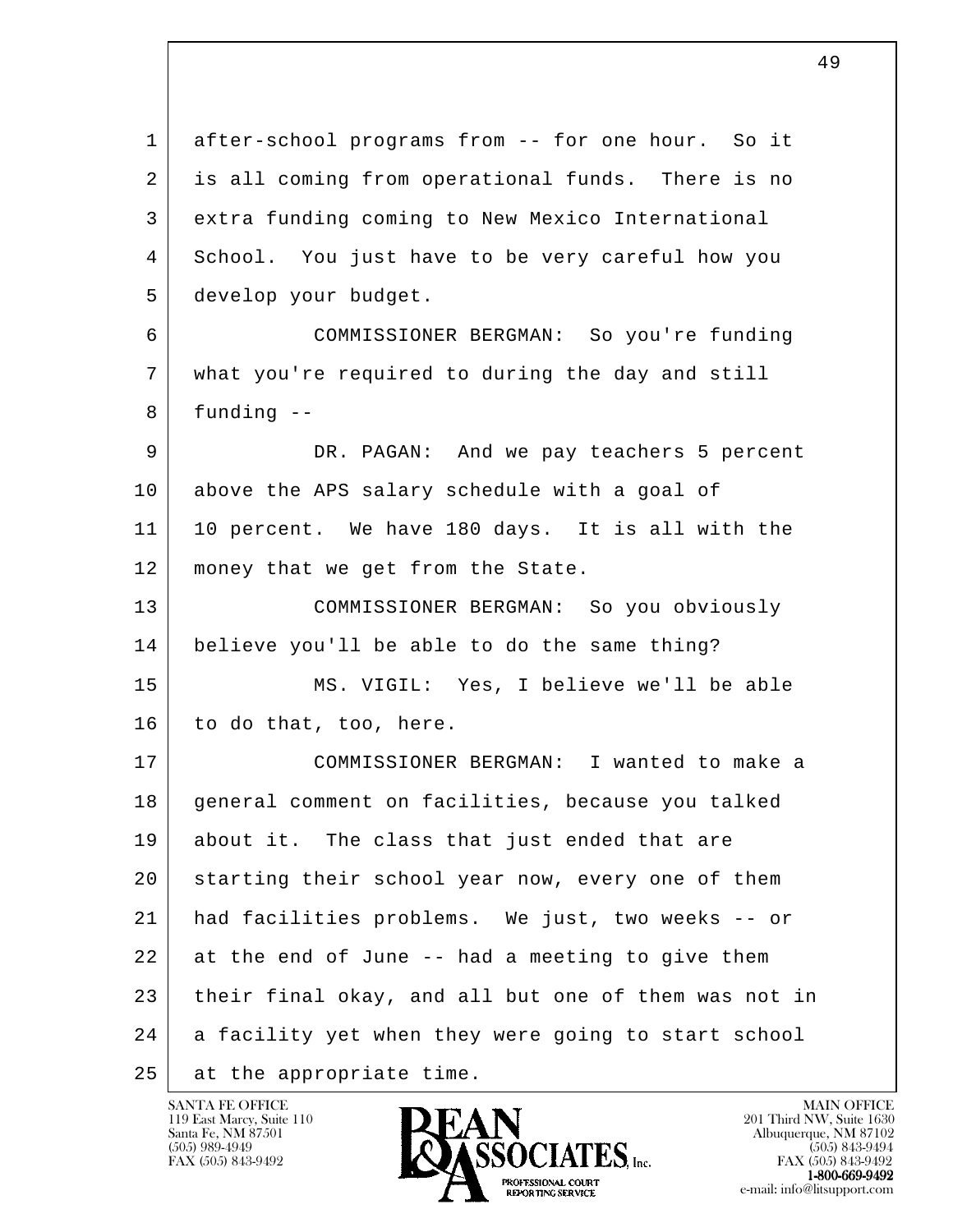l 1 You've got to move that to the top of your 2 list. One of those schools thought they had a 3 building, and it got jerked out from under them 4 about a month before they came to our meeting. So 5 you've got to lock up -- facilities are going to be 6 the major issue for schools in this state coming 7 down the road. So I just wanted to make a political 8 comment there. 9 MS. VIGIL: Yes, we understand that. 10 COMMISSIONER BERGMAN: And you mentioned 11 parents. But my feeling from reading your 12 application, I didn't see a lot of specifics for 13 your parent involvement. How do you -- can you give 14 me some specifics of how you want to get parents 15 involved? 16 DR. PAGAN: I'm not sure what page it's 17 on. But somewhere in the application, we have a 18 list of committees. And if you saw that, it's 19 11 committees that we are going to be requesting 20 parent involvement in. So -- and at New Mexico 21 International School, they are a huge success, and 22 they are -- they're well attended. Their parents 23 are coming to the meetings. 24 And so we're going to continue to do that 25 with the 11 committees. And the 11 committees are

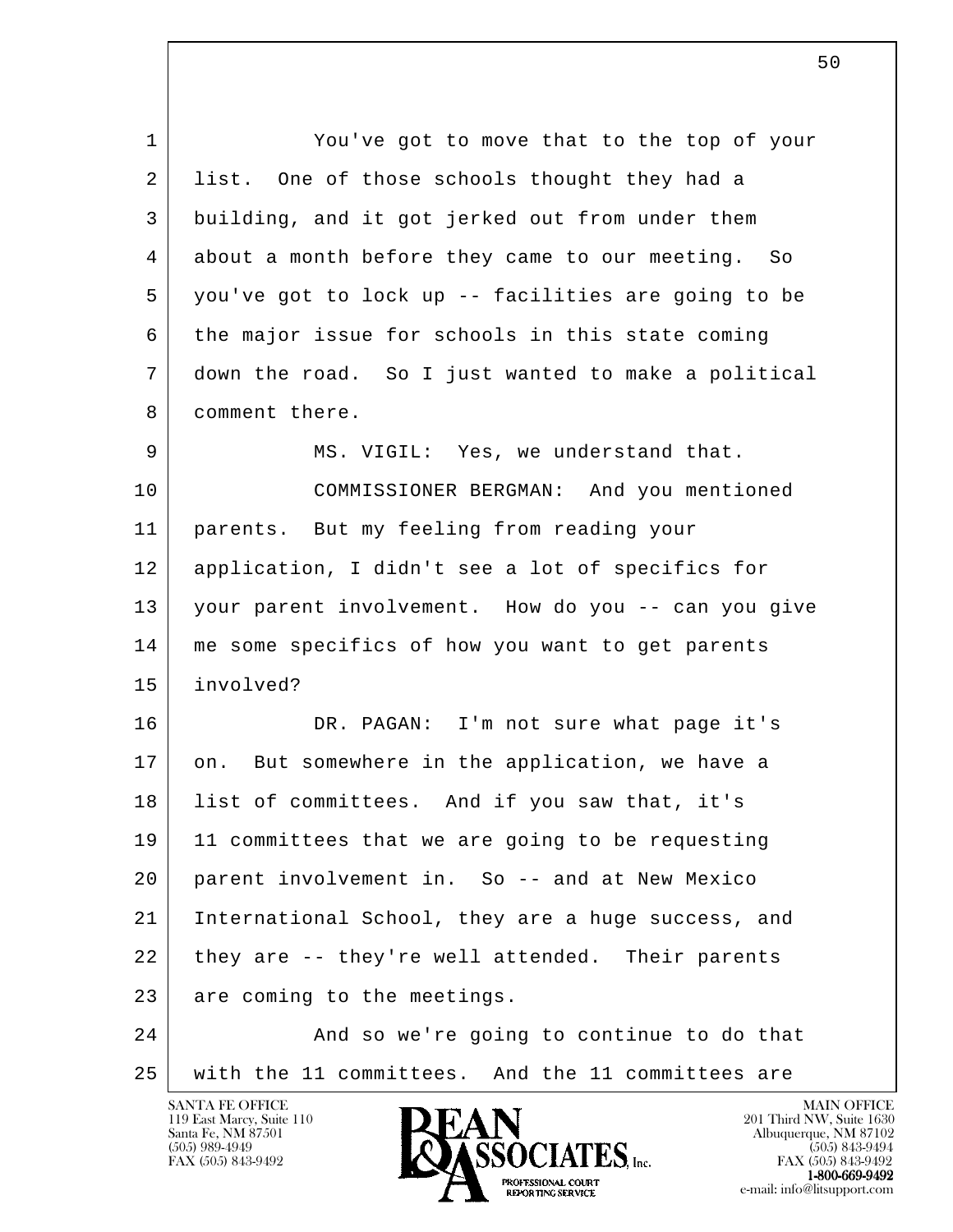| 1  | also in charge of getting other parents involved as  |
|----|------------------------------------------------------|
| 2  | well. So we have a huge participation rate, and we   |
| 3  | will continue and will try definitely to --          |
| 4  | COMMISSIONER BERGMAN: I personally                   |
| 5  | believe it's almost essential -- most parents look   |
| 6  | at schooling as a baby-sitting service. Or at least  |
| 7  | not most; certainly, a lot do. And you're not a      |
| 8  | baby-sitting service. And in this day and age,       |
| 9  | you've got to have parental involvement to have the  |
| 10 | success with the school.                             |
| 11 | MS. VIGIL: Yes, you do. So we will get               |
| 12 | the parents in to get involved. And, again, you      |
| 13 | know, as we all know, students learn best when their |
| 14 | parents are involved. So that'll be one of our       |
| 15 | VOWS.                                                |
| 16 | COMMISSIONER BERGMAN: If they're                     |
| 17 | involved, they care about the kids, and they care    |
| 18 | about their results, and they care about their       |
| 19 | future 20 years down the road.                       |
| 20 | MS. VIGIL: Exactly. And they care about              |
| 21 | what's going on in the school at that time, so       |
| 22 | they'll come.                                        |
| 23 | COMMISSIONER BERGMAN: I've reached the               |
| 24 | end of my list. Thank you, Mr. Chairman. Thank       |
| 25 | you.                                                 |

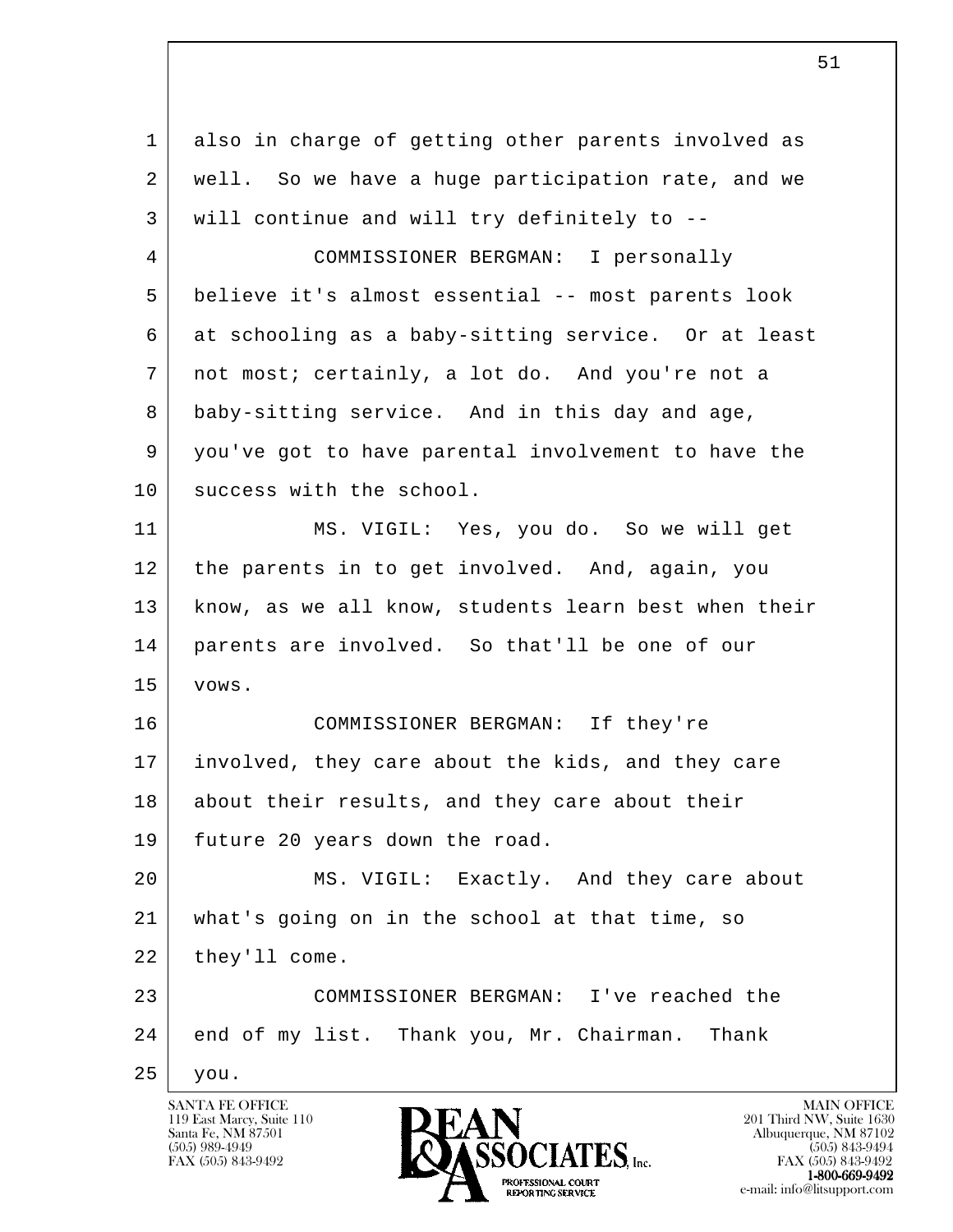| 1  | THE CHAIR: Thank you, Commissioner                   |
|----|------------------------------------------------------|
| 2  | Bergman. Commissioner Shearman.                      |
| 3  | COMMISSIONER SHEARMAN: Good morning. I,              |
| 4  | too, am looking at Page 5 at your student academic   |
| 5  | performance goals. I, too, am concerned that all     |
| 6  | three of these goals have a date of 2017-2018. I'm   |
| 7  | concerned that students along the way, if you just   |
| 8  | read the performance goals, have no goals.           |
| 9  | When they -- if they are in your school              |
| 10 | for four years, then you expect them to score        |
| 11 | proficient or above in all assessed content areas on |
| 12 | the NMSBA. My concern is that's the fifth year of    |
| 13 | your school, or the last year of what would be the   |
| 14 | first contract.                                      |
| 15 | NMSBA is given in March or April of the              |
| 16 | school year is my understanding. If I'm incorrect,   |
| 17 | please, somebody tell me. We do renewals in          |
| 18 | December. You won't have any data to support any --  |
| 19 | that first goal that's dependent on NMSBA at the     |
| 20 | time that you come back for renewal, should this     |
| 21 | school be approved. You will have absolutely no      |
| 22 | data.                                                |
| 23 | Am I incorrect? Anybody that -- okay.                |
| 24 | MS. EHLERT: Mr. Chairman, members of the             |
| 25 | Commission, Commissioner Shearman, we do annual      |
|    | <b>SANTA FE OFFICE</b><br><b>MAIN OFFICE</b>         |

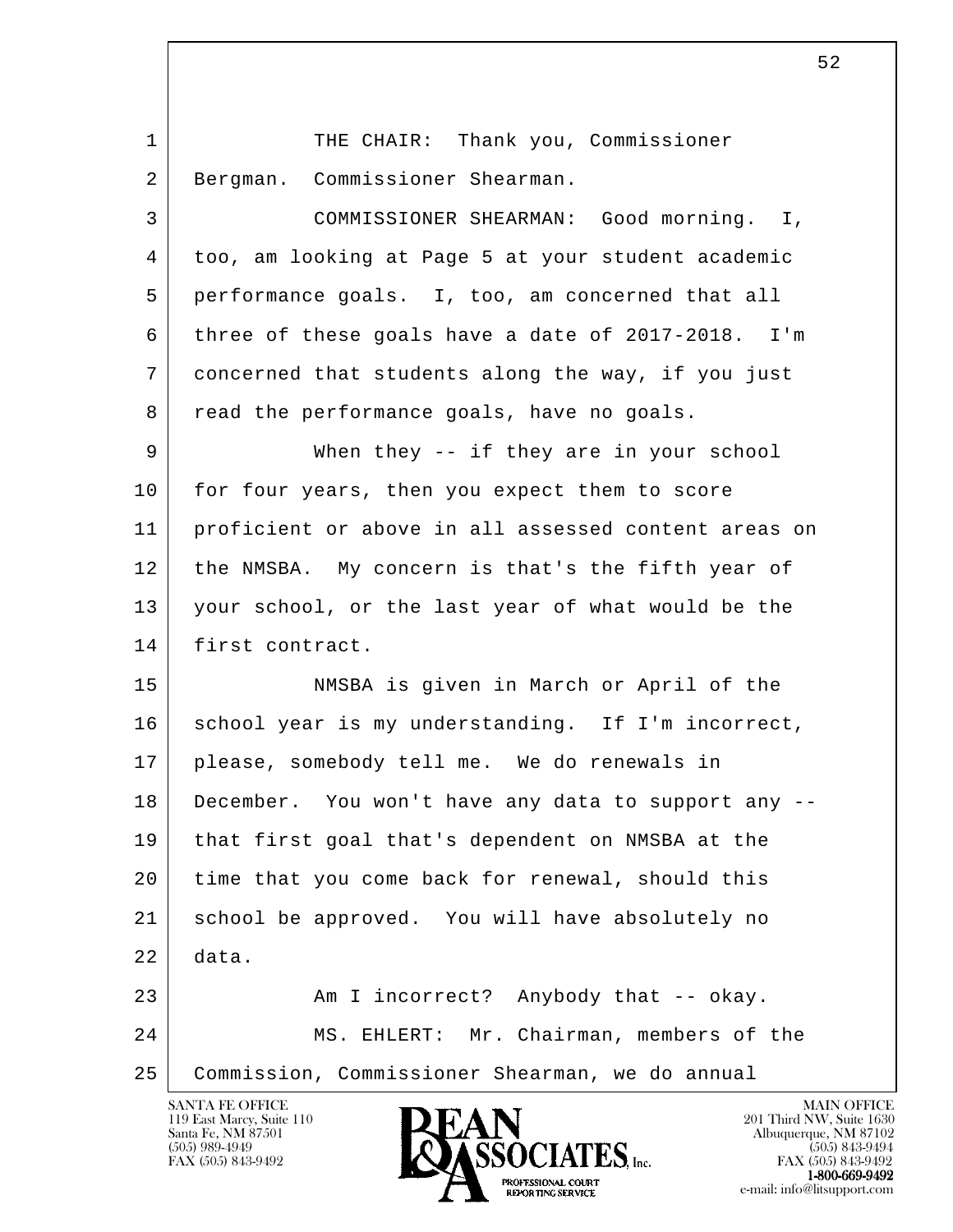l 1 reports and we do collect data. I realize the 2 concern that you have about the target of the final 3 year of the renewal application. I also was looking 4 in the application at the academic growth set of 5 criteria. And I believe that traditionally -- and 6 I'm sure that Dr. Pagan and Ms. Vigil will be 7 collecting data. So we were operating off of that 8 assumption. 9 COMMISSIONER SHEARMAN: Right. Well, I 10 appreciate that additional information. But I am 11 still concerned, because you have a goal here that 12 is dependent on information that you won't have when 13 it's time to come before this Commission or 14 whomever -- this Commission -- to ask for renewal. 15 DR. PAGAN: Well, we'll have the 16 | third-year data. We'll have second-year data. 17 | We'll have first-year data. 18 COMMISSIONER SHEARMAN: But that's not 19 | what your goal says. 20 DR. PAGAN: It's also something we're 21 going to be negotiating in our performance contract 22 with the State. 23 COMMISSIONER SHEARMAN: And I appreciate 24 that. But let me make this very clear. I vote on 25 what's in the application. Absolutely. So I think

119 East Marcy, Suite 110<br>Santa Fe, NM 87501



FAX (505) 843-9492 FAX (505) 843-9492 1-800-669-9492 e-mail: info@litsupport.com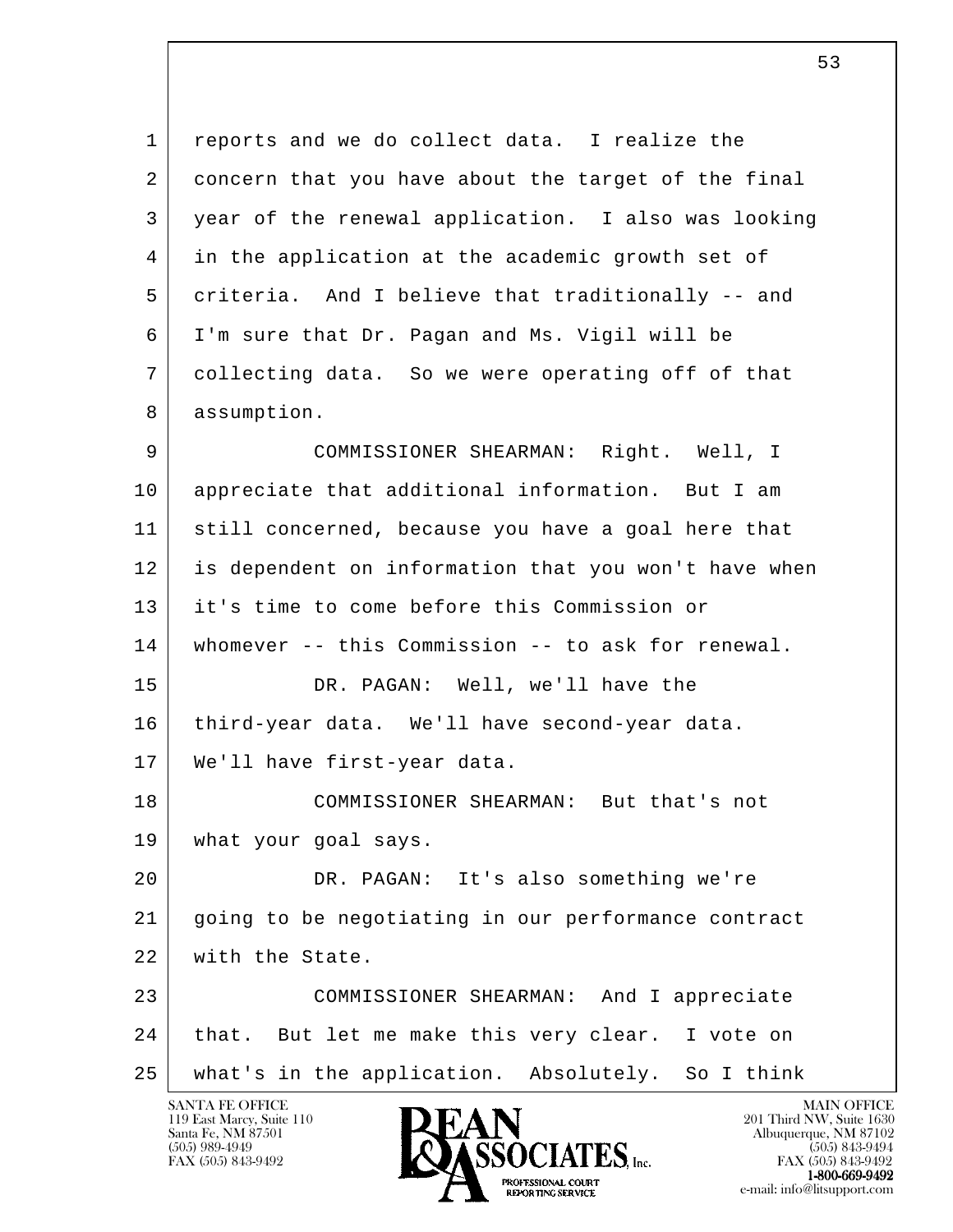l SANTA FE OFFICE MAIN OFFICE MAIN OFFICE MAIN OFFICE MAIN OFFICE 1 your goal -- your first goal, certainly, is 2 insufficient, because you will not have the data at 3 the time of renewal to support that goal. 4 The other two goals, the Mandarin Chinese 5 and the Spanish language, I'm not sure when those 6 are given. But my focus is on school basics. It 7 | really is. 8 The next thing, on Page 38 -- let me get 9 there, too. Taos -- underneath "Addressing Staffing 10 Needs,""Taos International School will contract with 11 licensed professionals to provide ancillary 12 services." Where is this in the budget? 13 | DR. PAGAN: Well, it would be under 14 "Contracted Services." I -- you know, I would 15 have -- I would need time to look at the -- you 16 | know, the exact page. But that is under -- and, 17 unfortunately, Mr. Michael Vigil is not here to go 18 | straight to it. But it is under "Contracted 19 Services." 20 COMMISSIONER GANT: Mr. Chair, I can tell 21 | them where it is. It's on Page 3. 22 COMMISSIONER SHEARMAN: The third page of  $23$  the budget. 24 COMMISSIONER GANT: Page 3 and 4. To 25 supplement what you said, there is no funding

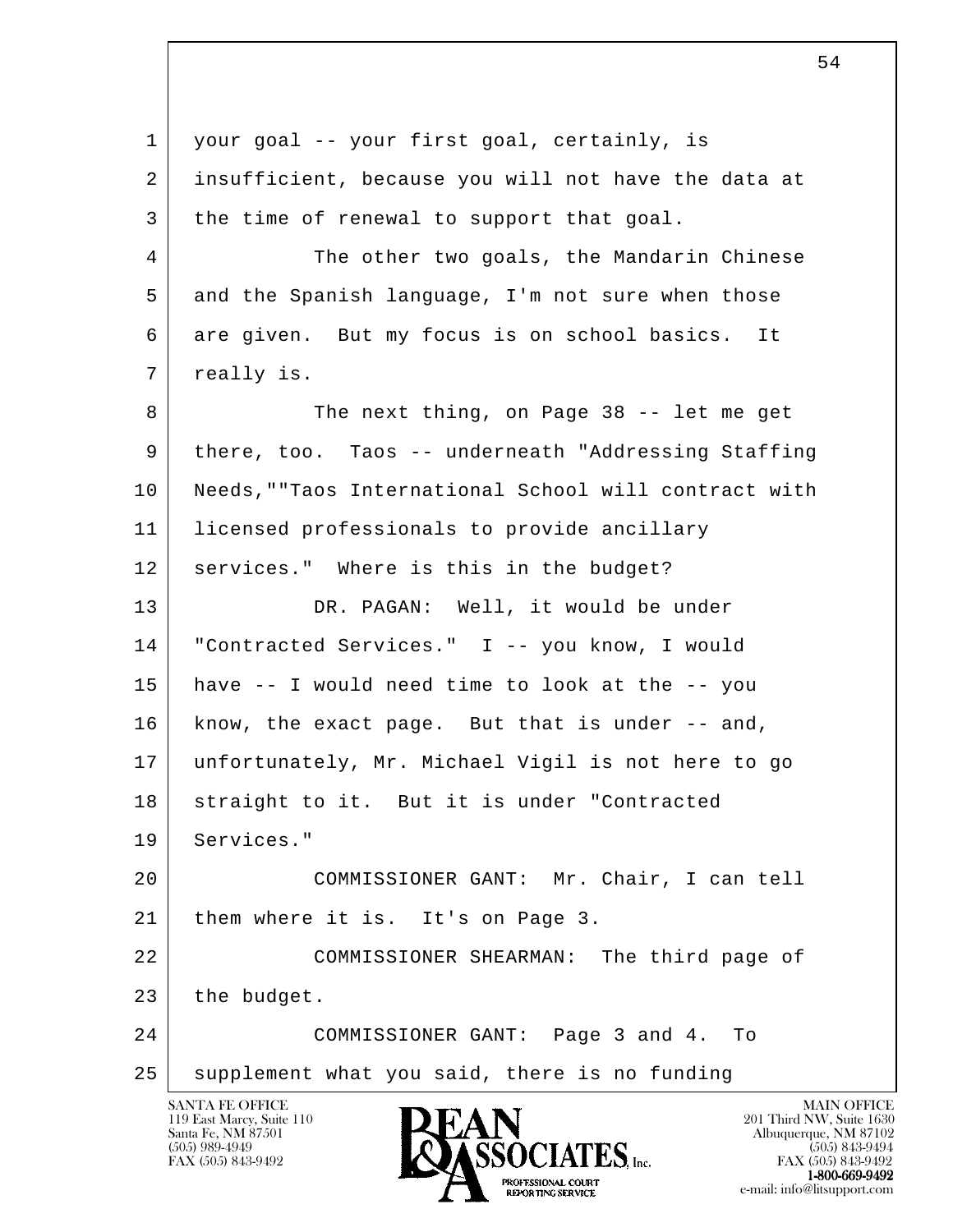l SANTA FE OFFICE MAIN OFFICE MAIN OFFICE MAIN OFFICE MAIN OFFICE 119 East Marcy, Suite 110<br>Santa Fe, NM 87501 Santa Fe, NM 87501 Albuquerque, NM 87102  $\sum_{\text{FAX (505) 843-9492}} \sum_{\text{FAX (505) 843-9492}} \sum_{\text{FAX (505) 843-9492}} \sum_{\text{FAX (505) 843-9492}}$ FAX (505) 843-9492<br>1-800-669-9492 1 allocated for those professional services, either as 2 | a salaried position or a contract position. 3 COMMISSIONER SHEARMAN: That's why I ask, 4 because I certainly wasn't able to find it. 5 THE CHAIR: Hold on, Commissioner Gant. 6 COMMISSIONER GANT: May I ask who put your 7 budget together, please? 8 DR. PAGAN: Mr. Michael Vigil did. 9 COMMISSIONER GANT: Do you understand 10 what's in the budget? 11 DR. PAGAN: Yes, I do. Because I've gone 12 through this before for New Mexico International 13 School. And I am actually -- 14 COMMISSIONER GANT: No, I'm talking about 15 this budget. 16 DR. PAGAN: Yes. 17 COMMISSIONER GANT: You didn't know that 18 these professional --19 DR. PAGAN: My understanding is -- 20 COMMISSIONER GANT: -- excuse me -- 21 individuals that are required by law to provide IEPs 22 for students in special needs are not budgeted 23 whatsoever? 24 DR. PAGAN: I -- 25 COMMISSIONER GANT: Ms. Shearman?

**1-800-669-9492**<br> **EXALTENDAM CN BT** 

e-mail: info@litsupport.com<br>
REPORTING SERVICE FREE C-mail: info@litsupport.com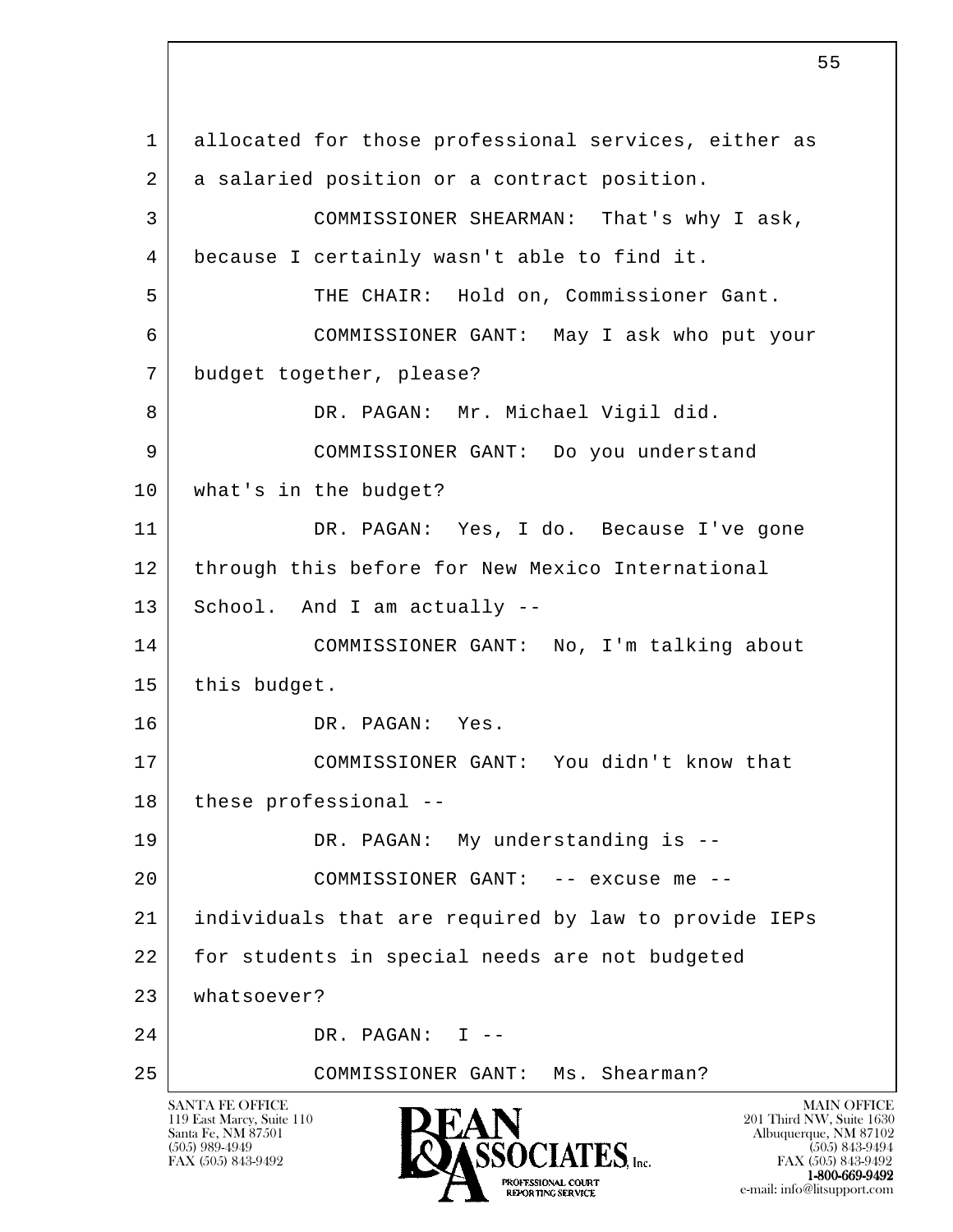1 COMMISSIONER SHEARMAN: Okay. So there -- 2 I could not find those in the budget. So thank you, 3 Commissioner Gant, for that clarification.

 4 I'm looking at Page 43 of your 5 application. Under Section A, Staffing, the last 6 sentence of that paragraph, "When ELL students 7 enroll, TIS will submit application for funding for 8 three-hour bilingual program." How long does this 9 application take, and what do the students do in the 10 meantime?

11 DR. PAGAN: This is the bilingual State 12 application where there is a section where we can 13 dentify the students that are ELL that we have 14 identified through the home language survey, and 15 it's usually funded right away. I mean, in -- in -- 16 it's -- it's something that it's operational, comes 17 from operational funding, but then the State 18 provides the -- you know, the funding later. 19 COMMISSIONER SHEARMAN: And if it's 20 operational funding, can you tell me where it is in 21 your budget?

l 22 DR. PAGAN: It would be in the teachers we 23 hire that are going to be licensed bilingual 24 | teachers. They will have TESL endorsements. They 25 will be the ones providing the services.

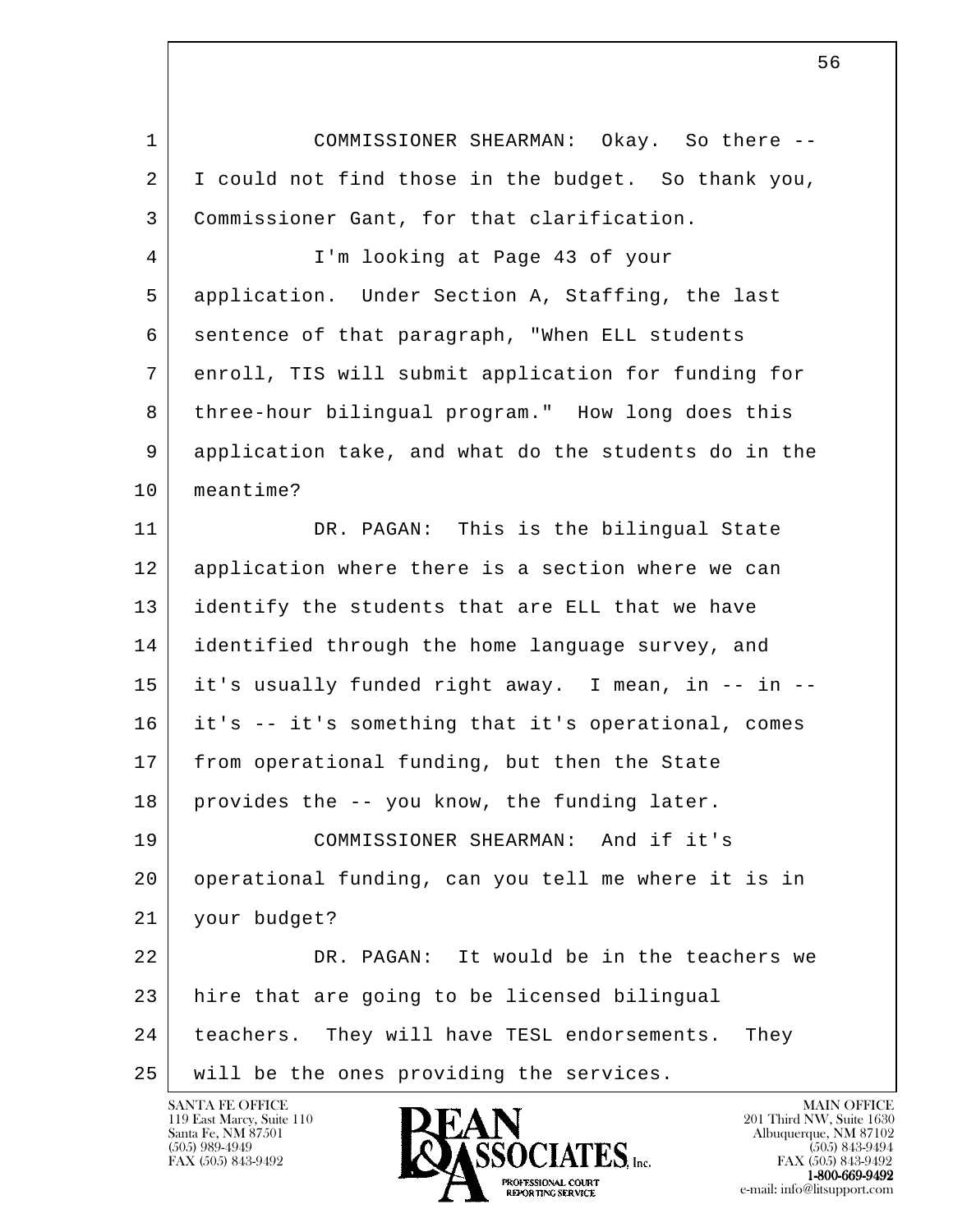l 1 COMMISSIONER SHEARMAN: So under 2 | "Teachers," we have five classroom teachers. 3 DR. PAGAN: That will be 4 bilingual-certified. 5 COMMISSIONER SHEARMAN: They will. 6 MS. VIGIL: Yes. 7 DR. PAGAN: Uh-huh. They have to be. 8 COMMISSIONER SHEARMAN: And you're going  $9$  to pay them \$40,000 a year. 10 DR. PAGAN: That's the average. 11 COMMISSIONER SHEARMAN: Five at \$200,000 12 is \$40,000. 13 DR. PAGAN: We don't know how many Level 1 14 | teachers, so we take an average. 15 COMMISSIONER SHEARMAN: That's Level 2 16 with no experience. 17 DR. PAGAN: Right. 18 COMMISSIONER SHEARMAN: I question 19 | bilingual endorsement at that amount of money; I 20 really do. Let me see. Let me go to the budget, 21 just specifically on the budget. 22 | Under -- I'm looking at teacher salaries. 23 And underneath that is Substitute, Sick Leave. 24 Year 1, it's \$53,500. Year 2, it's \$5,000. Year 3, 25 it's \$7,500. Why so much the first year? Also,

119 East Marcy, Suite 110<br>Santa Fe, NM 87501

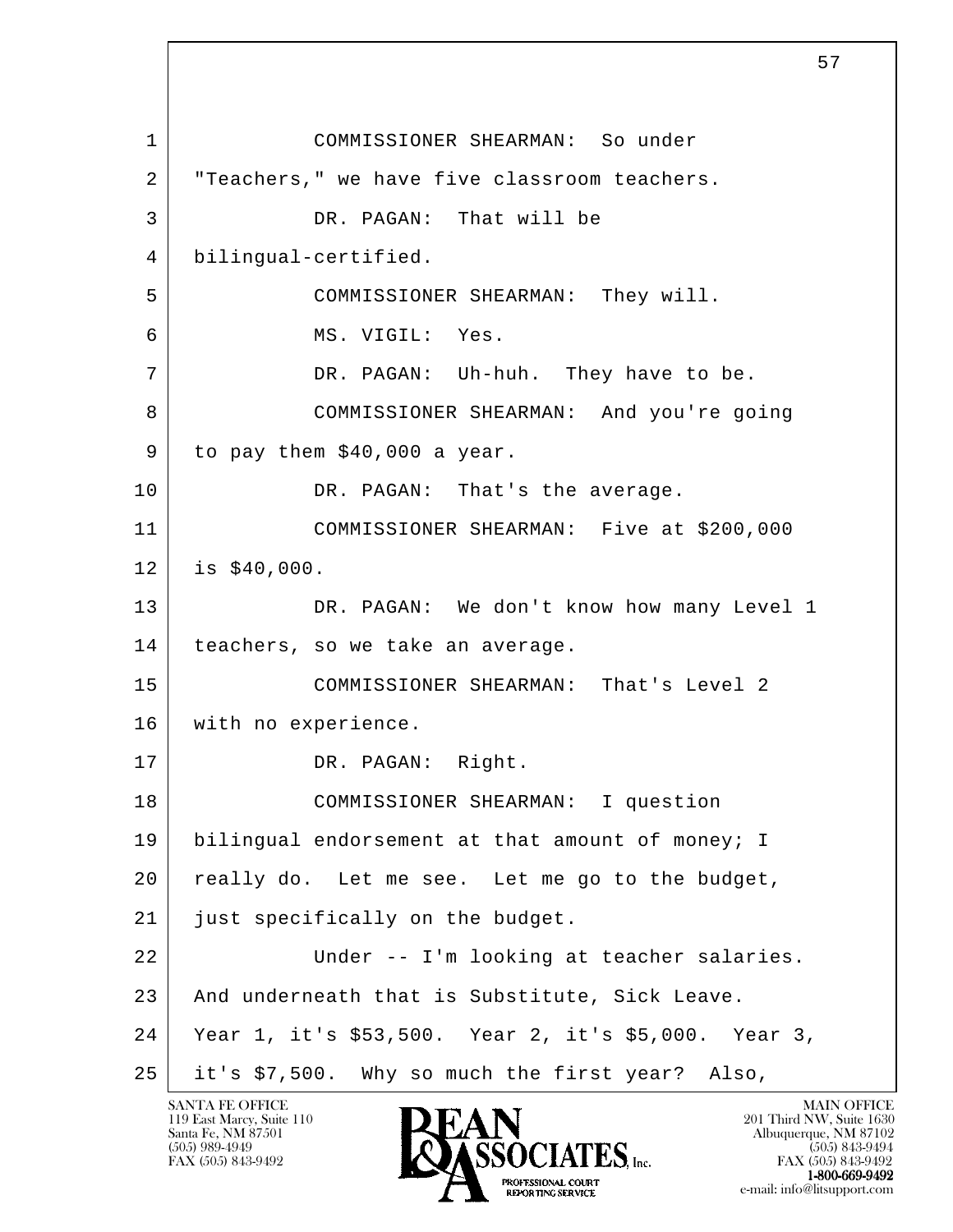l 1 Substitutes, Other Leave, is \$53,500, Year 1, and 2 drops to \$5,000 the second year, and \$7,500 the 3 third. 4 DR. PAGAN: It's related to professional 5 development. So, you know, hiring substitute 6 teachers for professional development, when the 7 teachers are in professional development. 8 COMMISSIONER SHEARMAN: Boy, they're going 9 to be out of the classroom a lot. Okay. 10 THE CHAIR: I want to direct all of the 11 Commissioners to ask questions of the application 12 and ask them with dignity and respect. I don't want 13 | this to turn into us beating up founders or board 14 members. And this means leaving the personal 15 opinions about things that are missing or what you 16 | feel is incorrect out of the equation. 17 Ask the question. You have a chance to 18 respond. And we will continue. Thank you. 19 COMMISSIONER SHEARMAN: All right. My 20 next question concerns "Purchased Professional 21 Services." "Auditing" is \$12,000. Just a point 22 of -- of notice. Most of the other applications 23 that I have read through the years have more in 24 their auditing budget than that. The legal budget 25 is at zero. And I believe, certainly, other schools

119 East Marcy, Suite 110<br>Santa Fe, NM 87501

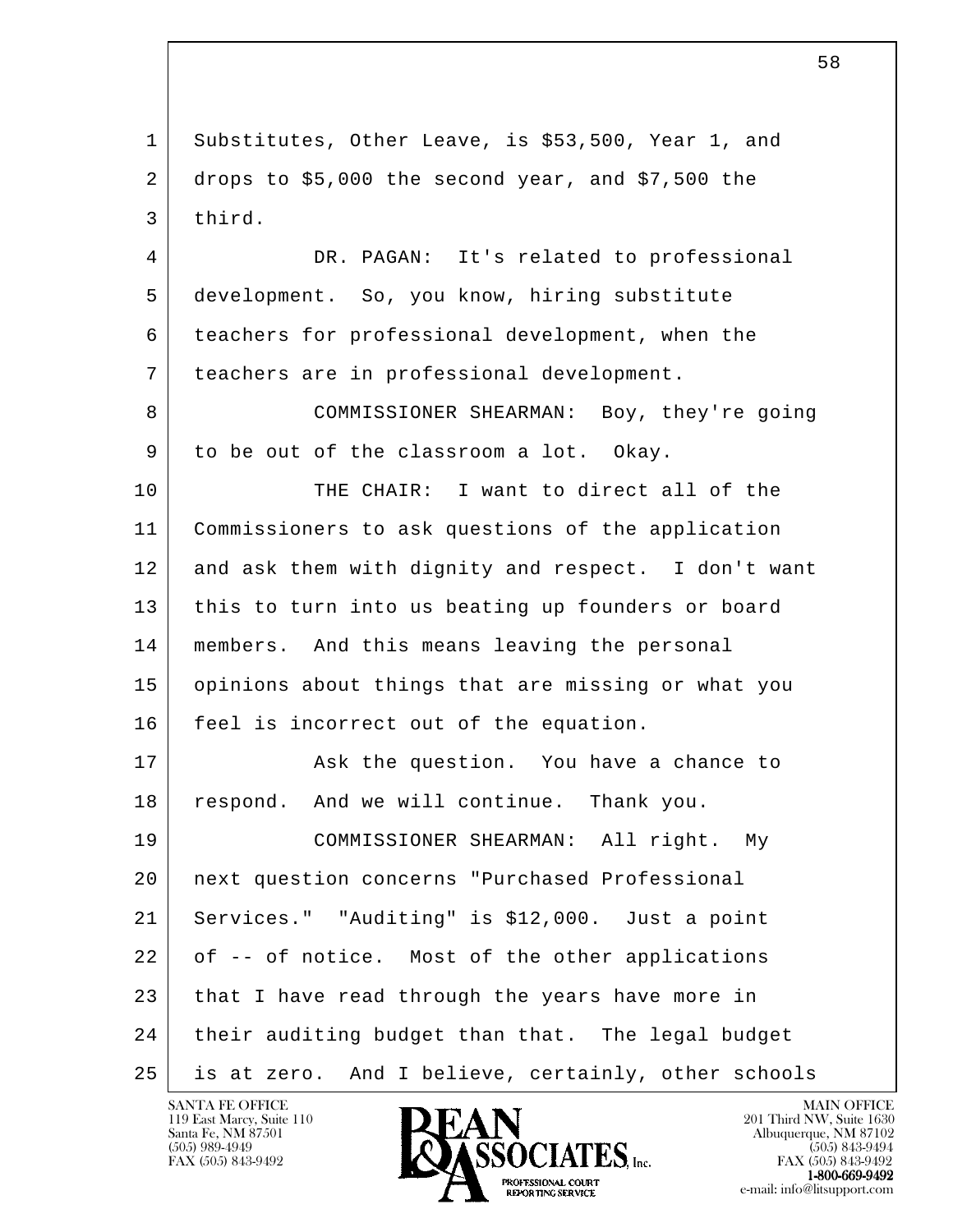l SANTA FE OFFICE MAIN OFFICE MAIN OFFICE MAIN OFFICE MAIN OFFICE 1 have budgeted more than that, and you probably need 2 | more than that. 3 In the "Rental of Building and Land," it 4 is zero. And I believe I heard you say you do have 5 a property in mind and that some operational funds 6 would probably be needed in addition to lease 7 assistance. But I didn't find that anywhere in your 8 budget. 9 DR. PAGAN: We would just take the 10 | question, you know, and we'll ask the business 11 manager. 12 COMMISSIONER SHEARMAN: Okay. But in -- 13 DR. PAGAN: I don't think we know why it's 14 zero. 15 COMMISSIONER SHEARMAN: Do you have any 16 idea at this point -- and I know you're not -- you 17 haven't contracted for a building or anything like 18 that. Do you have an idea of what the lease on a 19 building sufficient to this school's needs would 20 run, the lease per year, say? 21 MS. VIGIL: Yes, I do. It would be  $22$   $\mid$  \$11,400 a month is what this person would be asking 23 for. 24 COMMISSIONER SHEARMAN: And what would 25 your lease assistance amount pay?

119 East Marcy, Suite 110<br>Santa Fe, NM 87501

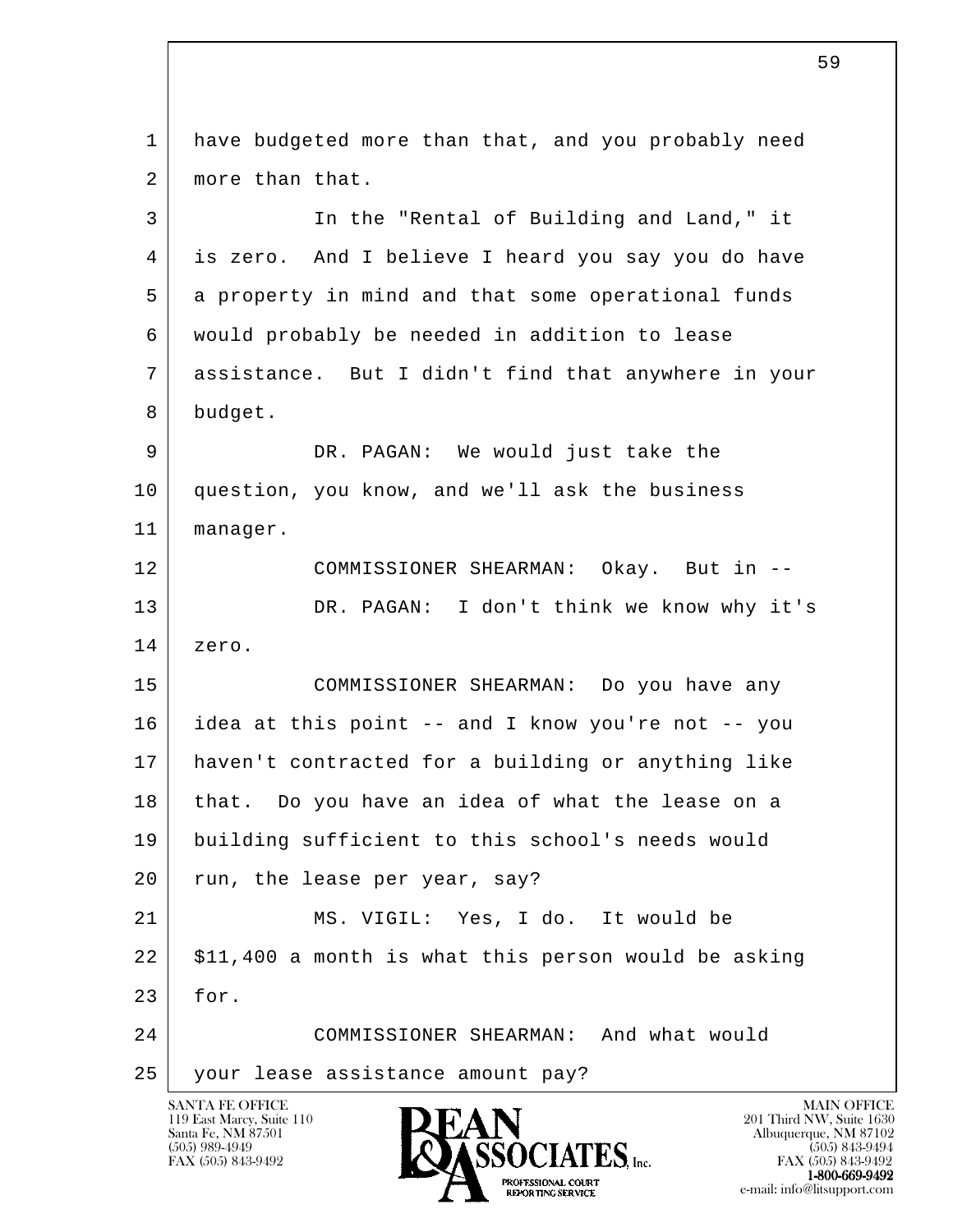l 1 DR. PAGAN: It's usually about 60 percent; 2 it's not all. 3 COMMISSIONER SHEARMAN: So that really 4 would be a significant amount to impact your budget. 5 Okay. Let me see if I have anything here. I 6 believe that's it. Thank you. 7 THE CHAIR: Thank you, Commissioner 8 Shearman. Commissioner Gant? 9 | COMMISSIONER GANT: Mr. Chair, members, I 10 was hop- -- well, I was hoping to be able to get 11 answers to the budget. But one I do have is that on 12 Page 7, no budget for custodial services, no budgets 13 for maintenance, you know, things like that. I 14 go -- in here, you have a plan, I believe it is -- 15 as I read my Word -- to help supplement the food 16 | sources, the brown bag and all that, with a garden; 17 is that correct? But in your "Purchased Property 18 Services," there's nothing for water or sewage, no 19 budgeting for water or sewage, you know, things like 20 that that are missing out of this budget. 21 I go back to the question about property. 22 A good chunk, it appears, will be coming out of the 23 operational budget to cover the lease, which I do 24 have a history on that of schools almost closing 25 because of that.

119 East Marcy, Suite 110<br>Santa Fe, NM 87501

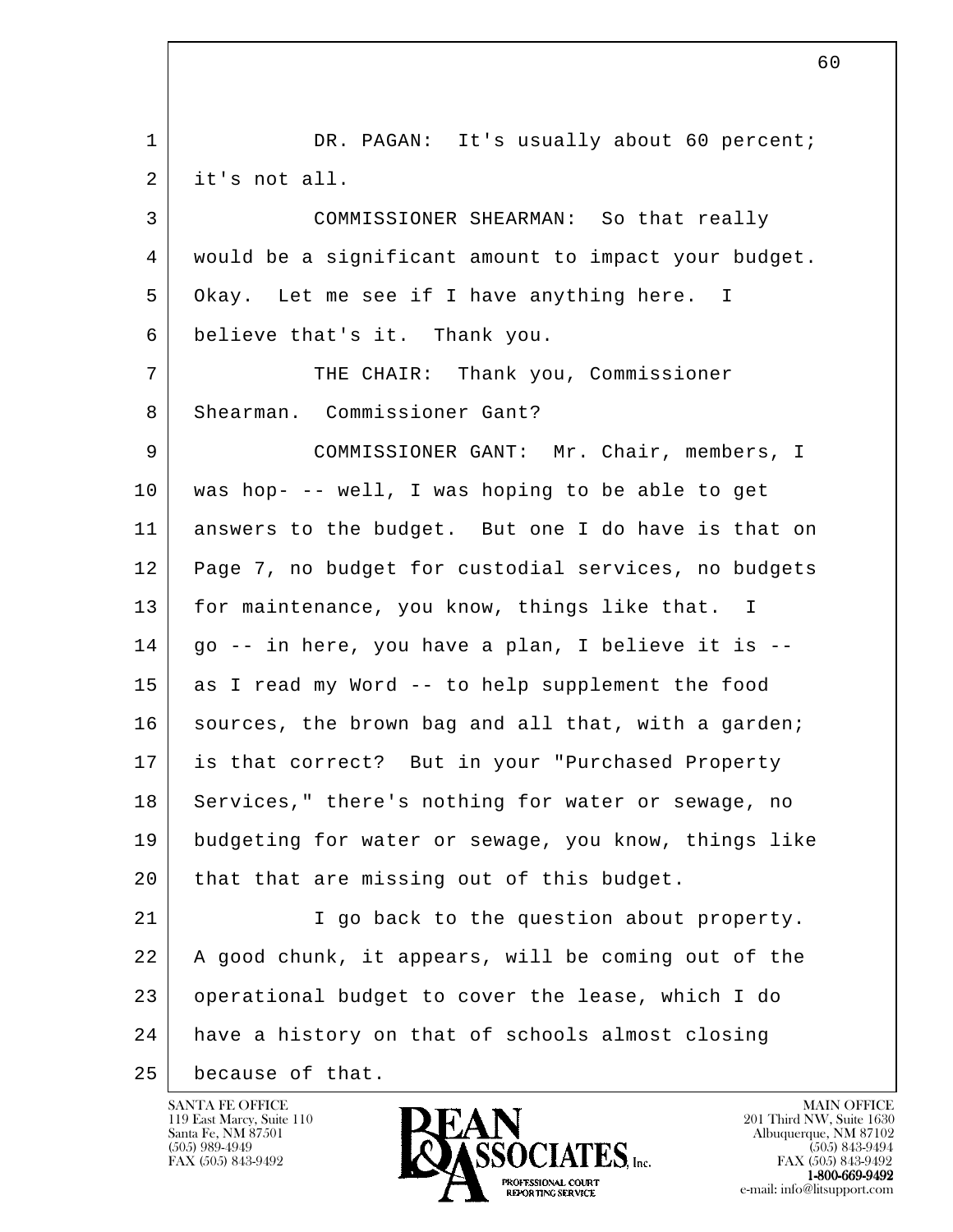l 1 Okay. But I'll leave it at that. I'll 2 just leave my budget questions out, because we don't 3 have anybody that can answer them. All right. 4 You have the dual-language -- you have a 5 program in here where you're going to -- part of 6 your program is an International Baccalaureate 7 program. And part of your curriculum will be 8 Spanish and Mandarin Chinese. Now, as you have 9 stated many times, International Baccalaureate, the 10 school, if granted, will be the first school to have 11 an IB in Taos. 12 And part of your requirements, it is a 13 requirement -- and it so states in here -- that all 14 students will either take -- will take Spanish and 15 | Mandarin Chinese. What if a child, and/or the 16 parents, would like to get into the International 17 Baccalaureate program and not take Spanish or 18 | Mandarin? What then? 19 DR. PAGAN: Well, at the beginning of each 20 enrollment cycle, we will be having information 21 sessions and explaining the school's program. And 22 we'll be very clear about what dual language -- 23 explaining the dual-language program and what's 24 expected. 25 But as we have already said before, this

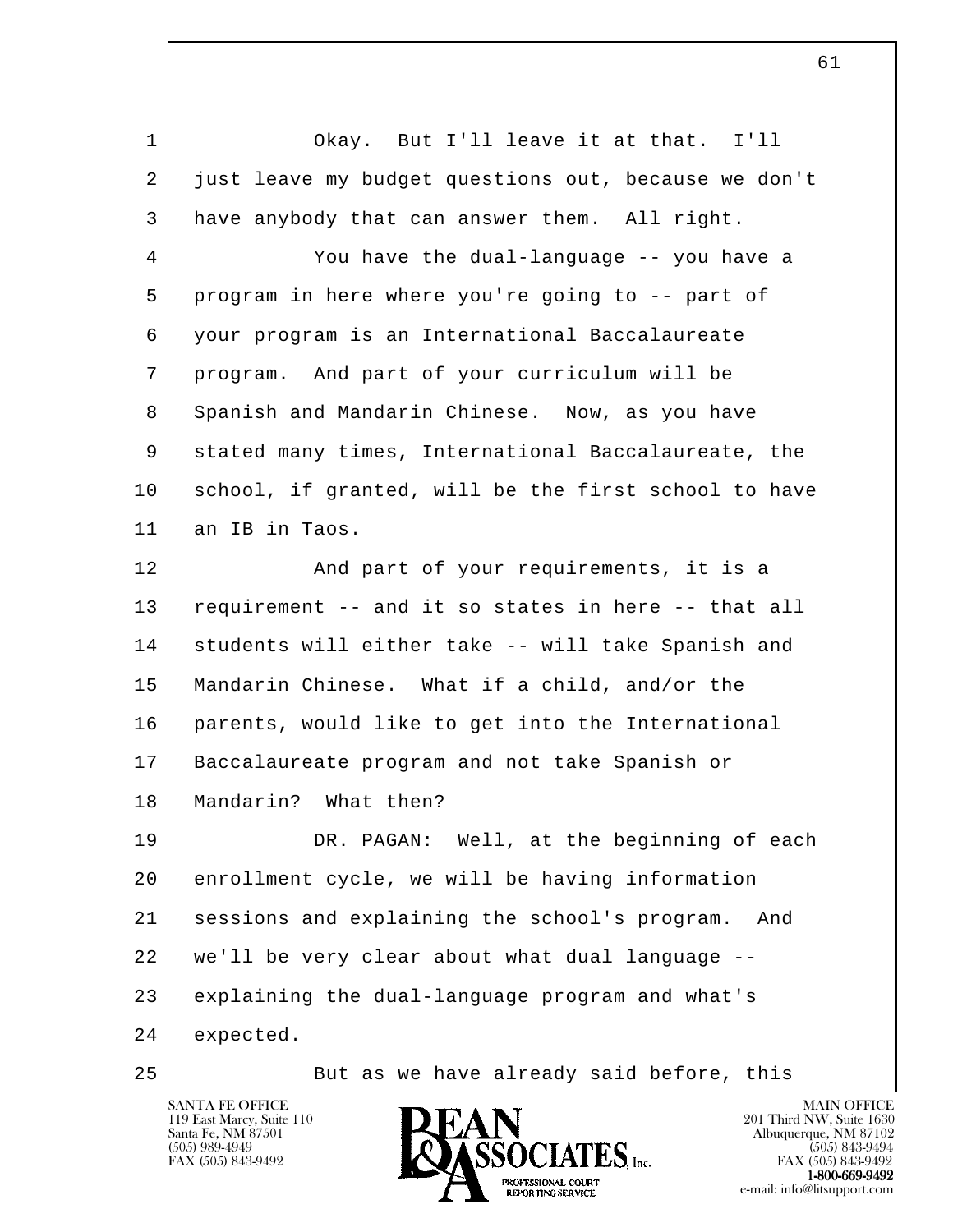| 1  | is a school of choice. This is -- it's like going    |
|----|------------------------------------------------------|
| 2  | to Taos Integrated for the Arts and saying, "I don't |
| 3  | want to participate in art." So we will be very      |
| 4  | clear about what it is that -- you know, that school |
| 5  | offers in terms of, you know, the language program   |
| 6  | and the International Baccalaureate. And after that  |
| 7  | session, just like at New Mexico International       |
| 8  | School, parents either continue the process,         |
| 9  | applying through lottery, or they decide it's not    |
| 10 | something for them.                                  |
| 11 | COMMISSIONER GANT: What if a parent wants            |
| 12 | IB, is -- really believes in the IB, but cannot or   |
| 13 | do not -- or their children cannot -- some children  |
| 14 | cannot learn language. Cannot. We know that. What    |
| 15 | happens if these children do not want to take a      |
| 16 | language?                                            |
| 17 | DR. PAGAN: If this charter is approved,              |
| 18 | it is IB and dual-language. We cannot deviate from   |
| 19 | that contract that we will have with the State. So   |
| 20 | I -- I say that, you know, I would share that with   |
| 21 | the parent and to make sure that we are also -- have |
| 22 | expectations that we need to follow and deliver on.  |
| 23 | COMMISSIONER GANT: You don't consider                |
| 24 | that a barrier to the child wanting to take IB?      |
| 25 | The family -- the parents and<br>DR. PAGAN:          |

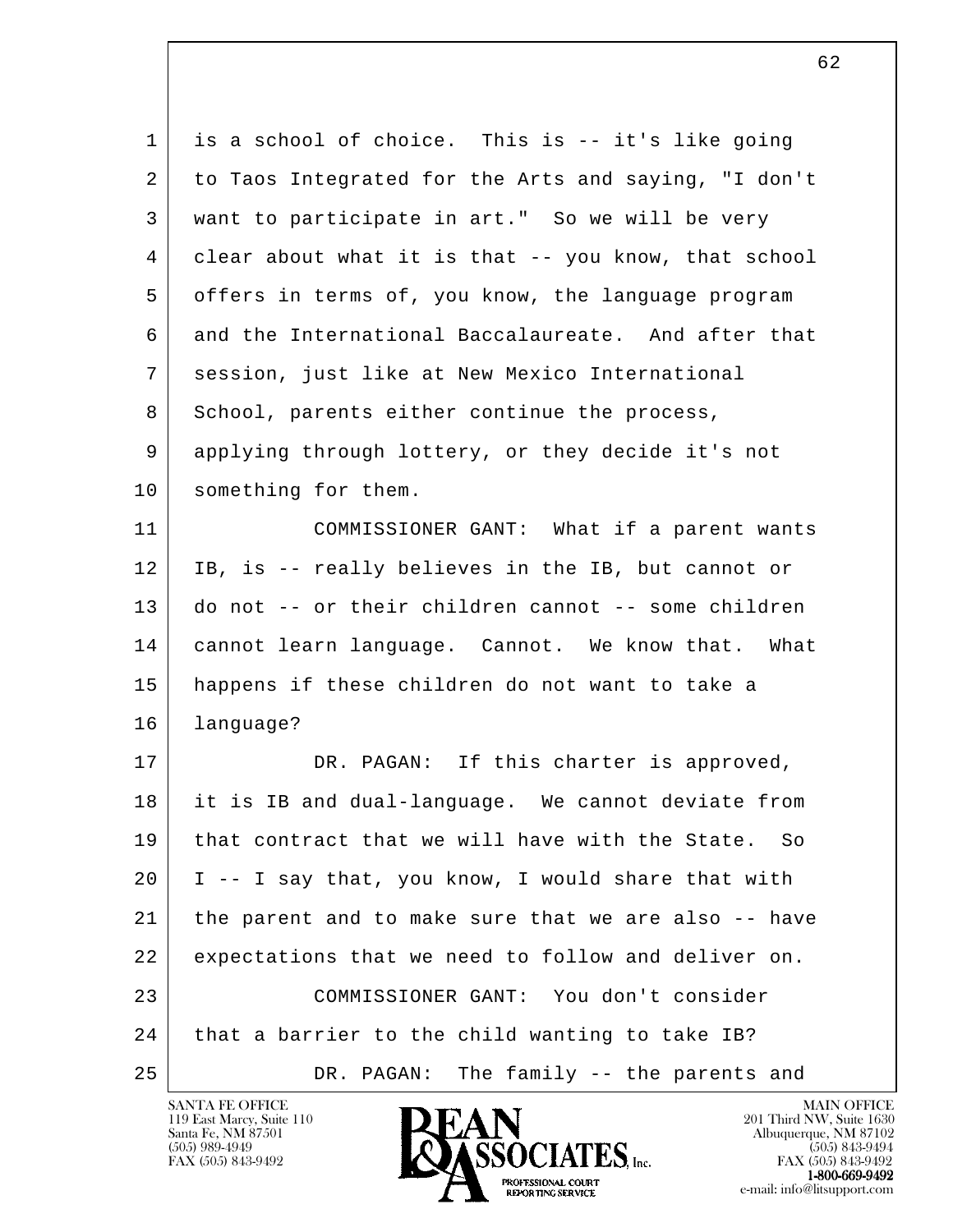l 1 the child need to be willing to participate in both 2 an IB and a dual-language program. 3 MS. VIGIL: The school is a 4 dual-language/IB program school. 5 COMMISSIONER GANT: Thank you. 6 THE CHAIR: Is that all your questions, 7 Commissioner? 8 COMMISSIONER GANT: No. Let me come back 9 if I find some more that I really have a drive to 10 answer. Okay. 11 THE CHAIR: Okay. Any other questions on 12 this end? We'll go with Commissioner Lopez, then 13 | Commissioner Canfield, then we'll come back to 14 Commissioner Gant. 15 COMMISSIONER LOPEZ: I'm sorry, but I 16 don't have the page number. But somewhere in there, 17 you said that you will require proof of citizenship. 18 And you know that's not legal, and not only -- shuts 19 out kids? 20 DR. PAGAN: Right. No, we -- we will 21 remove that. 22 | MS. VIGIL: Yes, we'll remove that. 23 COMMISSIONER LOPEZ: Okay. And you didn't 24 have a goal on addressing achievement gaps, which is 25 generally a big issue, it seems to me. If you want

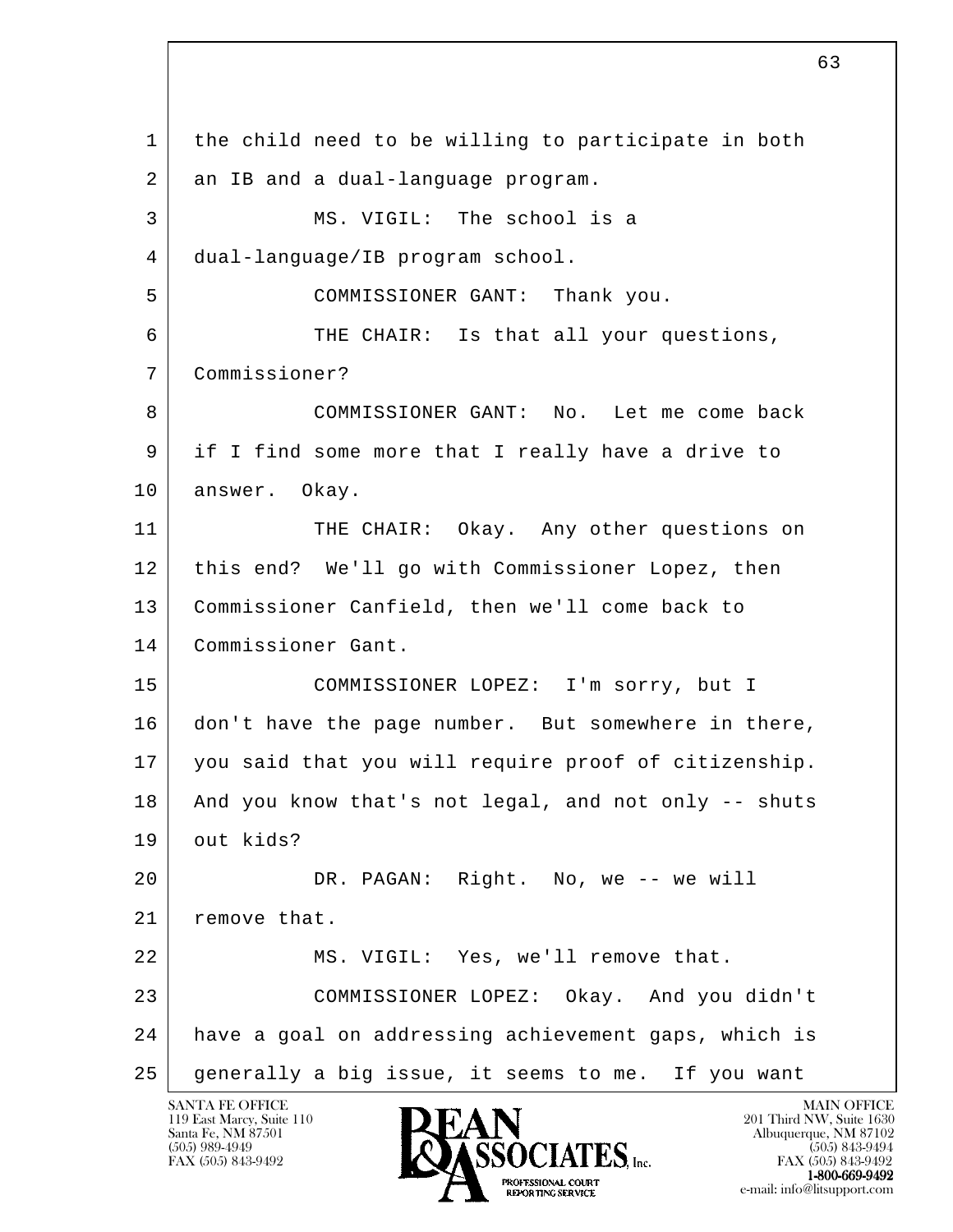$1$  to track --

| $\overline{2}$ | DR. PAGAN: Well, I think not                         |
|----------------|------------------------------------------------------|
| 3              | specifically. But I think they raise an              |
| 4              | intervention plan here. So, obviously, the way to    |
| 5              | address the achievement gap is to do it early, as    |
| 6              | early as possible. So at the end of each -- end of   |
| 7              | each year, we will see how students are performing   |
| 8              | and provide -- not even at the end of the year, but  |
| 9              | sort of periodically with formative and summative    |
| 10             | assessments, we will be providing interventions to   |
| 11             | make sure that the achievement gap -- we don't       |
| 12             | create one, and, if there is one, that we address it |
| 13             | right away, because it becomes a 20-point, 30-point  |
| 14             | gap.                                                 |
| 15             | In the mission, we state that there will             |
|                |                                                      |
| 16             | be some tutoring that teachers will be providing     |
| 17             | after school. And that's one-on-one. So it's one     |
| 18             | of our -- sort of level one sort of interventions.   |
| 19             | And then we will continue through the SAT process    |
| 20             | through an assistance team to make sure that we are  |
| 21             | addressing the gap that we are seeing as soon as     |
| 22             | possible and not wait.                               |
| 23             | MS. VIGIL: Yes, we definitely will not               |
| 24             | wait. We will be able to tell what students are      |

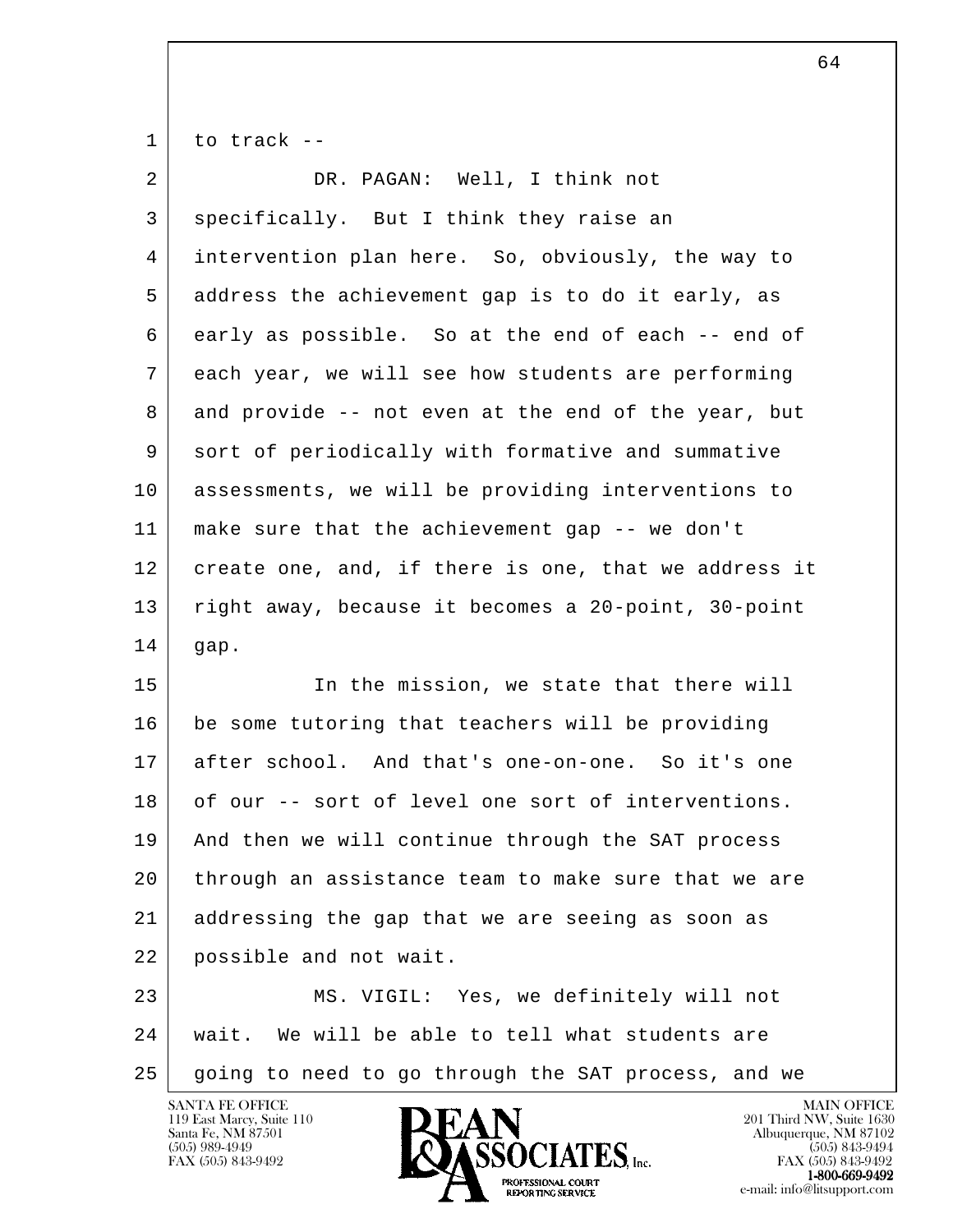1 | will address that immediately.

| $\overline{2}$ | COMMISSIONER LOPEZ: You need a measurable                                                                     |
|----------------|---------------------------------------------------------------------------------------------------------------|
| 3              | goal on that. Thank you. That's it. Mr. Chair.                                                                |
| 4              | THE CHAIR: Commissioner Canfield.                                                                             |
| 5              | COMMISSIONER CANFIELD: Thank you. Good                                                                        |
| 6              | morning. I want to go back to the facilities.                                                                 |
| 7              | We've touched on it, and the reason being is that                                                             |
| 8              | we've had so much experience with our charter                                                                 |
| 9              | schools struggling with this issue. How much -- you                                                           |
| 10             | say you've identified a property already?                                                                     |
| 11             | MS. VIGIL: Yes.                                                                                               |
| 12             | COMMISSIONER CANFIELD: Approximately how                                                                      |
| 13             | many square feet do you think this --                                                                         |
| 14             | MS. VIGIL: One of the buildings is                                                                            |
| 15             | 10,000 square feet, and that's where we would start.                                                          |
| 16             | But it's got some other ones that are adjacent to                                                             |
| 17             | it, which would give us room to grow. So a total                                                              |
| 18             | would be $--$ if I'm not $--$ you know $--$                                                                   |
| 19             | COMMISSIONER CANFIELD: That's okay.                                                                           |
| 20             | MS. VIGIL: I think it's 25,000 square                                                                         |
| 21             | feet, which would house all the way K through eighth                                                          |
| 22             | grade. But to begin with, we would start off with                                                             |
| 23             | that other small one.                                                                                         |
| 24             | COMMISSIONER CANFIELD: Okay. In the                                                                           |
| 25             | budget process you talked about, you said that you                                                            |
|                | <b>SANTA FE OFFICE</b><br><b>MAIN OFFICE</b><br>DFAN<br>119 East Marcy, Suite 110<br>201 Third NW, Suite 1630 |

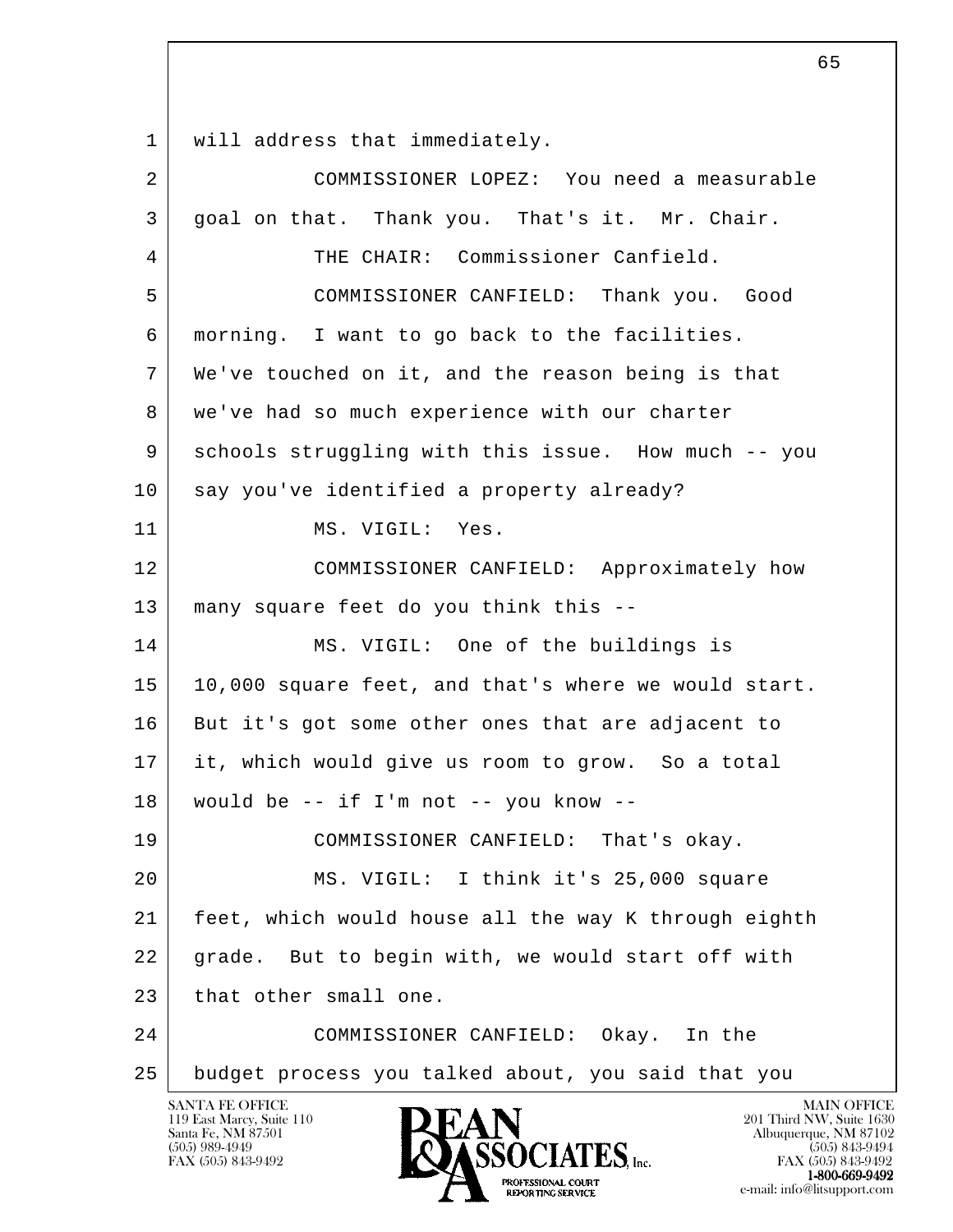l 1 think that the rent right now would be about \$11,000  $2$  a month for that first section of  $-$  3 MS. VIGIL: That's what was quoted to me, 4 yes. 5 COMMISSIONER CANFIELD: How confident are 6 you that you'll be able to  $-$ - once you're approved, 7 if you're approved, that you'll be able to secure 8 that location? Is there -- do you have a Plan B, or 9 | what's your thoughts there? 10 MS. VIGIL: My thoughts there are that, 11 yes, I would love to have that building. I'd love 12 to secure it immediately after finding out -- after 13 getting our approval. I check on it every day that 14 I pass by, because that's the building I want. I 15 don't want to see anybody else there. 16 But it is also owned privately. So I have 17 been in contact with the owner. And he says he'll 18 wait as long as he can. And he's very excited that 19 a school would be in his building, again, with the 20 option to grow with the rest of the building that's 21 | there. If not, yes, I have looked at other 22 buildings. 23 I do have a Plan B, other buildings that 24 would meet whatever we need with the PSFA. And I 25 did notify PSFA of that, and it's in my final

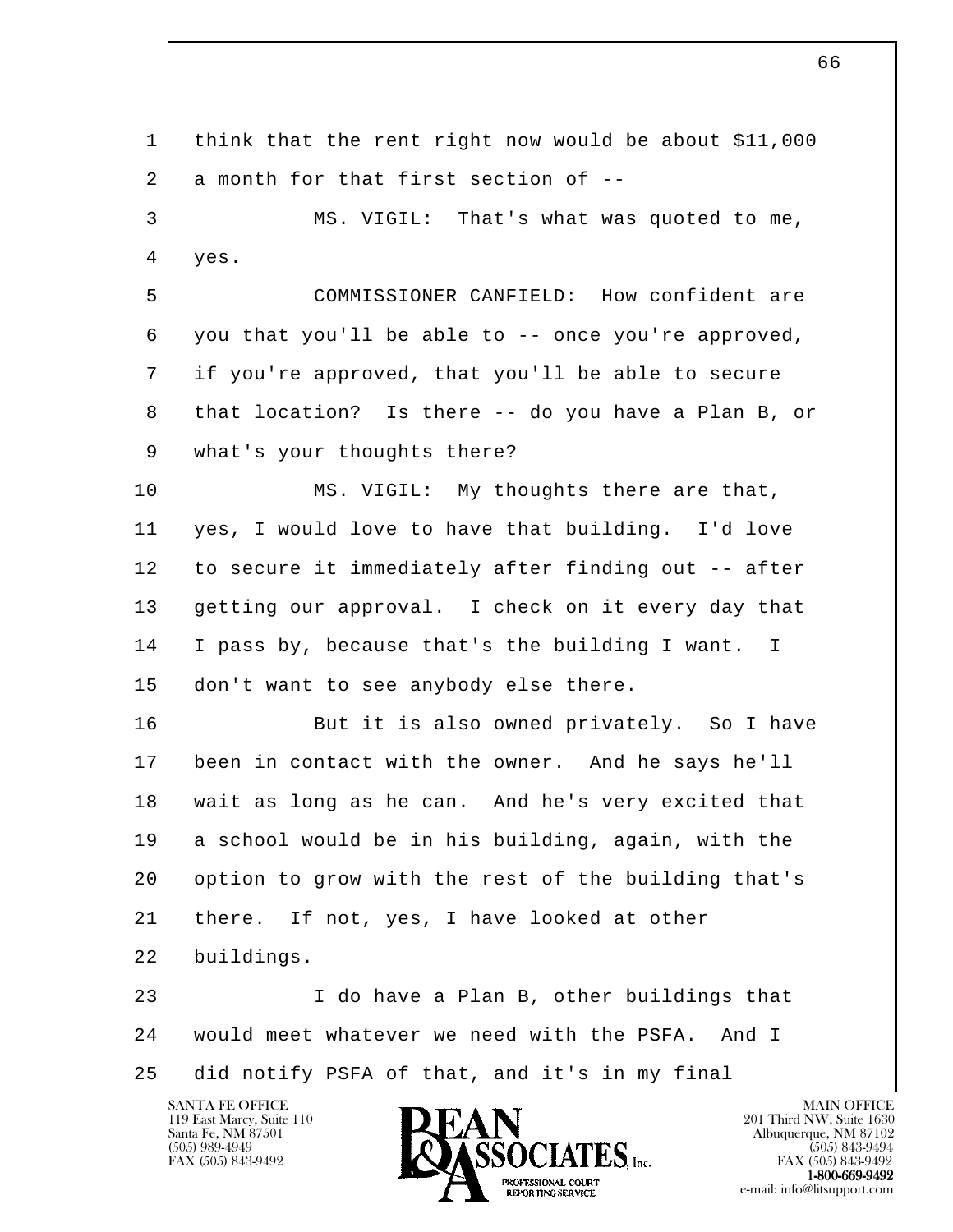l 1 | facilities plan that I submitted, that there's other 2 | places. But this one would be ideal. Because of 3 the eco-park fields that are right there, and 4 there's another park also that we could be -- we 5 could utilize. I've already spoken to the eco-park 6 people, and they're willing to let us come in free 7 of charge to use it. 8 COMMISSIONER CANFIELD: If approved, I 9 wish you well on that. That's a challenge, 10 obviously. Everybody is having it. That's 11 important. So good luck with that. That's it, 12 Mr. Chairman. 13 THE CHAIR: Commissioner -- 14 COMMISSIONER LOPEZ: Sorry. I missed one 15 of mine. 16 THE CHAIR: Commissioner Lopez. Go ahead. 17 COMMISSIONER LOPEZ: Sorry. On your 18 application pages, where you talk about curriculum, 19 10 to 21, you have a framework for the IB program, 20 but you really don't have a framework for the 21 language immersion program. 22 DR. PAGAN: Well -- so the way that the 23 language is -- the delivery aspect of the 24 curriculum. So we start with the Common Core 25 Standards, and we deliver them -- in kindergarten,

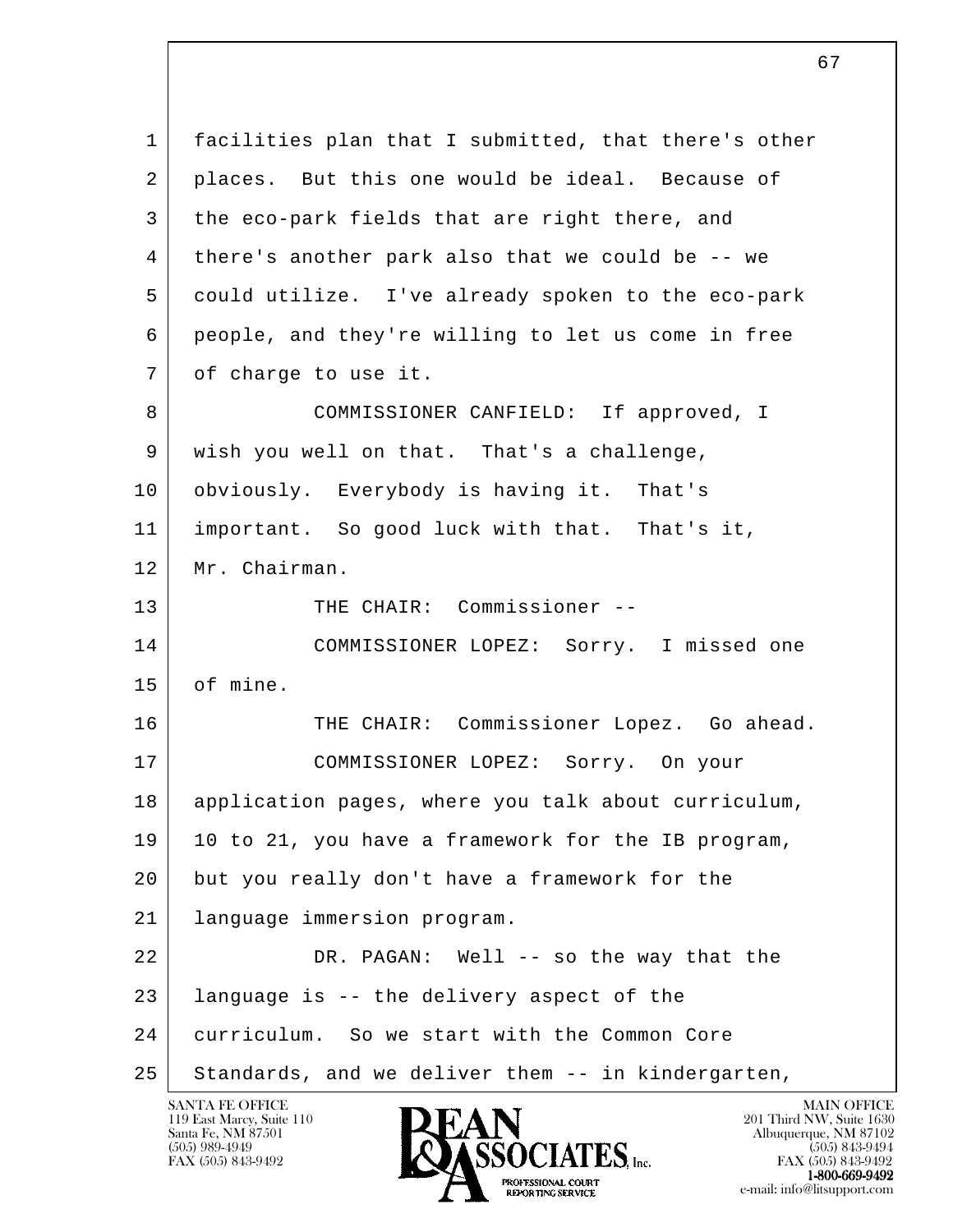1 we start with oral language development, making sure 2 that students have the vocabulary and understanding 3 of the Spanish language. Then we start to differ 4 the actual content, and we continue to deliver that 5 content through the Spanish, through the language.

 6 We use a coup- -- well, previously, we've 7 used some of the documents that are found on our 8 bilingual Web site, on the State bilingual Web site 9 guidance on how students should acquire Spanish. 10 But what we noticed is that it's just a translation 11 of the English language standards, which really 12 doesn't help us, because Spanish is very unique. 13 There are some things that could transfer, but there 14 are also some things like grammar, punctuation, that 15 are different. We found the WIDA documents are also 16 helpful.

l 17 What we're doing now is our teachers at 18 New Mexico International School are translating the 19 Common Score Standards into Spanish, with the 20 understanding that Spanish will require a little bit 21 different in some areas. So that document should be 22 ready soon, and so we will be using that as well for 23 Taos International School. That's another example 24 of how we can partner with each other.

25 | MS. VIGIL: Plus research-based

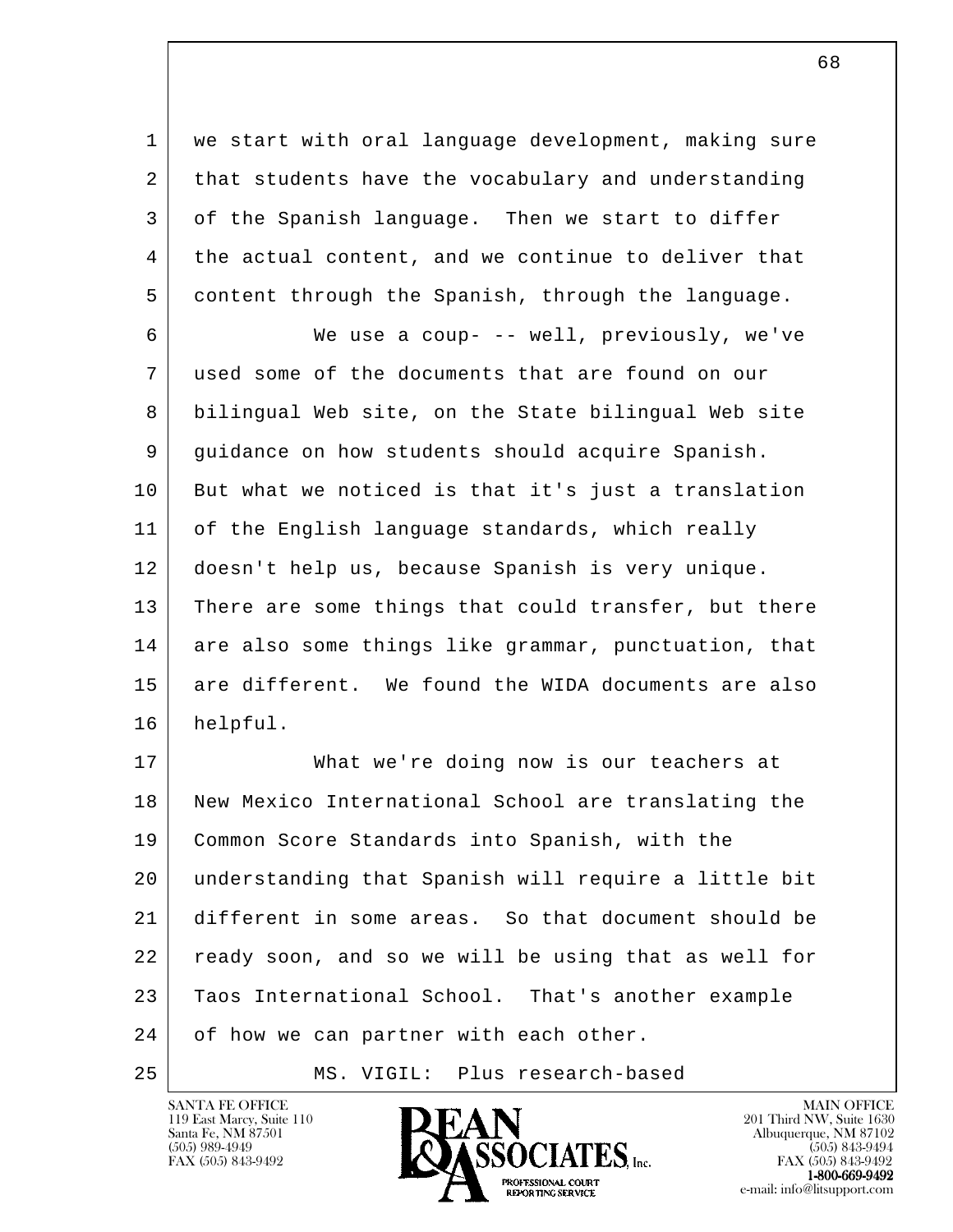l 1 instruction and strategies that we'll be using also, 2 | like the silent model and different models. 3 COMMISSIONER LOPEZ: Thank you, Mr. Chair. 4 THE CHAIR: Thank you, Commissioner Lopez. 5 Commissioner Gant. 6 COMMISSIONER GANT: I guess I'll ask a 7 couple of budget questions. As you stated -- or as 8 is stated in here, you plan to have this garden run 9 by a committee; correct? Is that correct? How do 10 you plan to -- there's a garden, as I -- maybe I'm 11 missing -- wrong -- no? Forget it. But -- forget 12 | that question. It's another one. Okay. 13 But in your budget, you have allocations 14 | for advertisement. Where are those funds coming 15 from? 16 DR. PAGAN: I'm sorry? 17 COMMISSIONER GANT: You have, in your 18 budget, a certain amount of money set aside for 19 advertising. 20 DR. PAGAN: So that's for advertising for  $21$  staff. 22 COMMISSIONER GANT: For staff. 23 DR. PAGAN: Yes, for the Journal, any Web 24 sites we need to recruit teachers. 25 COMMISSIONER GANT: You can't use SEG for

 $\sim$  69

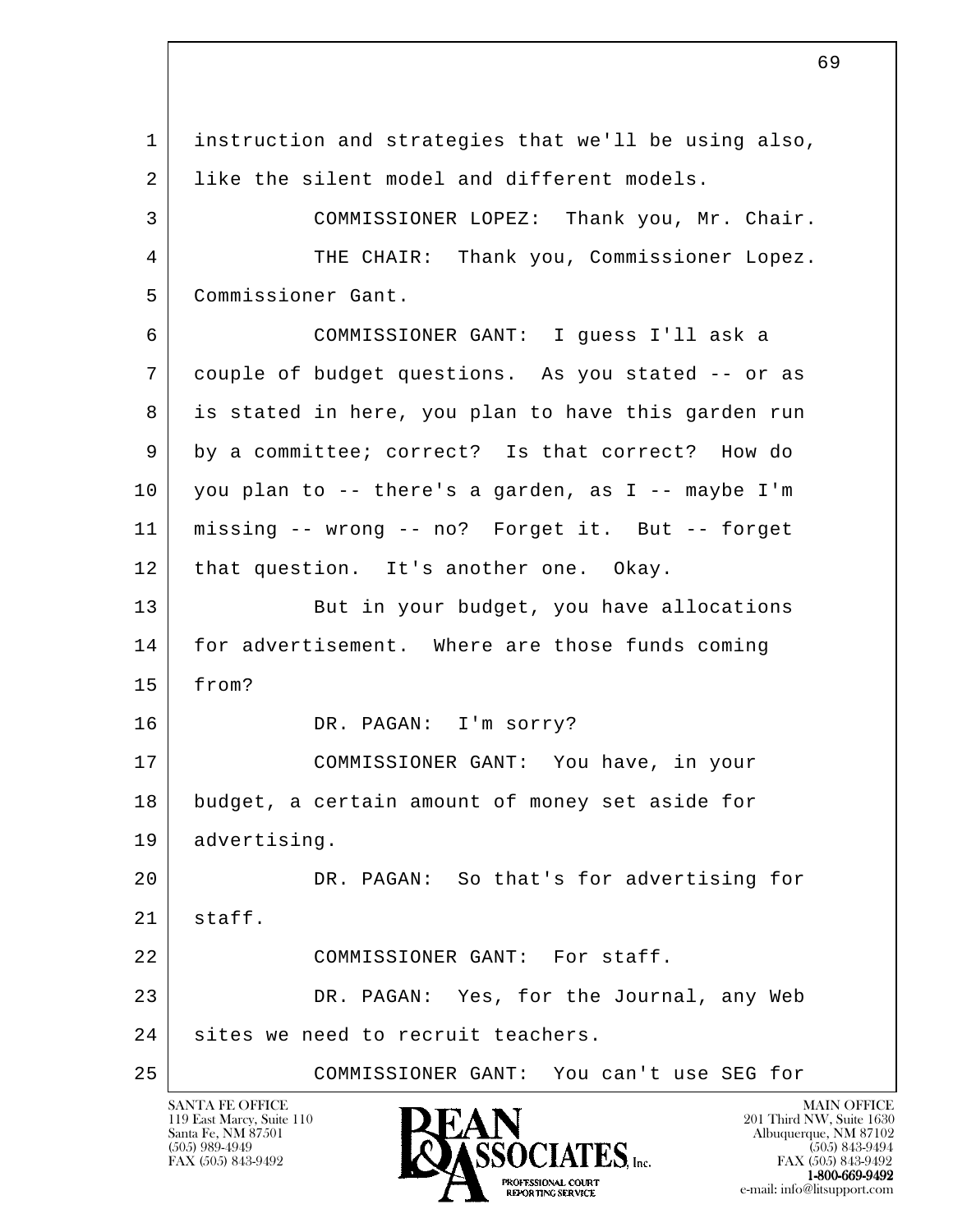1 advertisement.

2 DR. PAGAN: Yes, we can for staff, but not 3 for students.

l SANTA FE OFFICE MAIN OFFICE MAIN OFFICE MAIN OFFICE MAIN OFFICE 4 COMMISSIONER GANT: All right. Page 25 of 5 the basic, talking about alignment, the core 6 alignment with IB. As you know you're not going to 7 get any start-up funds. And the only money you're 8 going to get will probably -- if approved, will only 9 start till 1 July. So how will you have core -- the 10 core curriculum, the core state -- the Common Core 11 State Standards aligned with IB in time for this 12 school to start, let's say, in mid-August? 13 DR. PAGAN: New Mexico international 14 School will provide those documents for Taos 15 International School. We are currently completing 16 | those right now. 17 COMMISSIONER GANT: Okay. And the funds 18 to pay for -- pay for that? Where is that coming 19 from? 20 DR. PAGAN: From NMIA's operating funds. 21 COMMISSIONER GANT: From who, please? 22 DR. PAGAN: New Mexico International 23 School. 24 COMMISSIONER GANT: New Mexico 25 International School. So they are funding part of

119 East Marcy, Suite 110<br>Santa Fe, NM 87501



FAX (505) 843-9492 FAX (505) 843-9492 1-800-669-9492<br>PROFESSIONAL COURT **EXPORTING SERVICE**<br>REPORTING SERVICE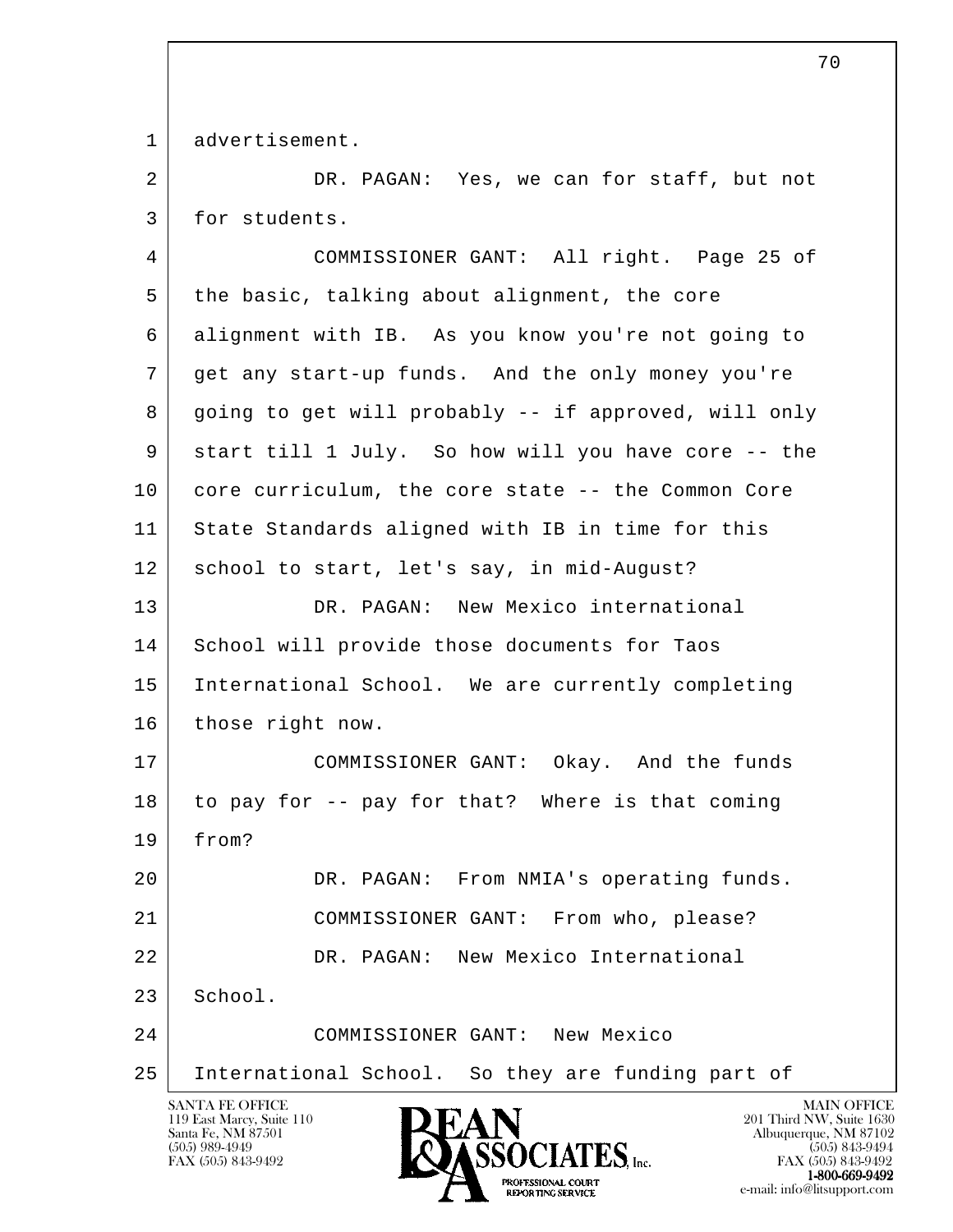1 your start-up?

| $\overline{2}$ | DR. PAGAN: Well, if we can share                     |
|----------------|------------------------------------------------------|
| 3              | something we've already completed, we'd be happy to  |
| 4              | give them away. We would give them to Corrales       |
| 5              | International School, Cien Aguas International       |
| 6              | School. We would give it to any school.              |
| 7              | COMMISSIONER GANT: Okay. That's all                  |
| 8              | right.                                               |
| 9              | THE CHAIR: Any other questions from                  |
| 10             | Commissioners? Commissioner Shearman.                |
| 11             | COMMISSIONER SHEARMAN: I'm sorry. I did              |
| 12             | miss one other question. Down in "Personnel          |
| 13             | Services, Compensation, Business Manager," you have  |
| 14             | budgeted \$50,000. But it doesn't start until the    |
| 15             | second year of the budget; and \$25,000 for clerical |
| 16             | technical assistance. I'm concerned that you don't   |
| 17             | have an allocation for a business manager in the     |
| 18             | first year.                                          |
| 19             | Typically, that's covered<br>DR. PAGAN:              |
| 20             | through the federal grant in terms of our -- they    |
| 21             | have an initial -- the business manager that we      |
| 22             | would be working with, they have a product or some   |
| 23             | service that they offer for the first-year schools   |
| 24             | that are opening up. And it's usually about          |
| 25             | \$25,000, and it's usually covered by the grant.     |

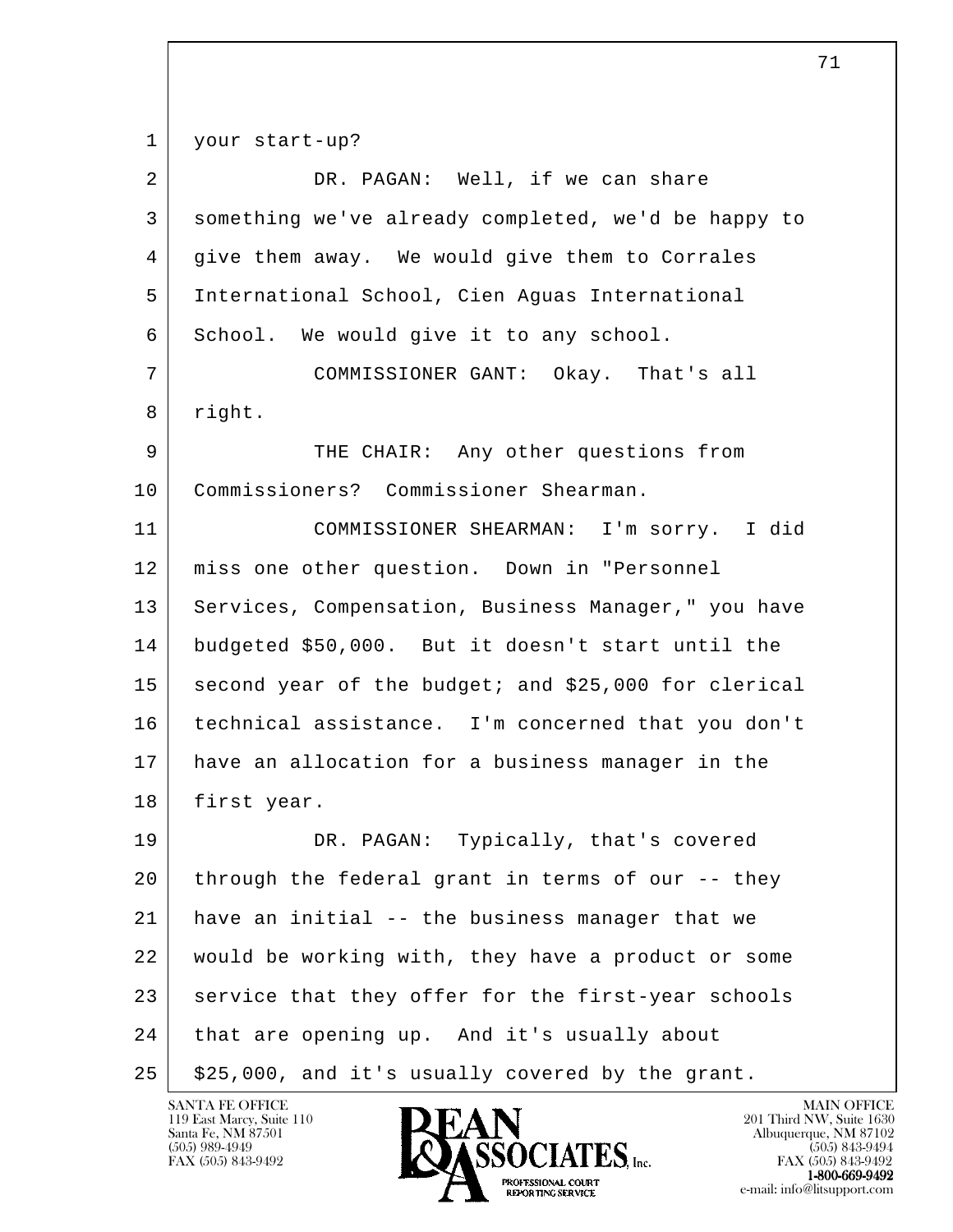l 1 COMMISSIONER SHEARMAN: But there won't be 2 a grant this year. 3 DR. PAGAN: But we will be seeking 4 funding, if the school is approved, through private 5 sources, and we will be putting that in the grant 6 application budget. 7 COMMISSIONER SHEARMAN: Let me just ask 8 what your backup plan is, though, if -- if your 9 private funding does not come through --10 DR. PAGAN: We wait a year. 11 COMMISSIONER SHEARMAN: -- to a sufficient 12 level. 13 DR. PAGAN: We delay opening a year. We 14 did that with Corrales International School. 15 COMMISSIONER SHEARMAN: What if there's 16 still no federal funding, because we're sort of 17 getting the feeling that there may not be. Of 18 course, nobody can tell the future, but -- 19 DR. PAGAN: I can't, either. And I can't 20 answer that question. There are quite a bit of 21 venture capitalists and funders now that are willing 22 to lend to schools, that provide grants to schools. 23 COMMISSIONER SHEARMAN: So, really, you're 24 going to be pretty dependent on private funding to 25 get started.

119 East Marcy, Suite 110<br>Santa Fe, NM 87501

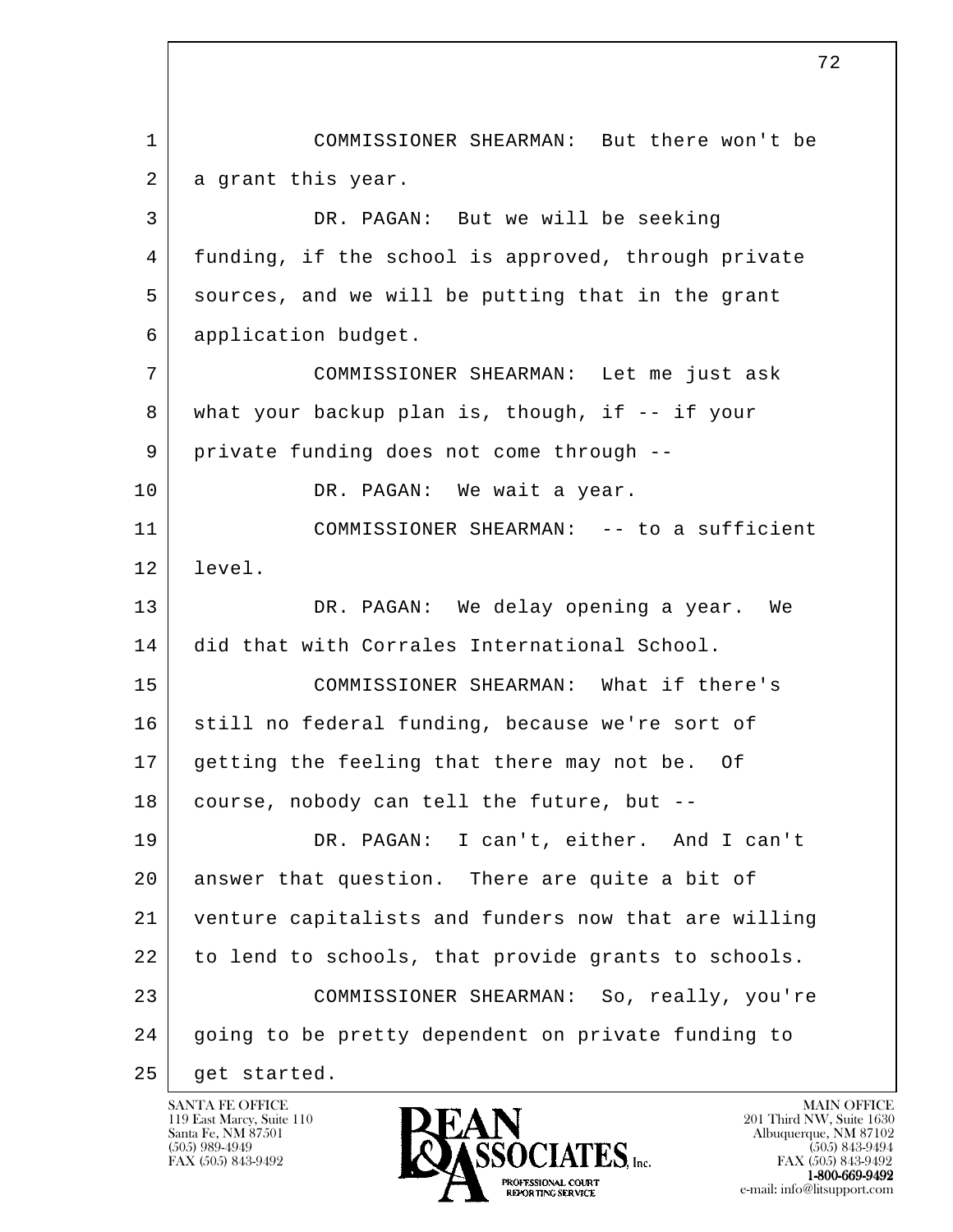l 1 DR. PAGAN: The first year, yes, because 2 | we don't know what's happening. 3 COMMISSIONER SHEARMAN: Thank you. 4 THE CHAIR: Thank you, Commissioner 5 Shearman. Any other questions from Commissioners? 6 **Any member of the public, including the**  7 applicants, may submit written input following this 8 hearing. Written comments can be sent to the 9 Commission via the PED main Web site through the 10 Calendar listing on the front PED Web page -- "PED" 11 meaning the Public Education Department -- through 12 the Public Comments section on the front Public 13 Education Department Web page. You will be directed 14 to an e-mail -- using the link, you will be directed 15 to an e-mail format in which to write your comment. 16 Make sure you identify the school you're 17 commenting on in the drop-down menu. Please note 18 that any written input must be received by no later 19 than close of business on the third business day 20 following the hearing on the application you wish to 21 comment on. 22 And I want to thank the Charter School 23 Division for making that option as an option, versus 24 just mailing stuff in. I know that gets cumbersome,

25 and you end up not mailing anything in. So to be



73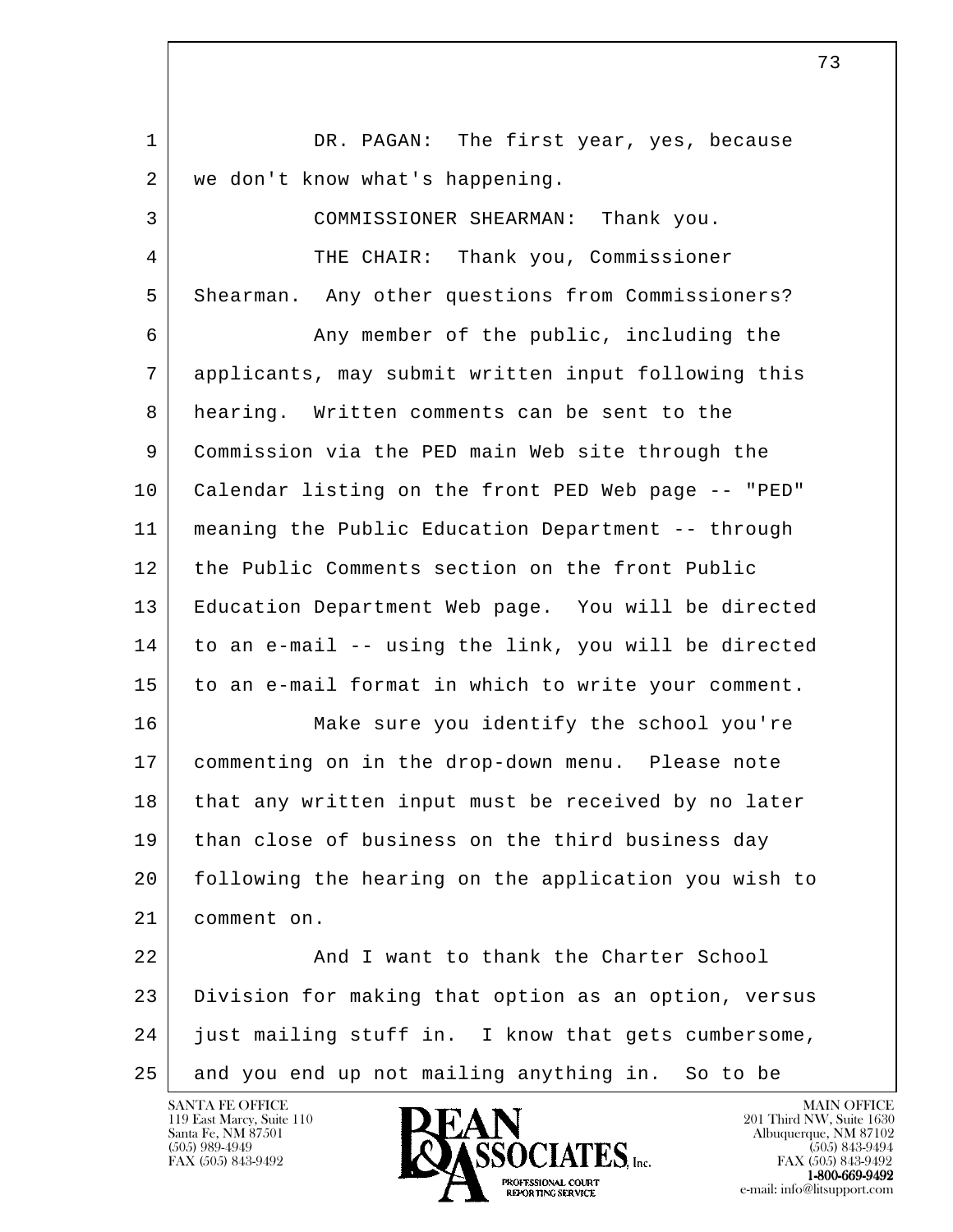| $\mathbf{1}$   | able to go directly to the Web site greatly helps.                                                                                                                                                                                                                                     |
|----------------|----------------------------------------------------------------------------------------------------------------------------------------------------------------------------------------------------------------------------------------------------------------------------------------|
| $\overline{2}$ | Thank you.                                                                                                                                                                                                                                                                             |
| $\mathsf{3}$   | Thank you for your presentations. We know                                                                                                                                                                                                                                              |
| 4              | you worked very hard in preparing these                                                                                                                                                                                                                                                |
| 5              | applications, and we're going to recess just for                                                                                                                                                                                                                                       |
| 6              | five minutes before we continue with the next                                                                                                                                                                                                                                          |
| 7              | school. We're in recess.                                                                                                                                                                                                                                                               |
| 8              | (Proceedings in recess at 10:30 a.m.)                                                                                                                                                                                                                                                  |
| 9              |                                                                                                                                                                                                                                                                                        |
| 10             |                                                                                                                                                                                                                                                                                        |
| 11             |                                                                                                                                                                                                                                                                                        |
| 12             |                                                                                                                                                                                                                                                                                        |
| 13             |                                                                                                                                                                                                                                                                                        |
| 14             |                                                                                                                                                                                                                                                                                        |
| 15             |                                                                                                                                                                                                                                                                                        |
| 16             |                                                                                                                                                                                                                                                                                        |
| 17             |                                                                                                                                                                                                                                                                                        |
| 18             |                                                                                                                                                                                                                                                                                        |
| 19             |                                                                                                                                                                                                                                                                                        |
| 20             |                                                                                                                                                                                                                                                                                        |
| 21             |                                                                                                                                                                                                                                                                                        |
| 22             |                                                                                                                                                                                                                                                                                        |
| 23             |                                                                                                                                                                                                                                                                                        |
| 24             |                                                                                                                                                                                                                                                                                        |
| 25             |                                                                                                                                                                                                                                                                                        |
|                | <b>MAIN OFFICE</b><br><b>SANTA FE OFFICE</b><br>201 Third NW, Suite 1630<br>119 East Marcy, Suite 110<br><b>EAIN</b><br>ASSOCIATES, <sub>Inc.</sub><br>Santa Fe, NM 87501<br>Albuquerque, NM 87102<br>$(505)$ 989-4949<br>$(505)$ 843-9494<br>FAX (505) 843-9492<br>FAX (505) 843-9492 |

**1-800-669-9492**<br> **EXALTENDAM CN BT** e-mail: info@litsupport.com